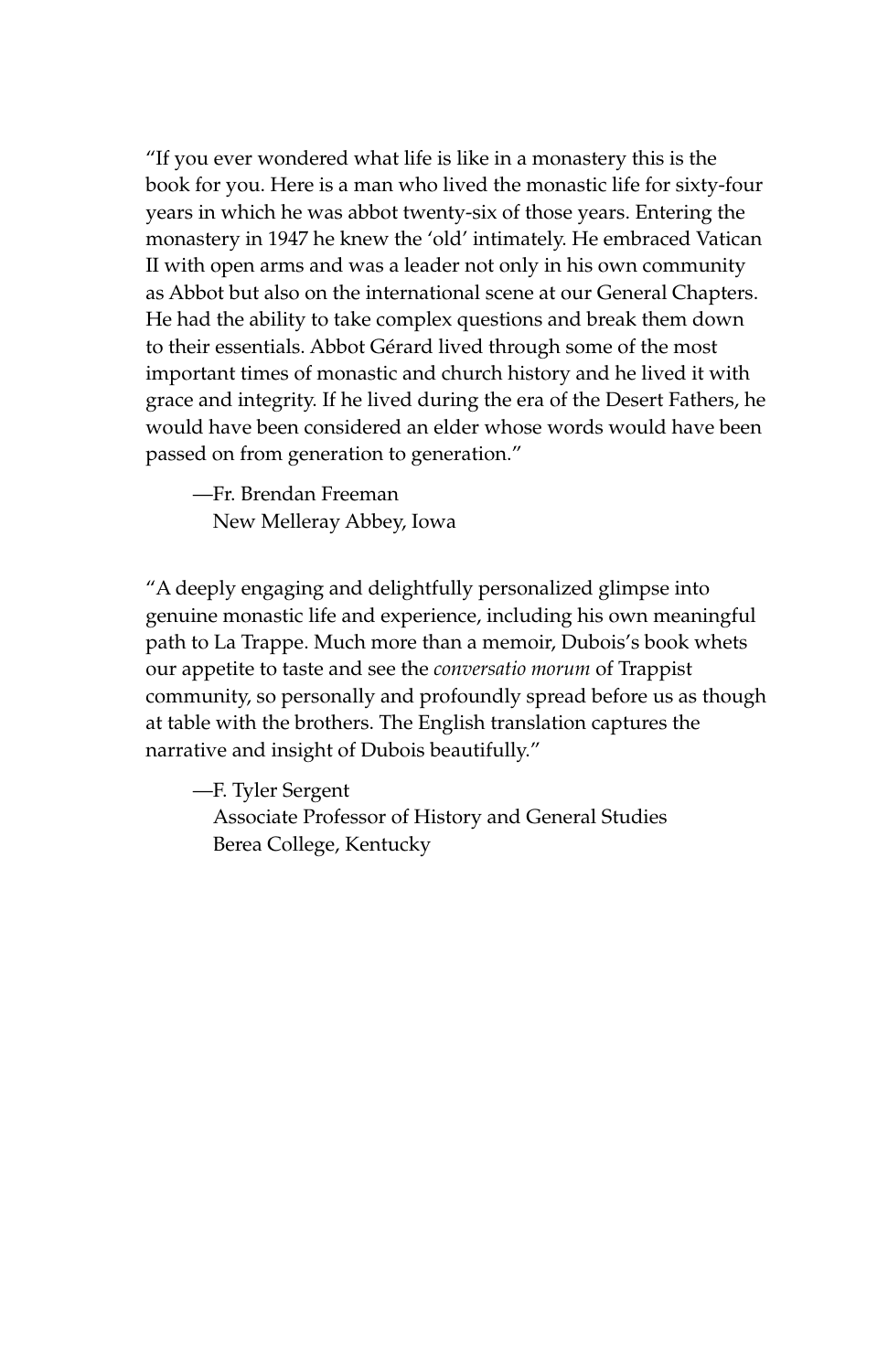#### monastic wisdom series

Marsha Dutton, Executive Editor

#### Advisory Board

Michael Casey, ocso Kathleen Norris Lawrence S. Cunningham Miriam Pollard, ocso

Bonnie Thurston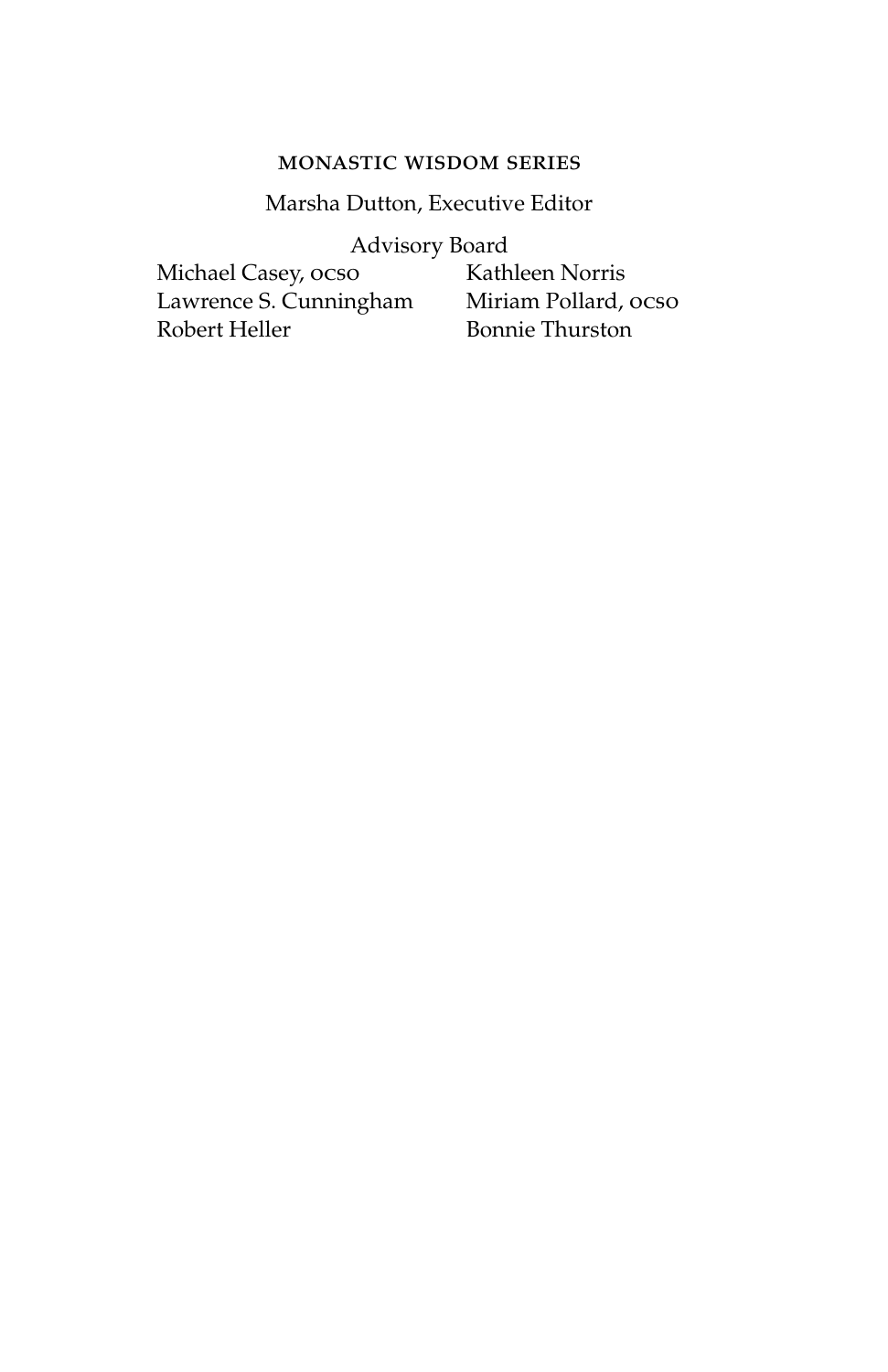# **Happiness in God**

## Memories and Reflections of the Father Abbot of La Trappe

*Dom Marie-Gérard Dubois*

Translated by Georges Hoffmann and Jean Truax

Cistercian Publications **www.cistercianpublications.org**

**LITURGICAL PRESS Collegeville, Minnesota www.litpress.org**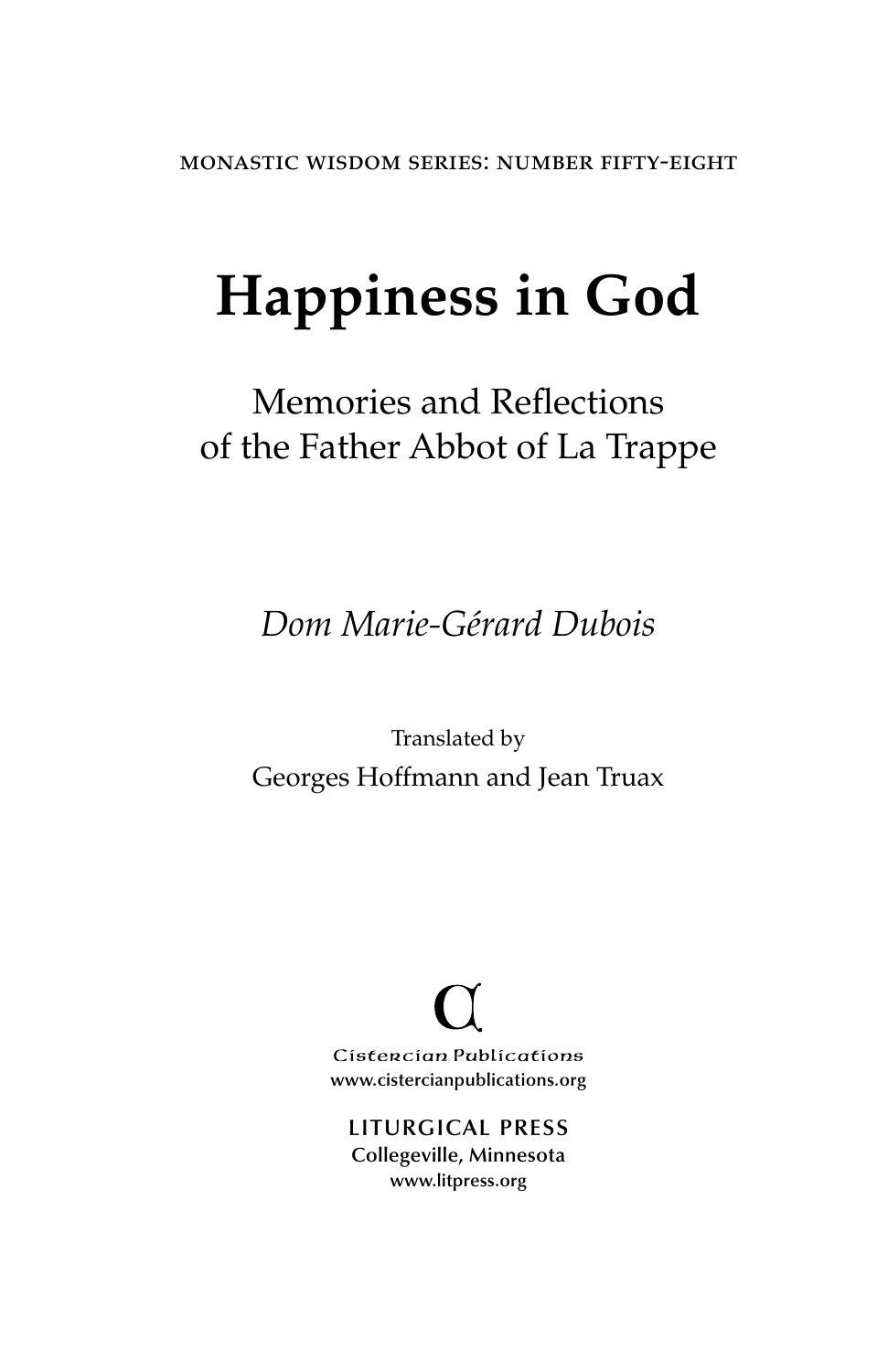#### A Cistercian Publications title published by Liturgical Press

**Cistercian Publications** Editorial Offices 161 Grosvenor Street Athens, Ohio 45701 www.cistercianpublications.org

Translated from *Le Bonheur en Dieu: Souvenirs et réflexions du père abbé de La Trappe* (Paris: Robert Laffont, 1995), with permission from the abbot of La Trappe and Robert Laffont.

Biblical citations are based on *The Revised Standard Version* (Nashville, TN: John Thomas Nelson, 1972). All rights reserved. No part of this work may be reproduced or transmitted in any form or by any means, electronic or mechanical, including photocopying, recording, or by any information storage and retrieval system, without permission in writing from the copyright owner.

© 2019 by Order of Saint Benedict, Collegeville, Minnesota. All rights reserved. No part of this book may be used or reproduced in any manner whatsoever, except brief quotations in reviews, without written permission of Liturgical Press, Saint John's Abbey, PO Box 7500, Collegeville, MN 56321- 7500. Printed in the United States of America.

|--|--|--|--|--|--|--|--|--|

#### **Library of Congress Cataloging-in-Publication Data**

Names: Dubois, Marie-Gerard, author. | Hoffmann, Georges, translator. | Truax, Jean, 1947– translator. Title: Happiness in God : memories and reflections of the Father Abbot of La Trappe / Dom Marie-Gerard Dubois ; translated by Georges Hoffmann and Jean Truax. Other titles: Bonheur en Dieu. English. Description: Collegeville : Cistercian Publications, 2019. | Series: Monastic wisdom series ; Number fifty-eight | Includes bibliographical references. Identifiers: LCCN 2019008219 (print) | LCCN 2019009472 (ebook) | ISBN 9780879076580 (eBook) | ISBN 9780879070588 (pbk.) Subjects: LCSH: Dubois, Marie-Gerard. | Trappists—France—Biography. Classification: LCC BX4705.D793 (ebook) | LCC BX4705.D793 A3 2019 (print) | DDC 271/.12502 [B] —dc23 LC record available at https://lccn.loc.gov\_2019008219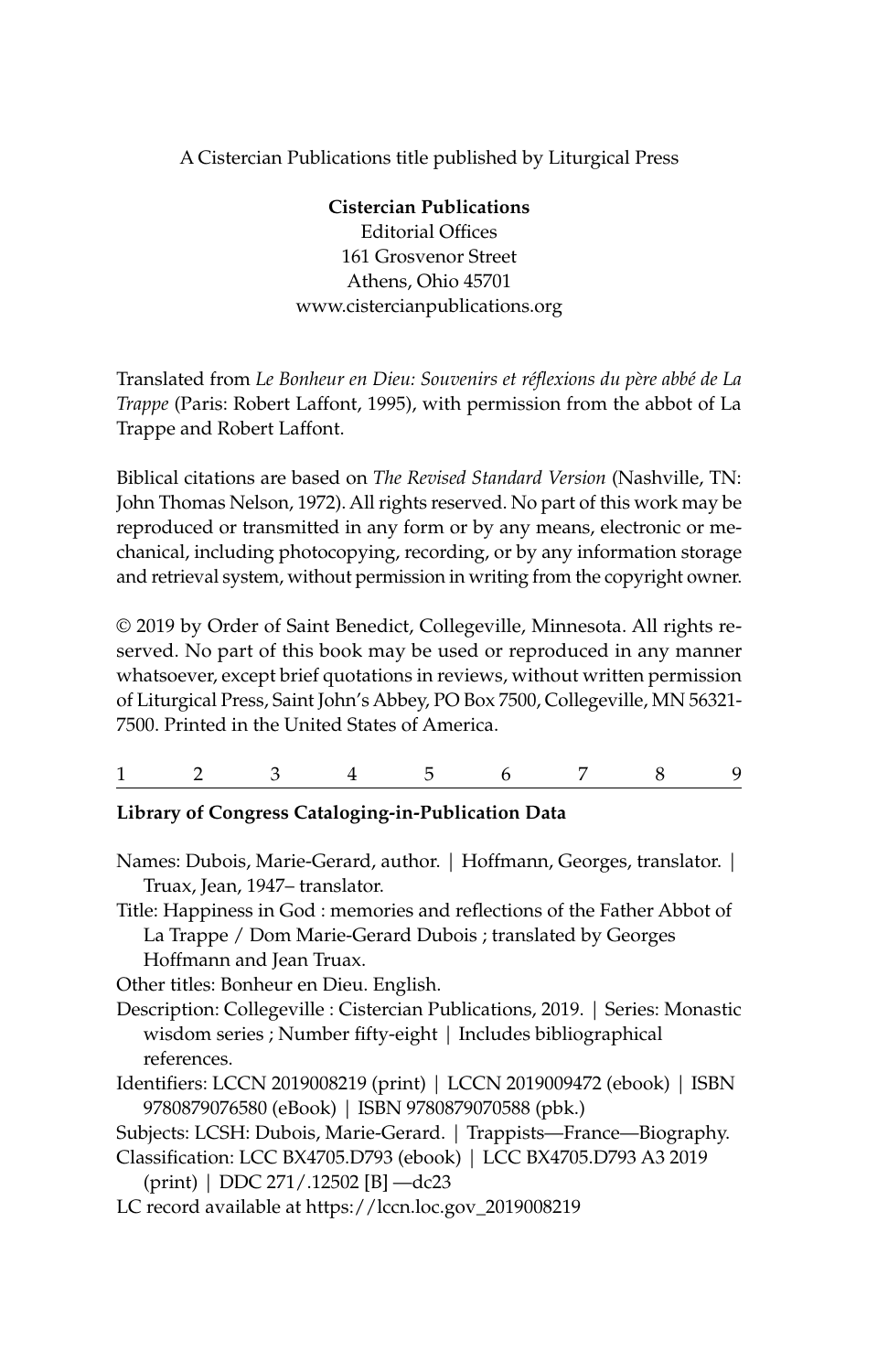### **Contents**

Preface vii Dom Guerric Reitz Séjotte, Abbot of La Trappe Foreword ix Georges Hoffmann A Note on Notes xi Jean Truax Chapter One: The Two Faces 1 Chapter Two: Only Angels Have the Right to Fly 19 Chapter Three: "Beware of the Trap" 33 Chapter Four: The Gates of Silence 55 Chapter Five: Learning How to Speak in the Cloister 91 Chapter Six: Different Journeys, Same Call 113 Chapter Seven: The Age of Reform 149 Chapter Eight: They Were Lay Brothers 177 Chapter Nine: Father Abbot of La Trappe 203 Chapter Ten: The One Who Leaves 235 Chapter Eleven: "So, I Am Studying Hebrew!" 251 Chapter Twelve: New and Ancient Communities 279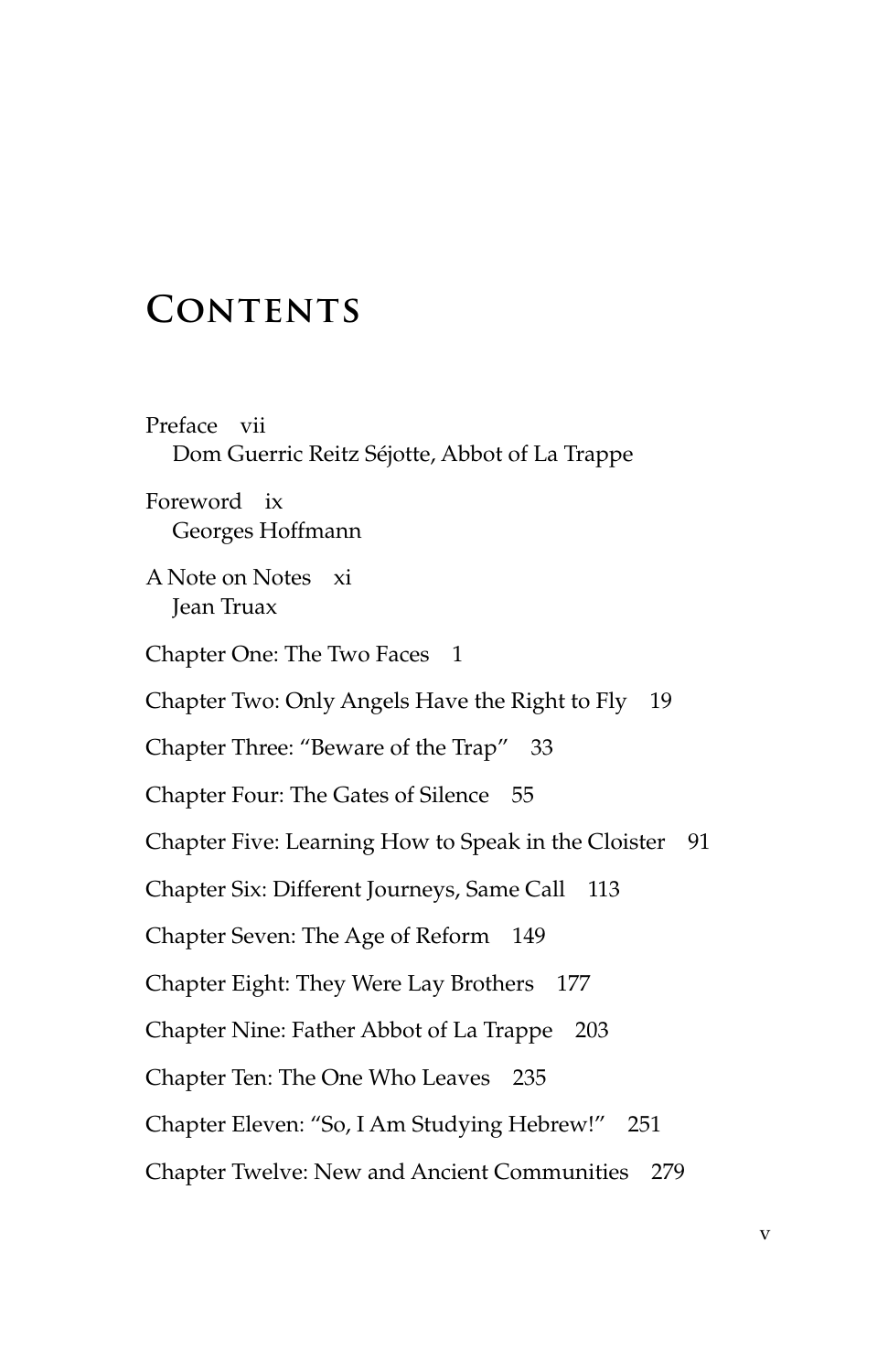Chapter Thirteen: Nevertheless, There Is a World Out There! 305

Chapter Fourteen: God's Violin 331

Chapter Fifteen: Beginnings without End 349

Bibliography 375

Index 383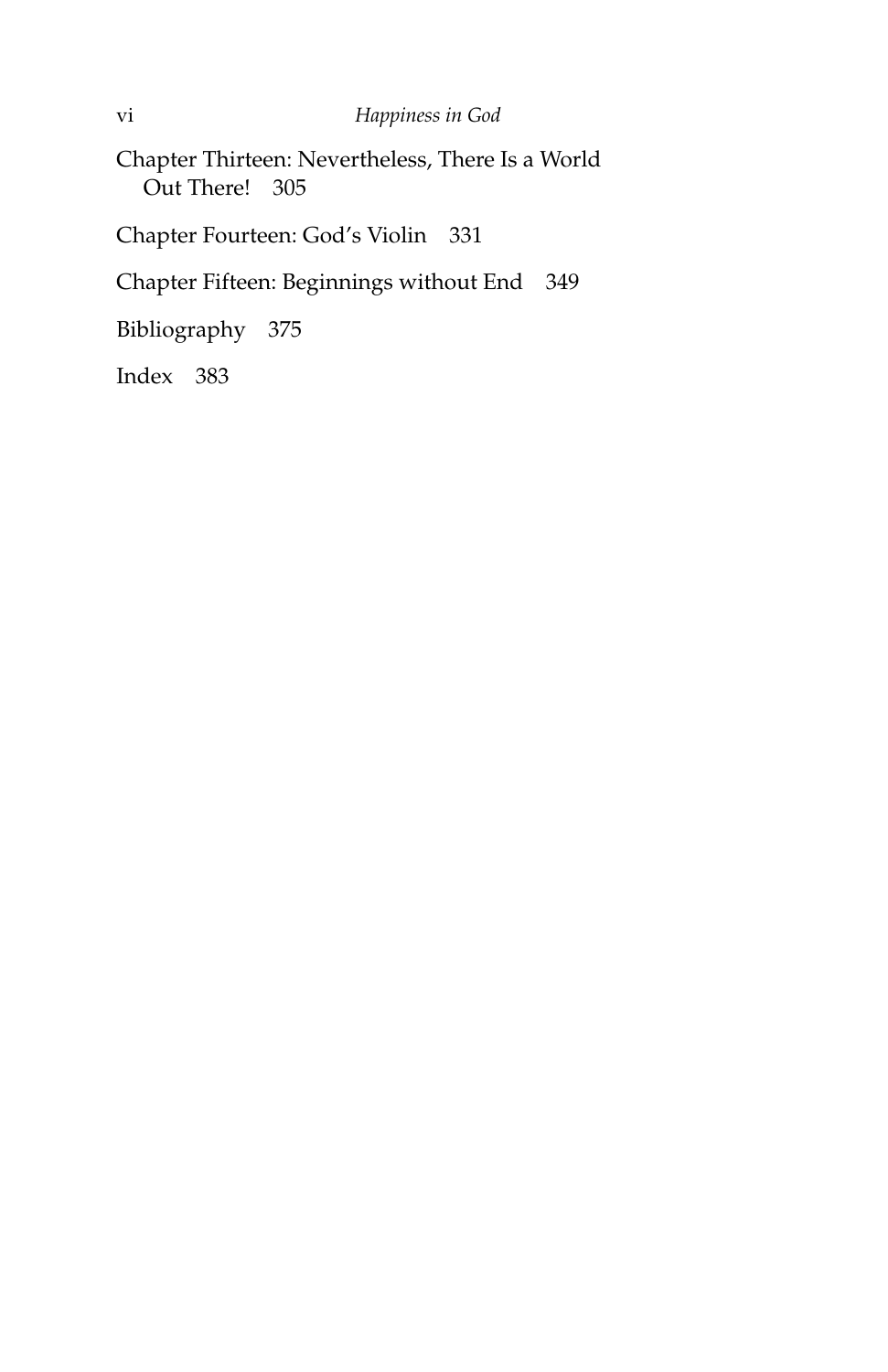### **Preface to the English Edition of Le Bonheur en Dieu**

In writing *Happiness in God*, Dom Marie-Gérard Dubois has led his readers beyond the monastic cloister and made them enter into the daily life of the Trappists as it has evolved during the last decades. In so doing, he has allowed the public at large to join the human and religious experience of numerous men and women who entered the monastery and who have lived and still live in accordance with the Rule of Saint Benedict and the Constitutions of the Cistercian Order of the Strict Observance.

To a certain extent this book, which is first and foremost a personal testimony, refutes the traditional clichés associated with the monastic life, which turn it into a caricature or distort it, and enables the reader to perceive that life in its effective reality. It is probably this authenticity that made the book successful among French-speaking readers. They then considered monks and nuns not as unusual people, cut off from the world, but as beings totally similar to themselves, who, like them, have faithfully tried to answer a particular call of God to the best of their abilities. These people who had previously seemed so remote from readers have thus become like familiar friends.

Consequently, readers feel personally called, and these monks and nuns make them understand that they too are called to a spiritual life of intimacy with the Lord and of service to their brothers. They perceive that this search for God in a brotherly community is accessible to them. Through this book they too may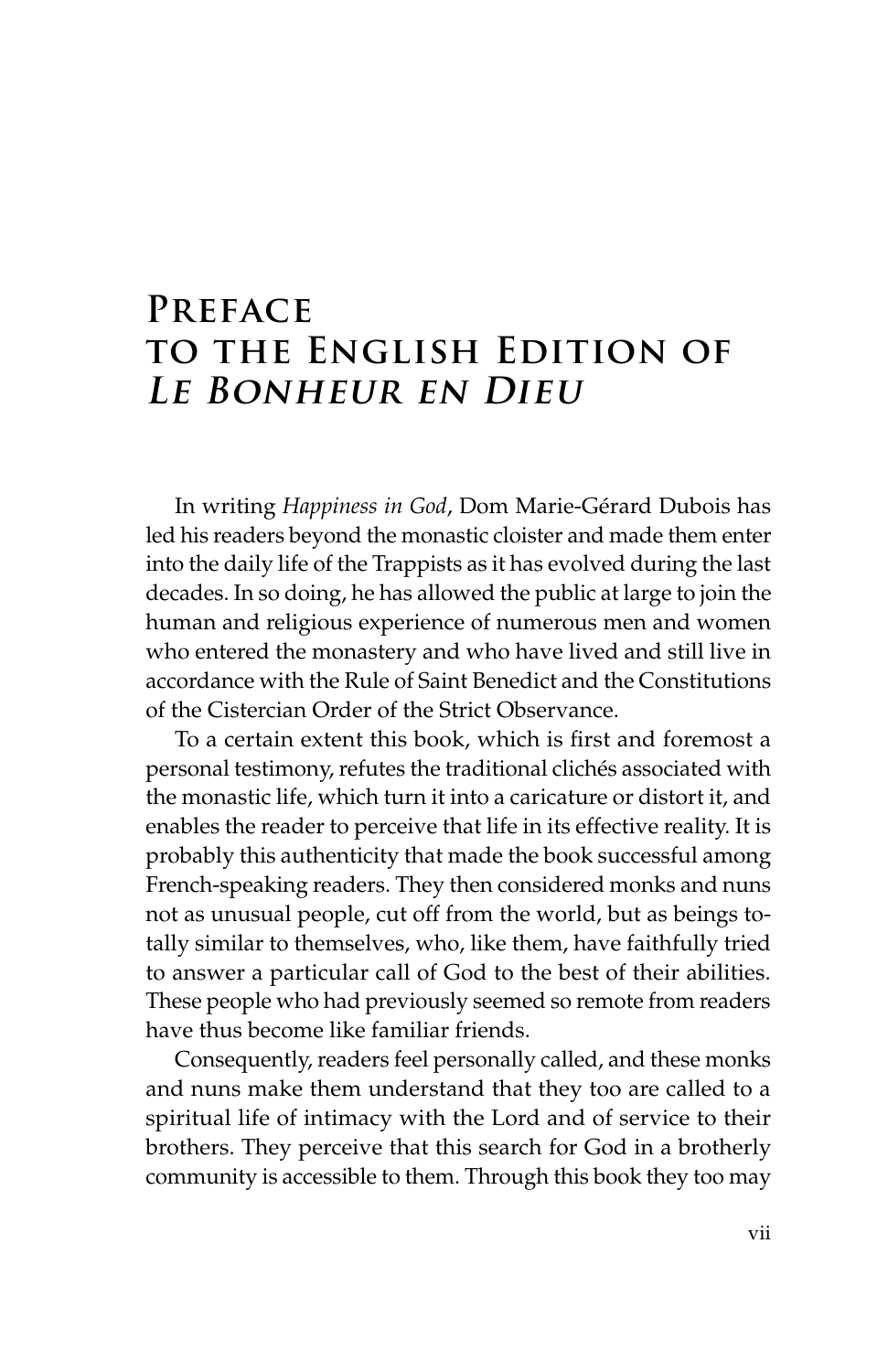practice, within their capabilities, liturgical prayer, silent meditation, and *lectio divina*. They learn to "never lose hope in God's mercy" (RB 4.73). A kind of intimate collaboration, a sharing of life, is established between each reader and the brother and sister Trappists portrayed in this book. A bond is created of sympathy, solidarity, and affection in God that enriches and transforms life. *Happiness in God* leads us to live an experience of communion.

We, the brothers of La Trappe who lived with Dom Marie-Gérard as the abbot of our monastery and still have in our memory the sound of his voice when he was teaching us in chapter, telling us the recent history of the Order, and sharing his anecdotes, are delighted that his testimony is becoming accessible to English-speaking readers.

We want to express our sincere thanks to Georges Hoffmann, who took an avid interest in *Le Bonheur en Dieu,* for undertaking this translation. May he receive here all our gratitude and our appreciation. We are overjoyed to know that readers on the other side of the ocean will make the same discovery of the reality of the Trappist life and will also seek to join the spiritual and brotherly experience lived in the monastery. Their brother and sister monks and nuns, who pray for them in the Trappes of the whole world, walk with them on this life path, where "our hearts and bodies prepare for the battle of holy obedience to his instructions" (RB Prol. 40).

> Br. Guerric Reitz Séjotte Abbot of La Trappe May 2017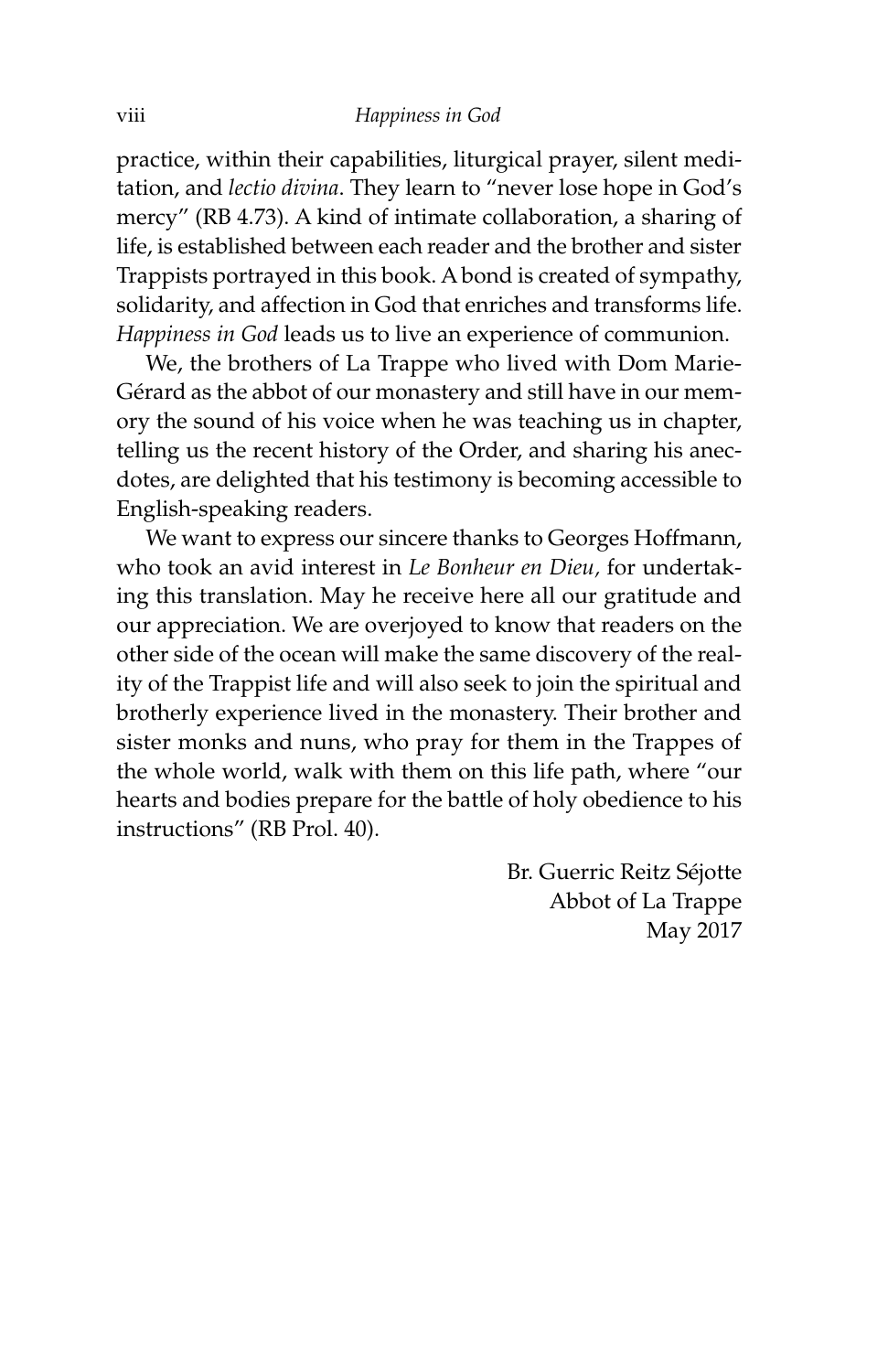### **Foreword to the Translation**

During one of my business trips to Europe in late October 1995, I visited my parents in Brussels, Belgium. As was often the case during such visits, my father went to sleep around 10 p.m., and my mother and I stayed up to chat about family and work back in Atlanta, Georgia. The television was set on the France 2 channel. At 10:30 the literary program *Bouillon de Culture* came on, presented by the French journalist Bernard Pivot. The program featured famous philosophers, actors, authors, and politicians discussing their most recent books. It was immensely popular. That night Pivot had invited two monks. Dom Marie-Gérard Dubois, abbot of La Trappe, was interviewed about his recent book, *Le Bonheur en Dieu.* He was there with a younger monk.

While it was not unusual to have theologians and religious pundits appear on television, it was rare to see a monk, especially a Trappist, appear in monastic habit to talk about the essence of God's call to his choice of a monastic life. Happiness radiated from these two monks throughout the whole program. Because of the popularity of this TV program, the book sold very well in France. I read it at different times when my spiritual journey was taking side roads, not to say dead ends. Each time it led me back to that elusive call of God. I believe that there was no coincidence in my visiting my parents that night and our watching that program.

Moving forward twenty years. After many detours, my spiritual journey brought me to the Trappist Monastery of Our Lady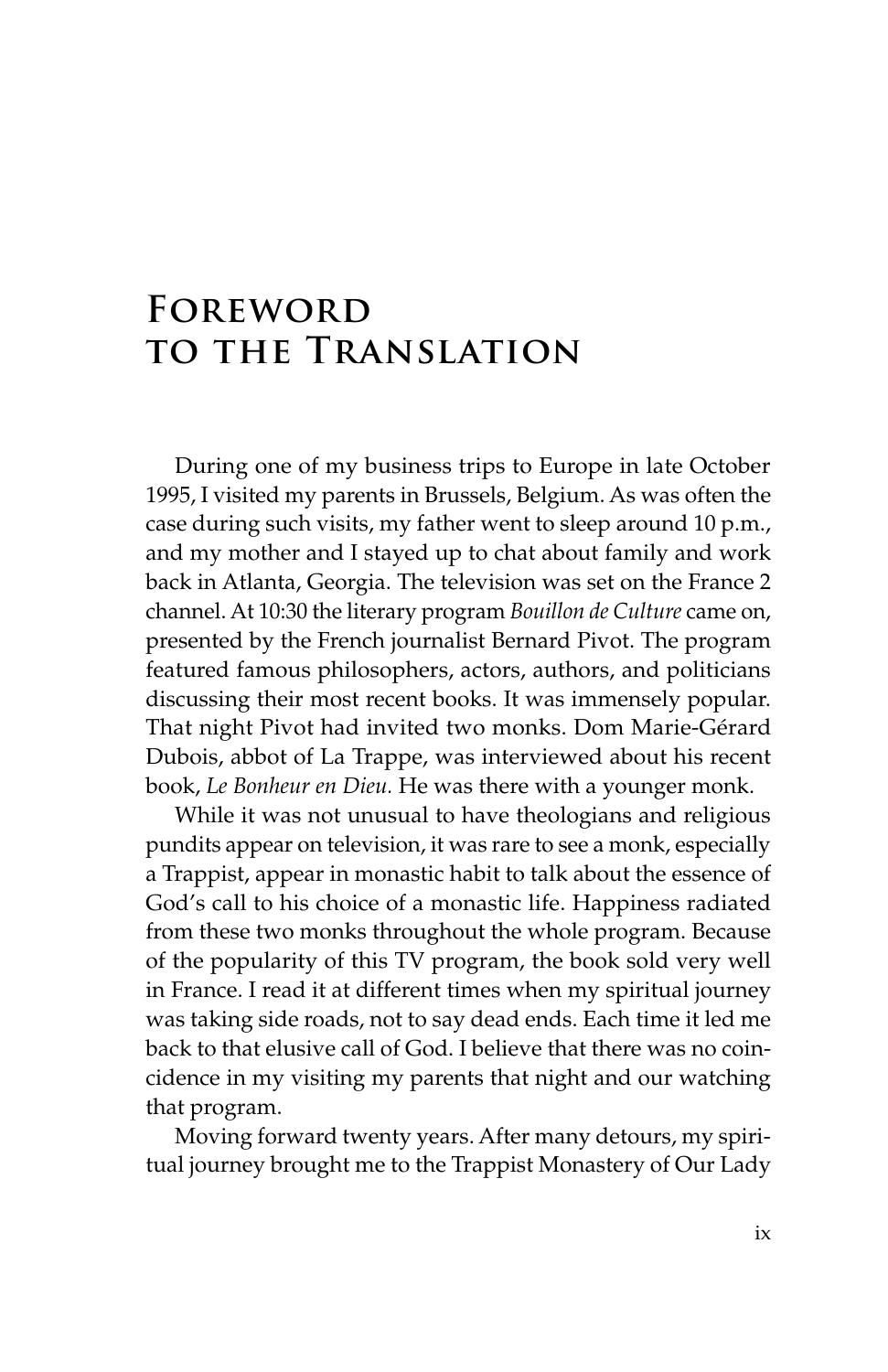of the Holy Spirit in Conyers, Georgia, and its group of Lay Cistercians. After reading some of the monastic authors, I thought that the reflections of Dom Marie-Gérard could still be an inspiration to all of us listening to God's call today.

These are the words and reflections of an abbot relating how he and some of his brothers encountered God's call and discovered the Cistercian answer to this call that led them to enter the walls of a monastery. It is also the story of the Trappist Order laboring through the post-Vatican Council II reforms as told by one of the leading forces behind these reforms.

The last question Pivot asked Dom Marie-Gérard in the 1995 interview was, "What would you like God to tell you when you get near heaven's gates?" Dom Gérard answered: "Come on in. Let me now watch over those you took care of." I suspect that God told Dom Marie-Gérard Dubois exactly that when on July 2, 2011, he called him home.

\*\*\*

I am very grateful to Dom Guerric Reitz Séjotte, abbot of La Trappe, for his enthusiastic approval and support of the translation of this book and for having written the Preface to *Happiness in God*. My sincere thanks and admiration to Jean Truax, PhD and Independent Scholar in Medieval History, for having generously given her time and knowledge to review the translation and the footnotes. To both Dom Guerric and Dr. Truax my most sincere thanks.

Georges Hoffmann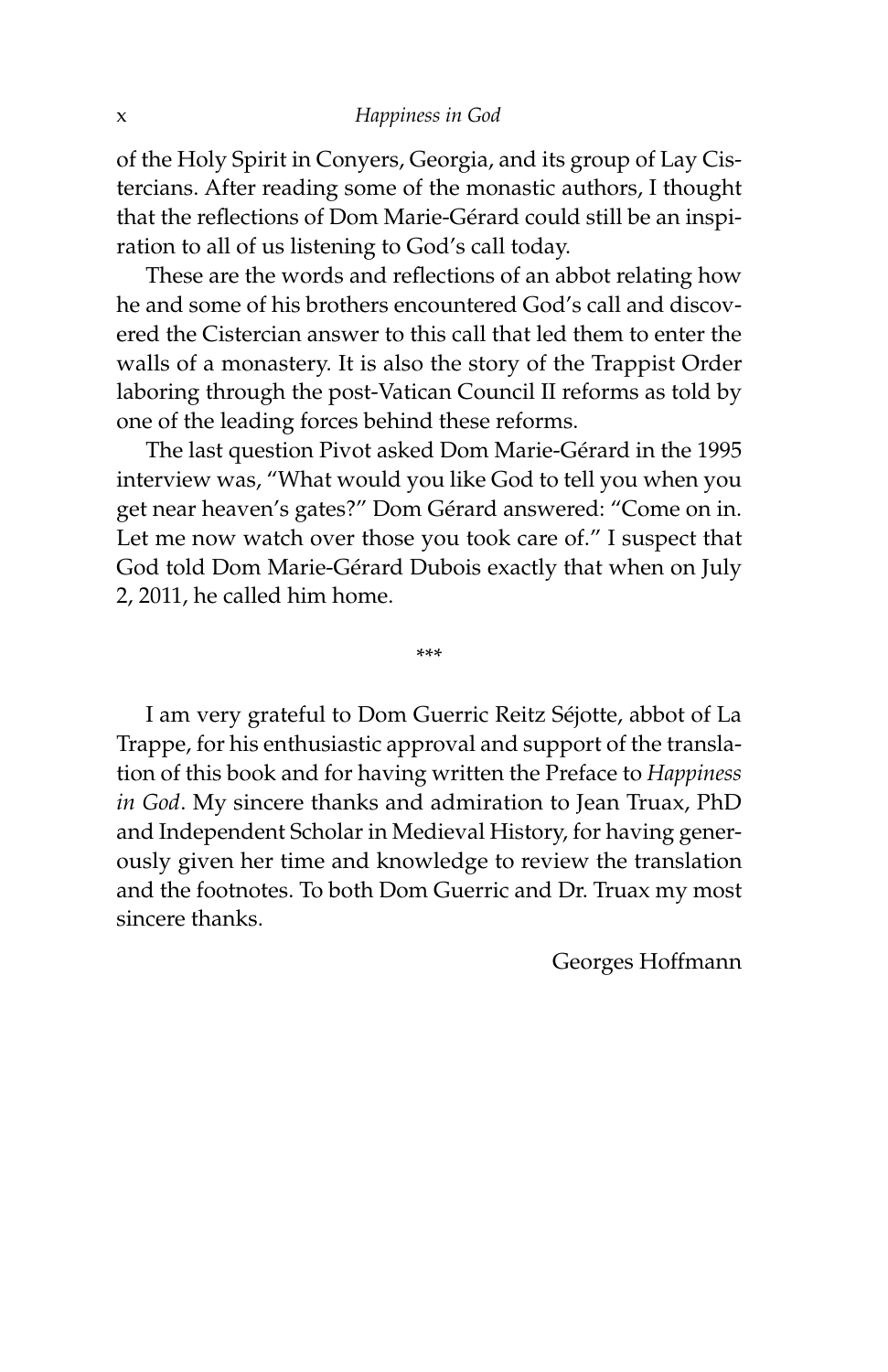### **A Note on Notes**

A glance at the bibliography for this book will show that Abbot Marie-Gérard Dubois was a well-read man. He sprinkled his memoir with quotations from a variety of sources, ranging from "a thirteenth-century Cistercian manuscript" to Martin Heidegger. Feeling that some readers will want to explore further, we have replaced Dubois's footnotes to French editions with references to the latest English editions where possible.

Many of the documents of the Cistercian Order, both ancient and modern, are readily available in the Resources section of the official website, http://www.ocso.org/resources/. This includes the current *Constitutions* of the Order. References to the *Constitutions* are abbreviated Const and are parenthetically embedded in the text. Encyclicals, conciliar decrees, and other papal documents can be found on the Vatican website, http://w2.vatican.va/. The documents of Vatican II can be found at http://www.vatican .va/archive/hist\_councils/ii\_vatican\_council/documents/. The Rule of Saint Benedict can also be found online at http://www .osb.org/rb/text/toc.html#toc. References to the Rule are abbreviated RB.

We have also done our best to provide sources for the quotations that Dubois did not footnote. Sometimes we have not given specific page numbers because the statement is not a direct quotation, but rather Dubois's own summary of central ideas contained in the work. In other cases, we have not been able to supply any information beyond the author's name given in the text, and we believe that these are Dubois's reflections based on his familiarity with the authors and his own thirty years' experience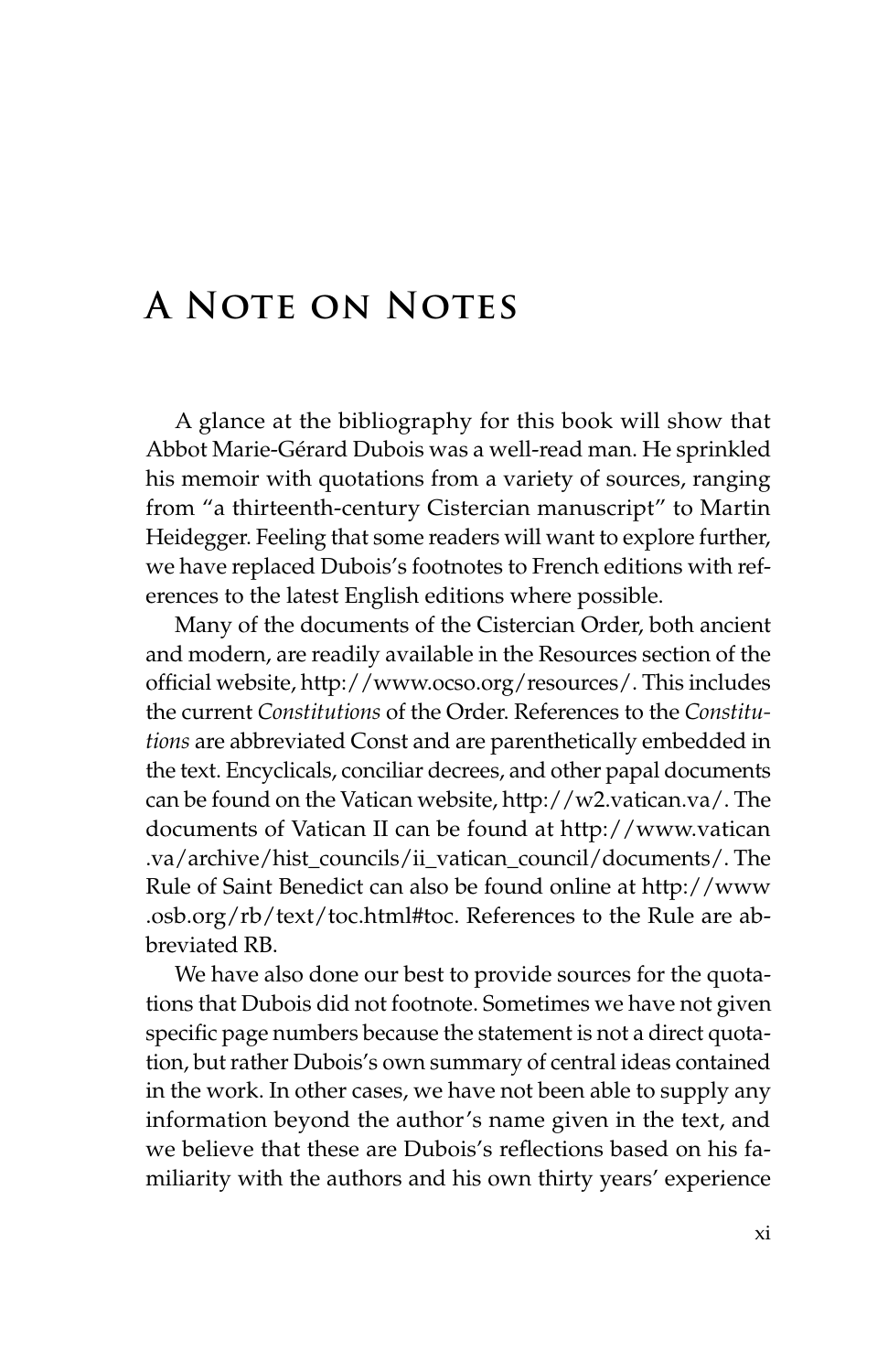as a monk, abbot, and member of various commissions of the Trappist Order. The text also contains a number of explanatory footnotes on historical figures and events, some written by Abbot Dubois and others by Georges Hoffmann. All of our notes, both bibliographical and explanatory, are enclosed in brackets {}.

Before I had the good fortune to join Georges in this project, my knowledge of the Cistercians pretty much ended with the twelfth-century fathers. Now, after having encountered one of the great voices of the modern Order, I can truly say that Dom Gérard and his colleagues are worthy successors to Saint Bernard of Clairvaux and his contemporaries. I will be eternally grateful to Georges for introducing me to them.

Dr. Jean Truax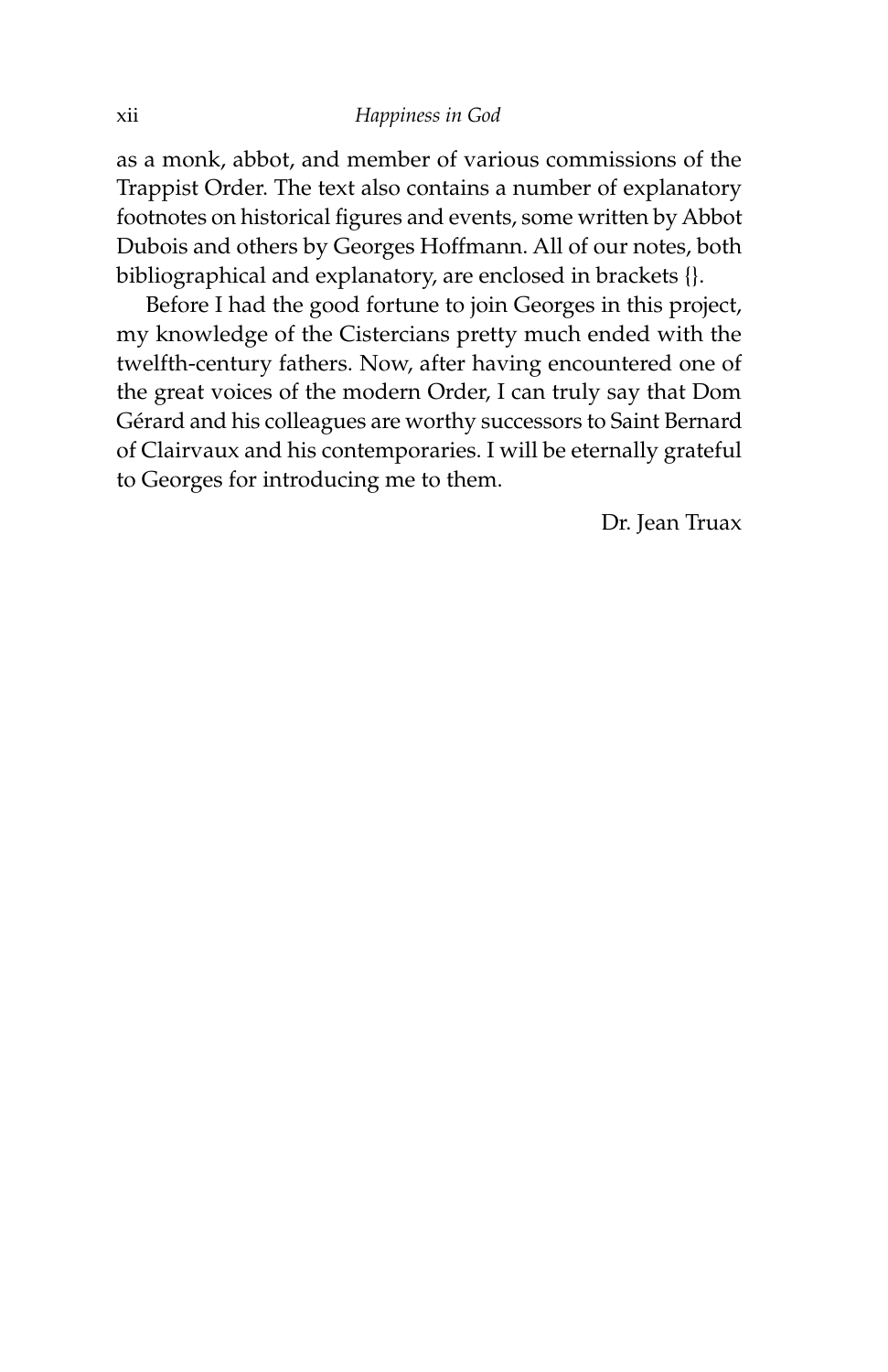#### Chapter One

### **The Two Faces**

hat night in his cell, a monk was about to complete his earthly journey, but no one knew. A monk who dies slips away quietly. He is laid in the ground, without a coffin, and no one speaks of it. His first name is inscribed on a simple cross with the date of his death. No last name, no birth date, no date of entry into the monastery, no titles or obits in this small cemetery within the walls of the cloister. Nothing, except that the word *priest* is added if it applies to the deceased. The cowl that he wore as a monk, the long white choir vestment with the hood of the Trappists, will be his coffin. I have seen so many of them go this way. I have thrown so many shovelsful of dirt on the bodies.

This monk was so quiet you might have thought he was passing into death as through a veil. Brother Jean-Baptiste was one of our elders at La Trappe. He had been following his path of prayer and detachment for a long time. Step by step he reached the end of his journey, so far away and with so much peace and confidence, that he never looked back to ask for our help or to give us a sign. But we were all surprised.

He experienced his transition without any agony, maybe without even realizing it. Death was a simple and easy act. We didn't expect him to die then, to start his transition that evening. Our world was already touching eternity without our seeing it. There is not far to go from this earthly life to infinity, and Brother Jean-Baptiste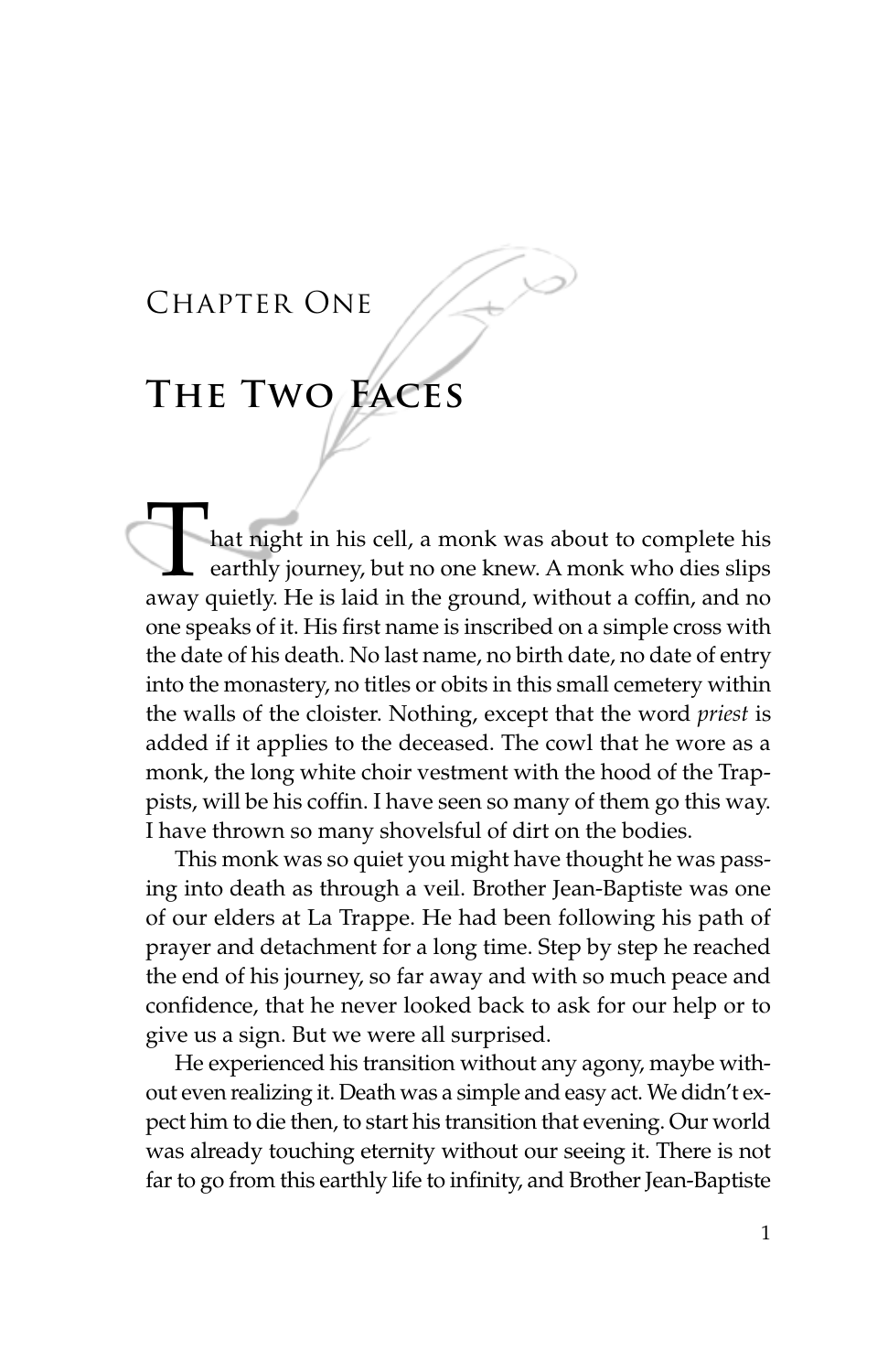went there in the same way a person walks from one room to the next, without any ceremony. He went through a fog or through a light, barely a thin screen in passing the threshold into this other world. A curtain, that's all.

He didn't warn us. He sat down in his chair and that was it. The monk who was taking care of him in the infirmary was just coming in to get him ready for bed. "It is not going very fast" was Brother Jean-Baptiste's response to his brother's greeting. He passed while talking to the other monk. Nothing easier, in the blink of an eye, his sentence barely finished.

It was Thursday. At La Trappe we had never witnessed the celebration of the perpetual vows of one monk and the funeral of another on the same day. In two days' time a monk who had been living among us for five years was scheduled to make his solemn vows. It would be a great celebration, with many people coming to the monastery church. Among them a good number were coming from his village of Cauville, close to Étretat in the region of Caux. They were about to leave on the two-hundredkilometer trip with the new monk's close family. I was thinking about this celebration, and at the same time I was thinking about our brother, who had just left us so suddenly and so quietly. Everything had been ready for a long time for Brother Aelred's vows. Our neighbors from around the abbey were about to arrive. What to do? It was impossible to postpone the funeral and keep the body in our midst in the August heat. It was obvious to me the celebrations had to be linked.

A burial in a Trappist monastery is one of the most impressive events one can witness, but so is a celebration of perpetual vows. I had already been struck by this at the age of eighteen, when I first attended the burial of a monk. I didn't know what to expect at all. The monk was a former superior of La Trappe, and I didn't know then that one day I would succeed him. When he became ill, he resigned and was sent to the Cistercian Monastery of Montdes-Cats, close to Lille, where I had entered a couple of months earlier. The chants and the ceremony at the cemetery, while the body was laid without a coffin at the bottom of the freshly dug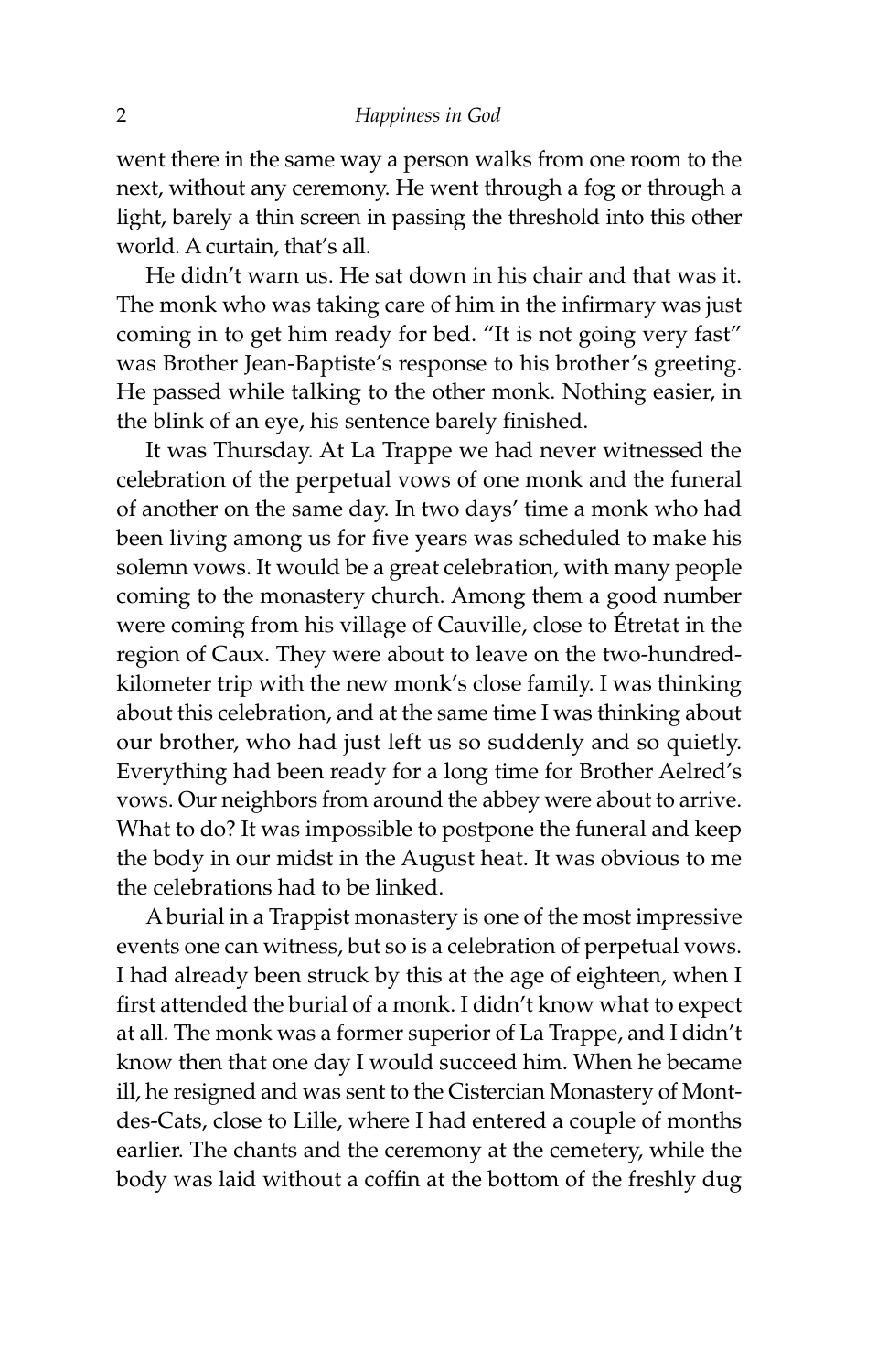#### *The Two Faces* 3

grave, made me feel that I was accompanying him on his entry into Paradise. The Easter-like character of this burial touched me so much that I trace back to that very moment my interest in the liturgy, especially the burial liturgy, as well as any reflection relating to death.

I intended to preside over the funeral on Saturday afternoon, since the vows were planned for Saturday morning. The time that Brother Aelred would spend close to us and close to our deceased brother would be particularly poignant and solemn. I just had to add a homily for the funeral to the one that I had already written for the vows.

We Trappists do not hide anything about death. If we show it, notwithstanding its horror and incomprehensibility, it is because we give it a celebratory tone of triumph over death. The community first gets together, as close as possible to the place where the monk, in this case Brother Jean-Baptiste, finished his journey, to say the first prayers and to bless the body with incense and holy water. We ring the bells. Then the deceased is carried on a bier to the choir in the church, face uncovered and not trapped in a coffin. Two monks, if possible, but at least one, will stay with him constantly, day and night. He will never be left alone. The usual prayer services and the Mass will take place in his presence. To hide death and to leave the parents and the families to their grief is a modern attitude often absurd and cruel, which poorly hides a revolt against something that is beyond our understanding. In our monastery, we live and experience death together. We are bound during our lives, and we are united in this unique moment.

I knew that Brother Aelred was sufficiently prepared, but these circumstances reminded me of a decision we took three years ago for his simple vows. He didn't take them like the other monks in our chapter room, where, as in each monastery, the community gathers every day to receive spiritual teaching, instructions, and sometimes practical information. At the end of Brother Aelred's novitiate, a television crew led by Patrick de Carolis was preparing a program on monastic life for the magazine *Événements*, and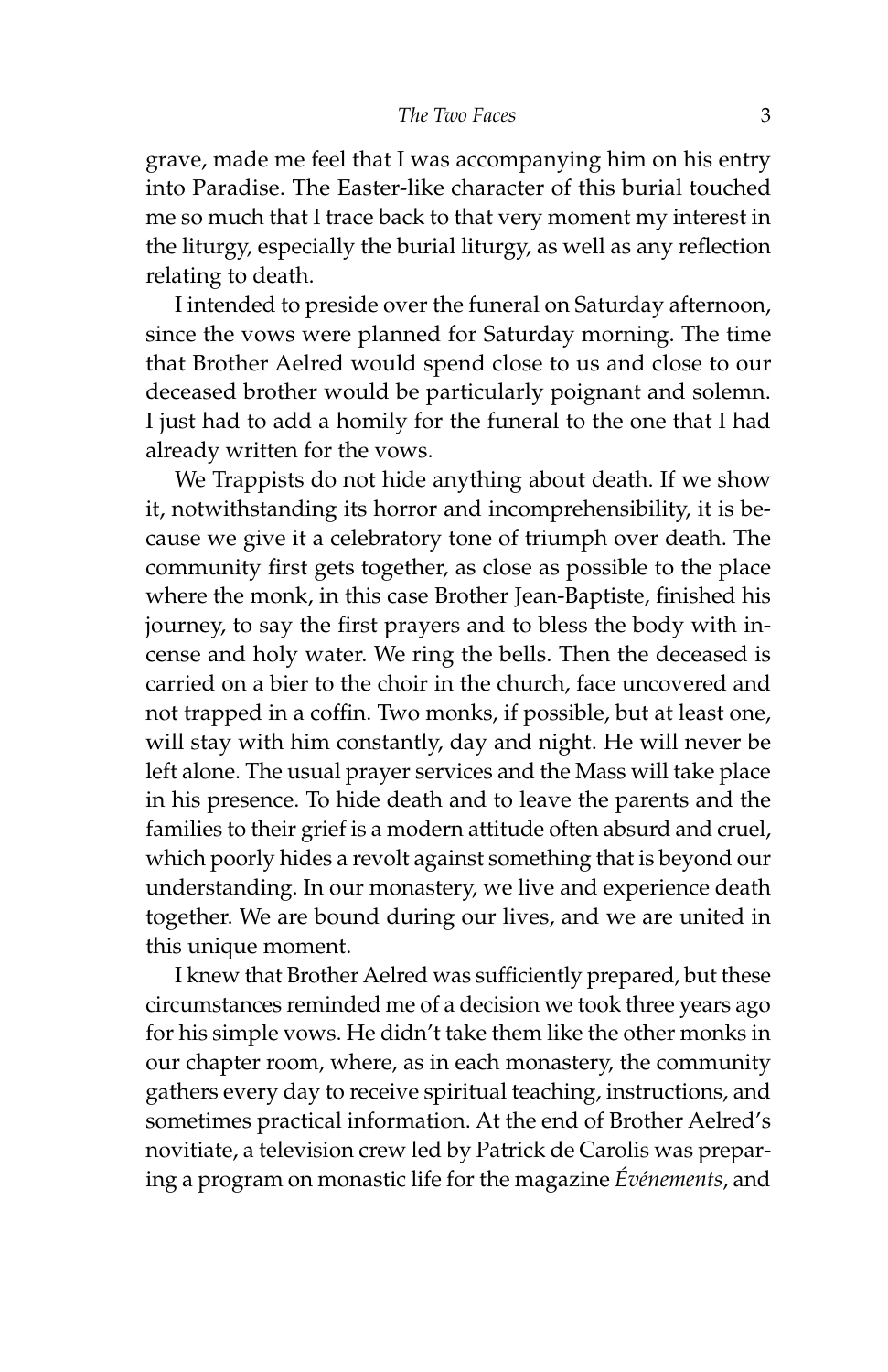#### 4 *Happiness in God*

they asked to film the ceremony. In order for it to take place more comfortably and with a solemnity lacking within our monastic cloister, we held the ceremony in our church during Lauds, our second community prayer of the day. Brother Aelred, absorbed by his commitment, barely took notice of the cameras. On the other hand, his parents had the joy of seeing him on television in their house in Normandy. Now at twenty-seven years of age, he would once more be accompanied, but in a different way, a more solemn way. Death would be there behind him. Young monks coming from other monasteries for a formation session would also be present.

We do not become monks for ourselves alone. Monastic solitude includes the presence of all those who walk beside us on our earthly journey. I was happy that so many people gathered on that day in our house, close to the cloister, which for the monk is already a reflection of Paradise. Monks are withdrawn from the outside world, or, better, they try day after day to be more withdrawn, but it is different from abandoning the world. It is to rediscover it, to live it in another way, and to take up the struggle. Brother Aelred had already intensely experienced this separation from the world for the last five years. His life had come to fruition, he told us. He had gambled it all in his search for redemption, in betting on the invisible.

When he was twenty years old, while he was wondering about God's existence, he had already observed these cloistered men. He thought that maybe their lives provided a silent answer to that question. Monastic life represented a challenge in his eyes. Monks not only stated in words that God was alive; their very existence constituted such an affirmation. It deserved, he thought, a closer look, and perhaps eventually following in their steps. At that time in his life, Christ did not really appeal to him. He had a number of criticisms for him. What about the church? What about God in all this? Was there something that could explain the existence of men, animals, mountains, stars? In his search for God, he didn't see how a man who lived two thousand years ago and whose existence was not sufficiently proved could be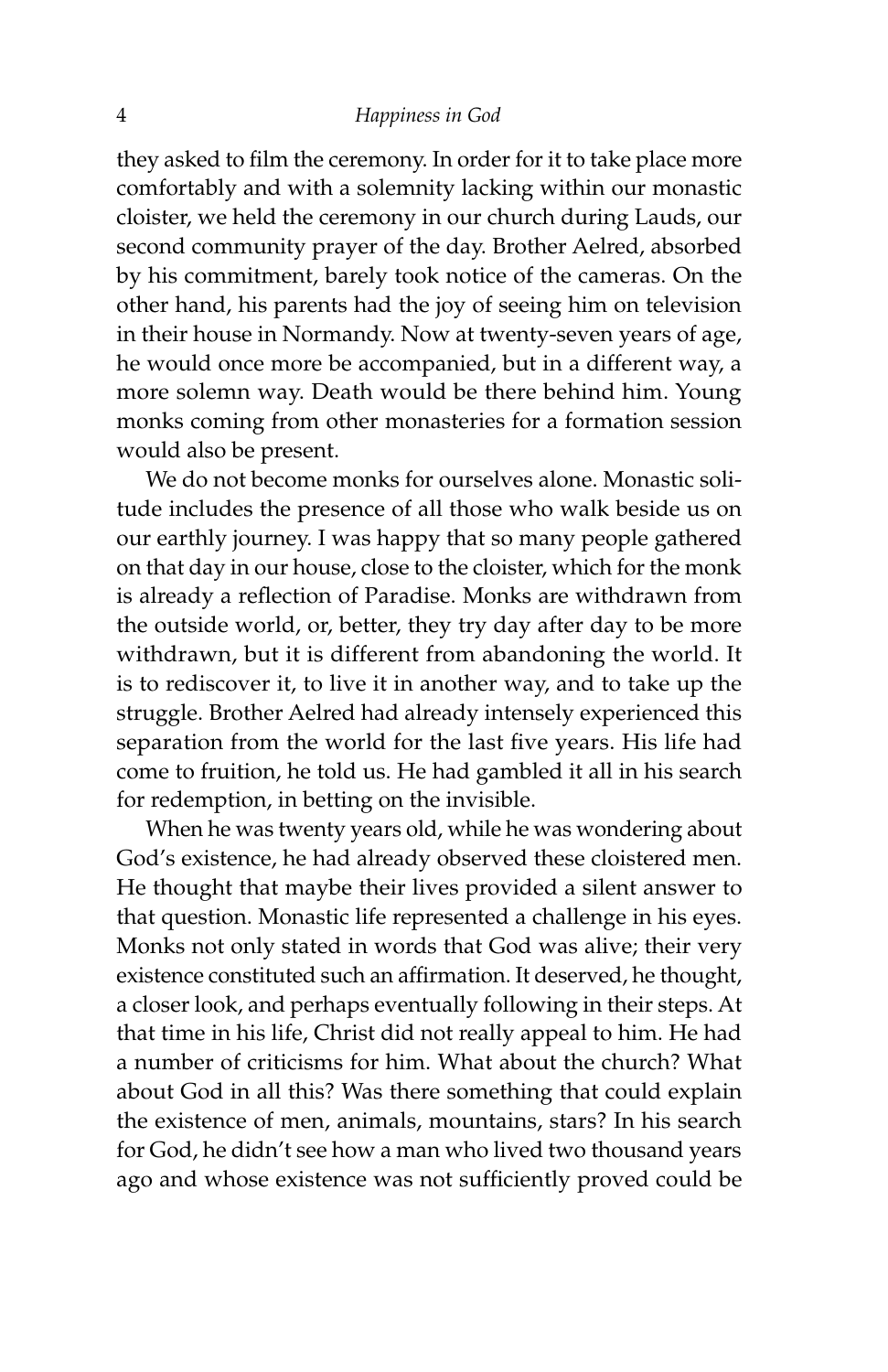of use to him. And prayer? What was prayer? What were the monks doing behind those high walls? These were some of the questions of his youth.

Years had gone by. As is true for many of us, the perpetual vows were neither the most remarkable moment in Brother Aelred's spiritual journey nor his strongest awareness of personal commitment. To cross the threshold of the monastery or to take on the monk's habit is often a more decisive event.

Two days later, on Saturday, August 27, 1983, Brother Aelred woke up as he did every day at 4 a.m. and walked to the church for Vigils, which lasts one hour. The monks relieved those who had kept the vigil all night next to the body of their deceased brother, allowing them to go to their rest. The vigil continued. Nobody likes to get up in the middle of the night, to wake up from his sleep, to hurry up and enter a sometimes very cold church. This time it was an important day for Brother Aelred. It was his day, as it was for his elder brother, who had just passed away.

A strange although familiar feeling overcame him. He had already tried to suppress it without success, because this feeling doesn't let go easily—the feeling of ever-present death. It is there—the "scandal of death." This scandal arose again before him and within his heart on the very day of his perpetual vows. Could death track him down any more persistently? Could it pressure him any more at the last minute? Yes, the question he had originally had was "what do the monks do and what is their use?" He had answered those questions, but death was still so close and God was still so invisible—Faith! Only faith to take one more step and to sign the *cedula* of perpetual vows that he would then put on the altar!

Brother Jean-Baptiste rested among us. The presence of death remained and filled up the church. A summer night is never cold, even under stone arches. We waited for the bells to sound for the start of the first prayers, of the first shout that the monk directs early in the morning in faith to his God*: Lord, open my lips, God, come to my rescue, Lord, hasten to help me.* Yes, come to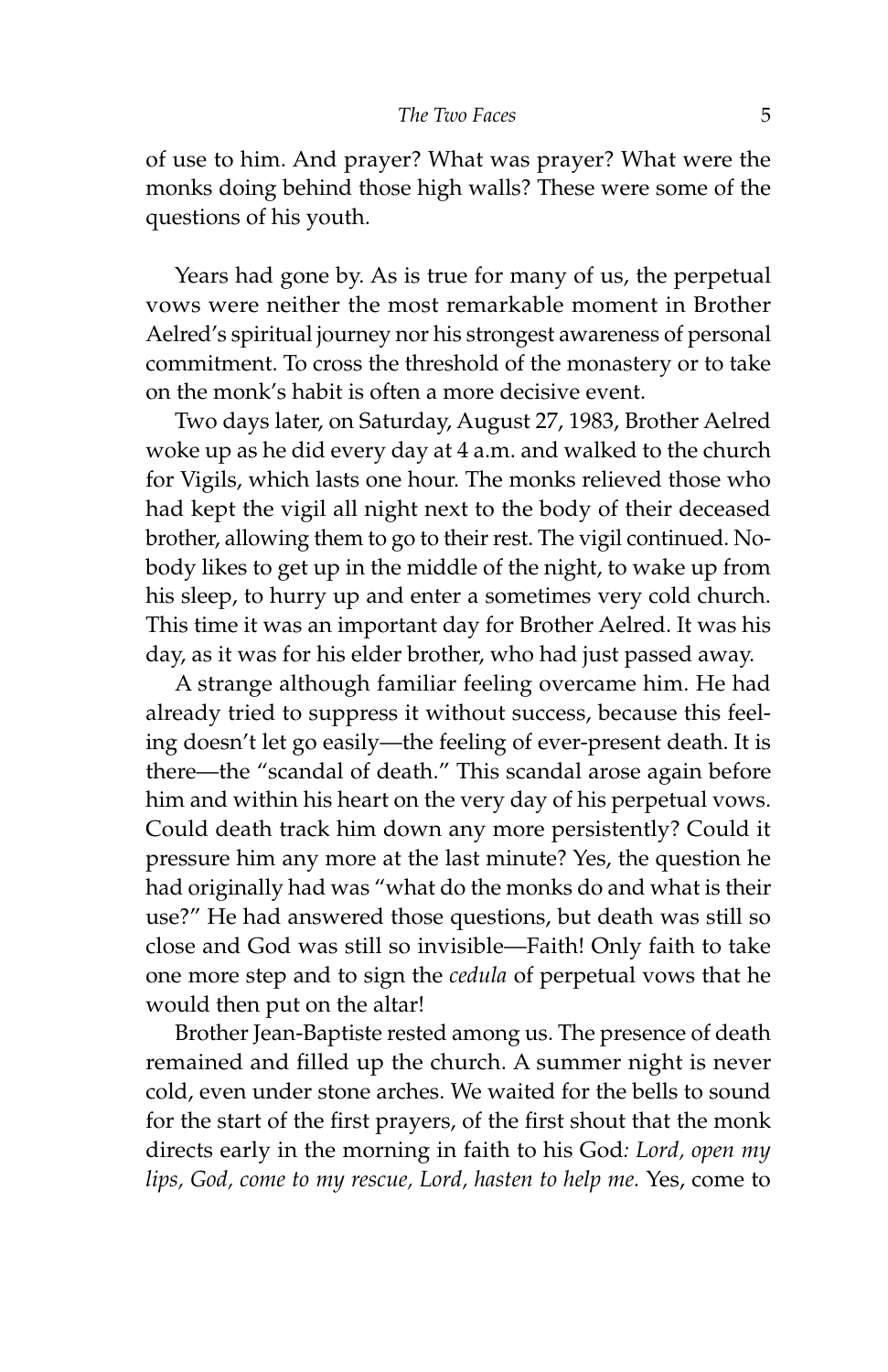#### 6 *Happiness in God*

my assistance. The monks raised their supplication to God and to the whole world. The rustle of the white cowls and the soft steps of those still hurrying to their wooden stalls before the start of Vigils, the rustle of the pages of the song books as pages were turned—everything showed that the community, even struck with emotion so close to the body, was not shaken and did not change its customs.

A Trappist, even on the day of his perpetual vows, can still be scandalized by death. It is so close, so overwhelming, silent and insidious, always wanting to lure us into nothingness and have the last word. Today death is defiant. Isn't death invincible? Its ultimate provocation, at the moment of Brother Aelred's perpetual vows, became insignificant, and far from scaring him off, it convinced him that he was right to engage in the fight. Death was an abject thing in his eyes. Together with Christ, he was fighting against death, and he wanted to conquer along with him. God did not create humans for death or for the absurd. And Brother Aelred, like all contemplative monks, wanted to thank God for his creation.

Now came the end of the morning's celebration, and he lay down on the floor, in a gesture of complete surrender to God, identical to that of a priest at his ordination. His hands were crossed on his chest, his forehead touching the ground, his head uncovered. The remains of Brother Jean-Baptiste were still close to him. While the entry of a young monk into the monastic life was taking place in the presence of death, the mortal existence of the other was tipping over into eternal life peacefully and without a sound, just as if death hadn't been there between the two of them, just as if it had been pushed aside and already conquered.

In the audience, among the family members and the strangers gathered to celebrate, a young man looked on. He was stunned to see this monk facing the ground and behind him another one facing up toward heaven. This picture touched him so much that he saw in it a symbol of something grand, of all that he felt and all that he wanted to express, just as if that scene were a summary of life on earth and of entrance into heaven. It struck him so strongly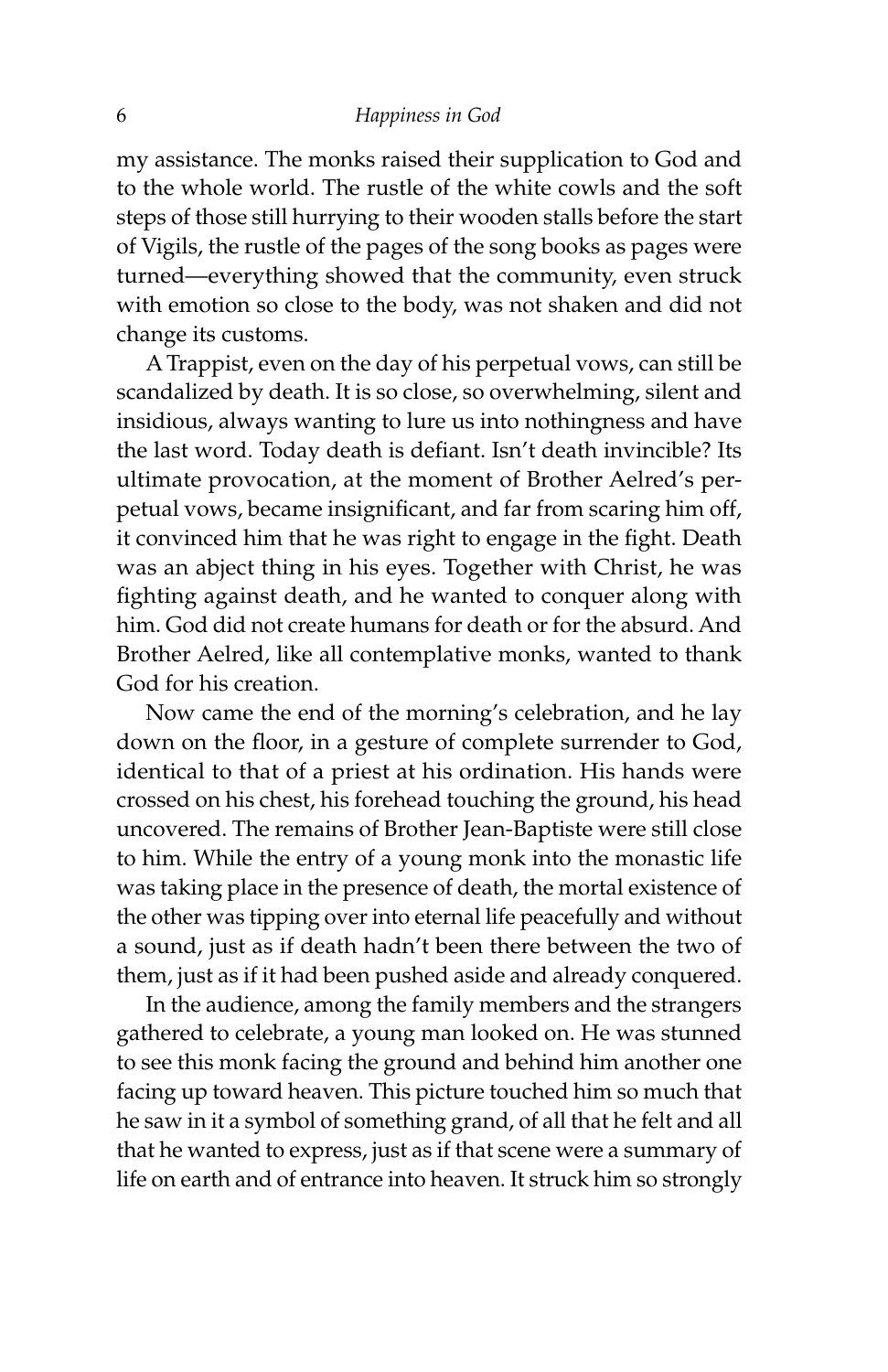that it constituted, without our knowing it, the last stage of an internal evolution. This unexpected situation appeared to him to be filled with a rare spiritual value. At the end of the ceremony, he went to the park and sat down near the pond of La Trappe, where Bossuet<sup>1</sup> and Abbot de Rancé<sup>2</sup> exchanged their religious beliefs in these peaceful forests at the border between Normandy and La Perche. The young man came then to see me:

"I want to be a monk."

"How old are you?"

"Twenty years old."

"You have to think about it seriously. How long have you been thinking about it?"

"One hour."

"One hour?"

"I was touched by this celebration. I sat down next to the waterfall—and it happens to be my birthday—I've thought about it thoroughly."

He was about to start his studies to become a priest in Paris. He was registered in the Grand Seminary of Issy-les-Moulineaux for classes starting in October, but he had decided to do a retreat in our abbey first. I did not encourage him to change his plans; I only left the door open. The call to monastic life is always mysterious, and it can take many different roads. The decision at twenty years of age to shut yourself up behind those strange walls with the intention of never leaving them is only made after intense preparation. Wanting to become a priest seems to put someone on the way, but it may be an illusion due to a misunderstanding of monasticism. You don't switch from one call to the

1. {Jacques Bossuet (1627–1704), French priest and preacher who became the tutor of Louis XIV's eldest son, the Dauphin. His eulogies were famous. He used his talents to speak up for the rights of the French church against the papal authority. See also p. 294, n. 19.}

2. {Armand le Bouthillier de Rancé (1626–1700), abbot and reformer of the Trappist monastery of La Trappe and one of the founders of the Strict Observance of the Cistercian Order.}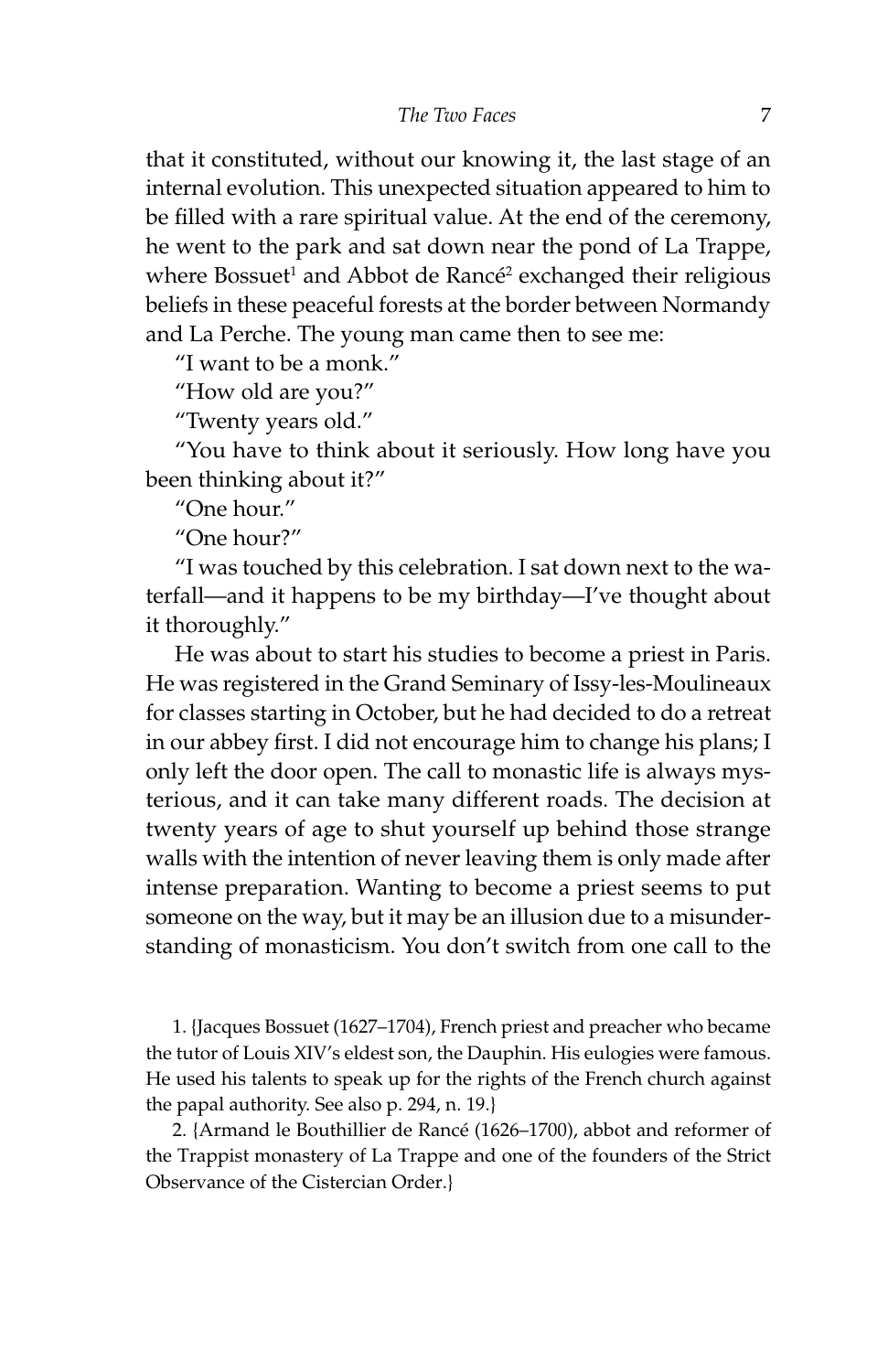other as fast as you change clothes. The life of a diocesan priest is totally different from the life of a Trappist. The priestly vocation is completely different. The idea of becoming a Trappist in the monastery of Rancé can send chills down your back.

The young man's voice had a certain self-assurance and enthusiasm. He explained to me that at the end of August he would meet with Cardinal Jean-Marie Lustiger<sup>3</sup> to decide what direction he should take in the seminary. I encouraged him to go to that meeting. On the day he had agreed to come back to the monastery, he arrived fifteen minutes early, but it was simply to inform me that he was entering La Trappe.

Two years earlier, in November, he had spent a couple of days in the guesthouse of our monastery. He was then a senior in high school. It was freezing, and he hadn't met any of the monks yet. During that first visit he was bored out of his mind, he explained, but he noted in a diary that two things struck him, the smiles of the monks, which seemed to reflect a sincere joy, and their personal poverty. Together they could use all the goods belonging to the whole community, but they did not own anything individually. Even though the joy appealed to this potential postulant, the prospect of individual poverty scared him a bit. He would be poor and without any social standing, giving up everything until his last day.

No, entering La Trappe was not what made him dream. This was not the way he envisioned a successful life, one useful to others. In fact, he had a lot of friends in Paris and did not want to leave them. Why isolate himself from them and from his family? Why never travel again? He wanted to finish his studies and serve the community, imagining that in the distant future, fifteen or twenty years from the present, he might finish his life sheltered in a monastery. He still had not decided to withdraw

3. {Aaron Jean-Marie Lustiger (1926–2007), archbishop of Paris from 1981 to 2005. He actively defended Catholic education against secularism and was an outspoken opponent of racism and anti-Semitism. He was born to a Jewish family and converted to Catholicism at the age of 13.}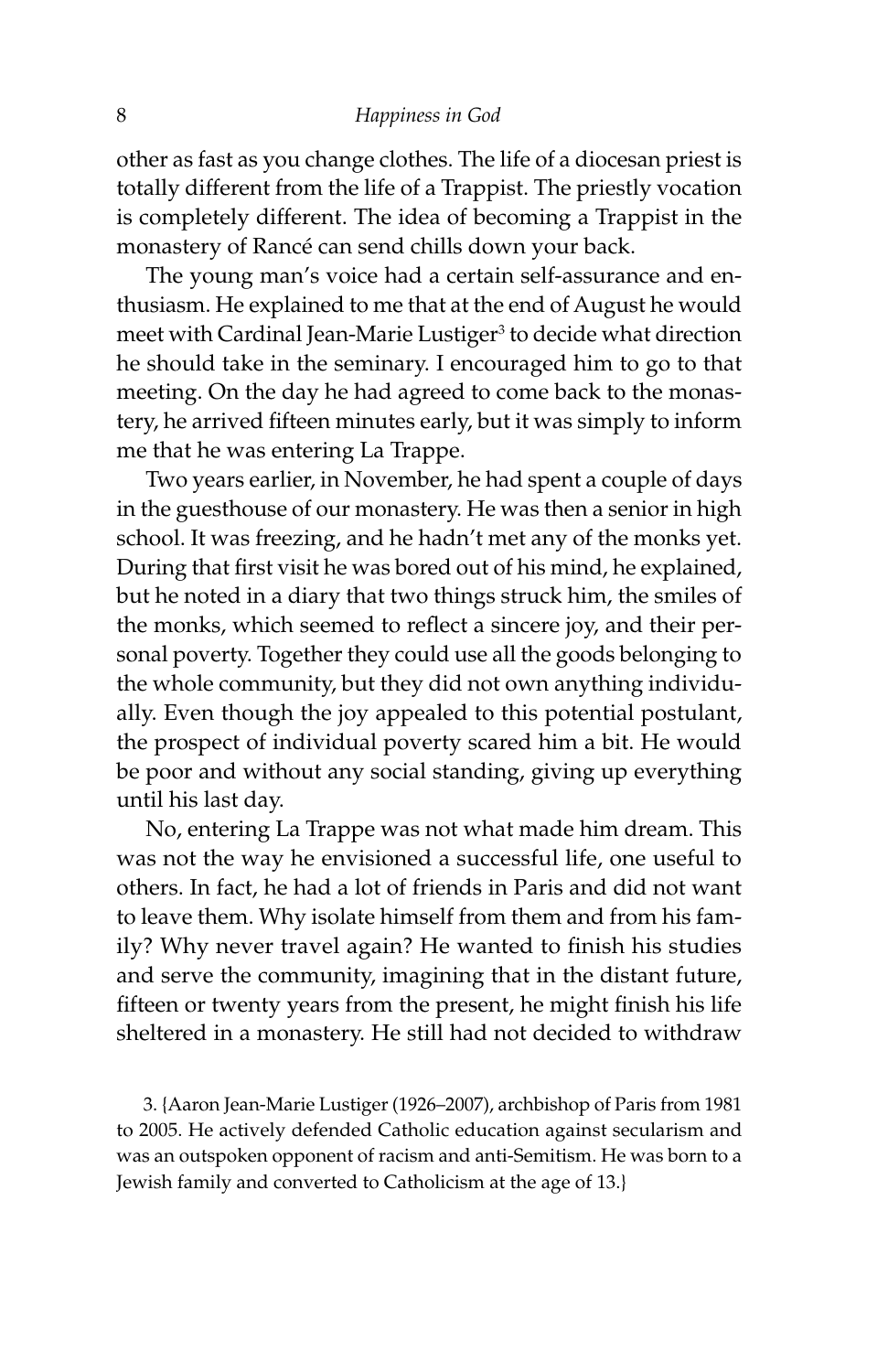from the world so young; taking on the habit and integrating into a community still scared him a little.

He still had these feelings during his following visit. When he entered the church he saw one monk face down on the ground, face hidden, and another one looking up at the heavens, his face illuminated by all the lights. The former in the shadow was looking at the earth, the latter was radiant with the mystery of God when I pronounced these words: "There are only two moments in life where you can meet God, the present moment and the moment of death—these are the two moments mentioned in the *Hail Mary*: 'pray for us now and at the time of our death.'"

For the young man, this liturgy led him into an impressive spectacle of sound and light, where the beginning and the end of human destiny meet, and it was a shock. He had never interpreted the prayer to the Mother of Christ in this way. The present moment was symbolized by this monk face down toward the earth and the moment of death by his brother on the bier. He thought that if one really meets God in the present moment and at the hour of one's death, it might be better not to further delay his desire to become a monk. This idea came to him, dazzling, and it did not leave him.

He watched Brother Aelred celebrating his vows just as if death, arrogant and impenetrable, weren't trying to tease him. Death sat on Brother Aelred's shoulders, of him who thought that if he persevered in his vows, one day he would be in the same place where his dead brother was lying. For him, death was still inconceivable and inadmissible. He didn't understand it, but he lined up his footsteps with Christ's footsteps, and his hand was in Christ's hand, walking toward a triumph that he could not yet envision. Faith was to believe that it was possible; faith was to risk his life for it. It was to trust the invisible and to know that our desires would be fulfilled beyond any expectation. Pure faith was to accept as authentic what our eyes did not see. As was the custom, Brother Aelred knelt down in front of each monk, asking him, "Pray for me." When he got up, each monk embraced him, and then he moved on to the next stall. It was a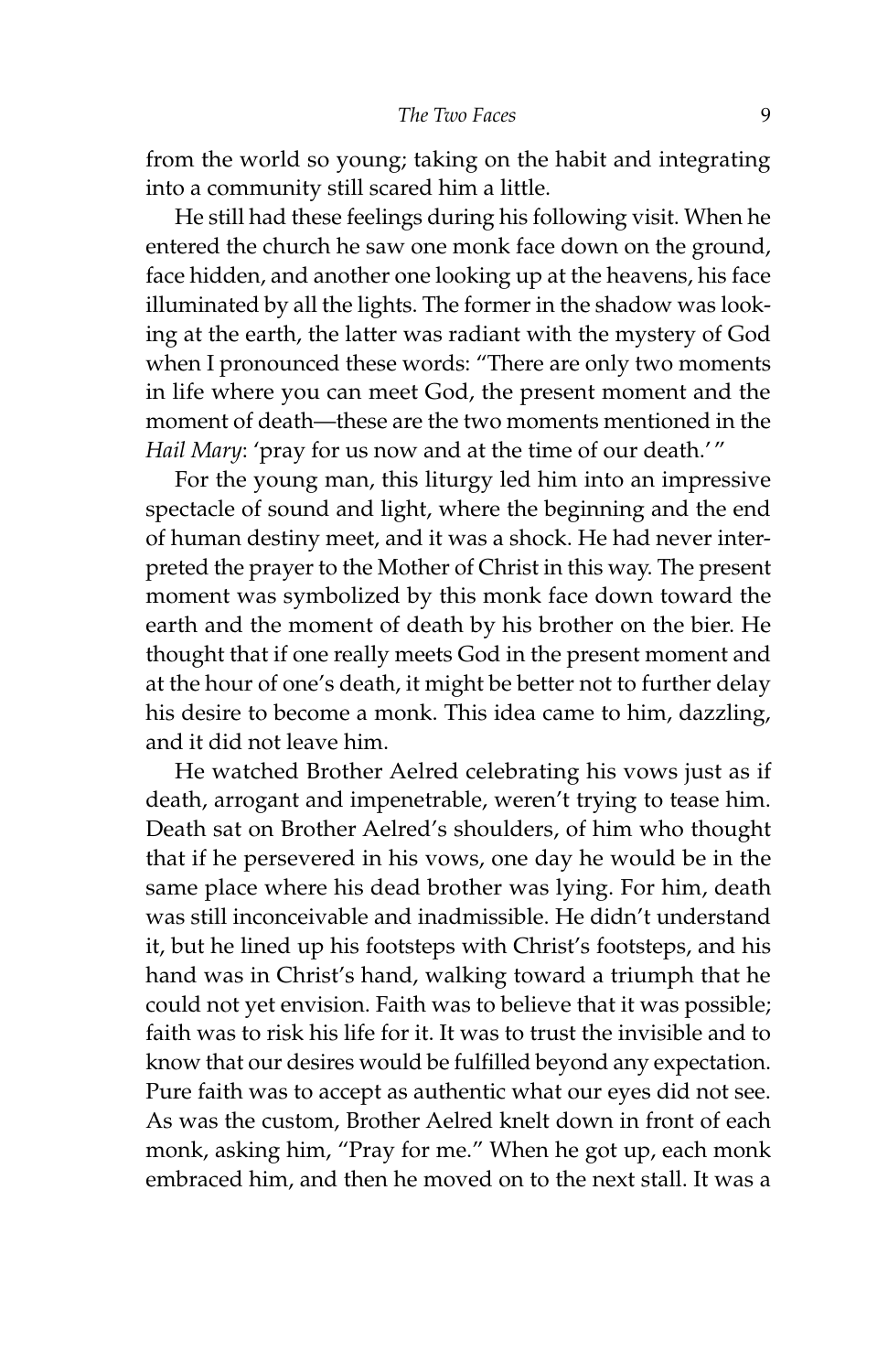celebration for the community to welcome a new member, but there was no shortage of sadness, thinking of the brother who had just passed away. All these contrasts were joined and illuminated in the Easter candle lit in the middle of the assembly.

The young man understood that the present moment was a moment in eternity and that it was sufficient for him to take the first step toward it. The gift had to be in the present and not in the future. I received the commitment of Brother Aelred. I told him that he was not fleeing the world or the responsibilities that he would have assumed by marriage and work, but that he was now carrying out a gesture of more complete poverty by abandoning the intention of serving the church and others that was still burning within him when he entered the monastery. To let everything go, that is what a Trappist is called to do—to abandon even what appears good, even what appears to be the best, even a secret dream of sacrifice and prayer for the world, of a life hidden under heroism or love. The greatest challenge for a monk is the total abandonment of himself to God's will. For the best among them it is no longer a personal project when someone else takes it upon himself to show him what to do. I spoke to the assembly of this total self-abandonment to the Father, of this monastic life, which means assuming no new responsibilities, no penance or punishments, no harassing constraints, no reaching a sublime ideal by using supra-human or non-human means, but an act of poverty and liberty. While I said all this, the body of the deceased lay among us on the bier. Our eyes could not completely get away from it. He had completed the journey that another was starting that day.

It was the first time during a profession of perpetual vows that I had had to explicitly address the subject of death. I spoke about a new birth arising out of death. But who was I talking about? The one who closed his eyes to this world and transitioned to eternity or this young monk who, by committing himself, died to the world, so to speak? This is really what the vows imply, a selfabandonment and a renunciation of certain legitimate activities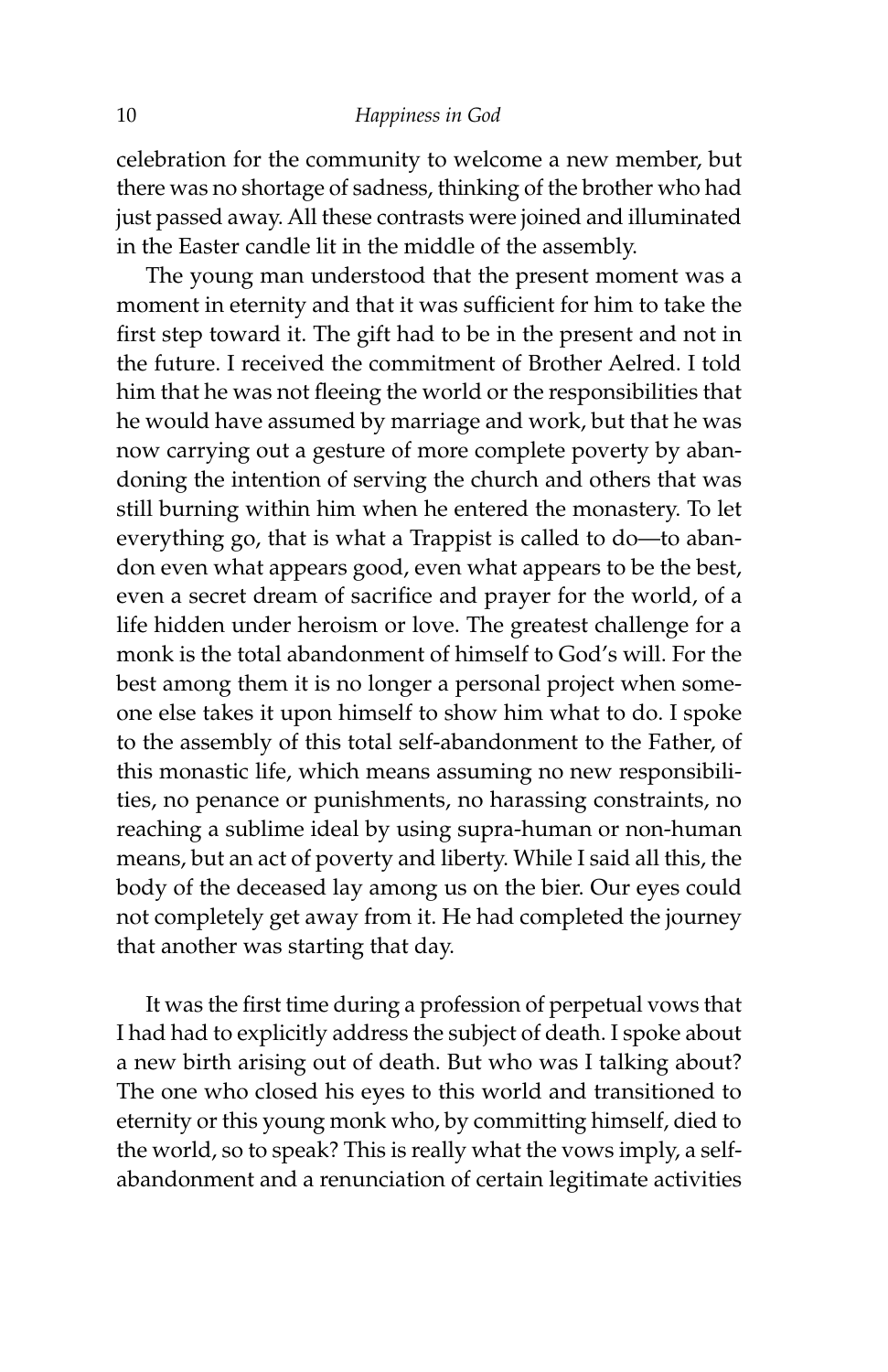in order to experience true happiness, the submission to the discipline of the community and to a superior, to the communal will of a group of men or women, entrusting themselves completely to God until the end of their earthly lives. A crazy project if the earthly existence ends up in nothingness, a completely useless project for anyone if God does not exist. Folly of the cross, folly of the faith. Mountain climbers, also called the "conquerors of the useless," can gain some media glory, sportsmanlike satisfaction, and money if they're lucky. But monks?

That afternoon, with death still present, in the middle of prayers for forgiveness for the one who, like each one of us, was a sinner, we sang songs of hope and of triumph. The family of the young professed monk stayed, and I appreciated the discreet happiness, which, notwithstanding the pain, accompanies most Trappist funerals. We always insist on our faith in the resurrection, and this paschal aspect of the liturgy is essential, as I said in the beginning. The large candle lit at Easter is again lit next to the body. The songs recall the exodus of the Hebrews out of Egypt, the crossing of the Red Sea, and the pillar of fire guiding them, while the procession goes to the cemetery, with the bells tolling. The cemetery is not a simple collection of dried-out bones. It is not intended to be a place of death. It is the waiting room of heaven. It symbolizes Paradise to a certain extent. We lead the body to the kingdom of life. It awaits the resurrection, but the spirit of the deceased enjoys the vision of God and eternal life, perhaps after a certain trial period, if—as theologians state—it was not sufficiently purified at the time of death. The spirit participates in the joy of heaven, and that is what makes us joyful, really full of confidence.

A monk carrying the candle, symbol of Christ, leads the way. The bier is carried by four brothers. As abbot, I follow them. Then come the priests wearing their purple stoles. The other monks, wearing their white cowls, follow in order of seniority, and then come the faithful. Everyone follows the deceased brother, who precedes us and guides us. At one point, close to the grave, we have to stop while he continues his journey. We will entrust him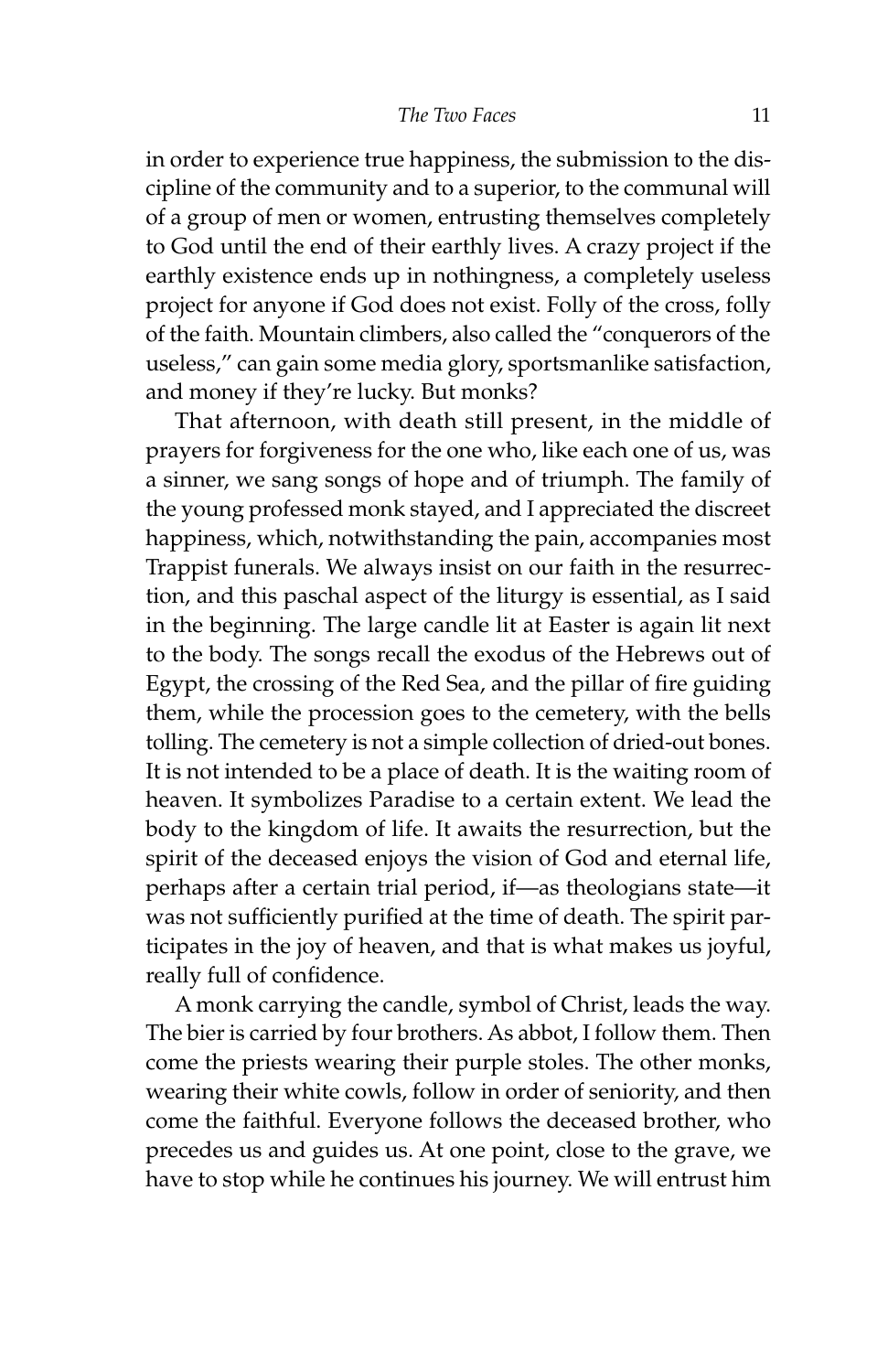to God in a last *adieu*—"on the threshold of the house, our Father awaits us."

In the first prayers, we call upon the angels to come and meet the one who is leaving us. The liturgy picks up on ancient themes of the Christian tradition, like the account of the agony of an old monk of the Egyptian desert in the fifth century. Surrounded by his companions, he suddenly saw Abraham and then the martyrs, the apostles, and the angels running towards him. "I see Abraham," he said. "I see the martyrs." They came to fetch him, but he asked them to grant him one more moment to do penance. Everybody told him that he was a saint, so "Why wait one more moment? The angels are ready to take you." The old monk answered that he realized that he hadn't started to serve God yet. This revealing story concludes with Jesus himself coming to fetch the soul.<sup>4</sup> The liturgy reenacts this very scene, in which we ask the angels and the celestial world to come for the brother who just left.

Some bodies have a peaceful appearance, others look tormented. We don't hide them; we don't conceal anything. That's what death is all about. If it is hot, the body will give out a distinctive smell. It is said that incense was adopted to cover that up. But can one totally erase it? The smell is there, for it is part of death. Our society wants to hide death, cheat it, avoid thinking about it. We do not wipe it out; we do not erase anything. The brother infirmarian simply washes the deceased and adjusts the clothing. Certain bodies remain in good condition, others do not, and the impression is different each time.

The practice of burial without a coffin was originally not specific to the monks. The poor also laid bodies directly in the earth. It was common, and we have kept that custom as a sign

4. {A story similar to this is found in the *Lives of the Desert Fathers*, except that the dying monk is given three years instead of only one day to amend his life (*The Lives of the Desert Fathers: The Historia Monachorum in Aegypto*  10:17–19, trans. Norman Russell, introduction by Benedicta Ward, CS 34 [Kalamazoo, MI: Cistercian Publications, 1981], 84–85).}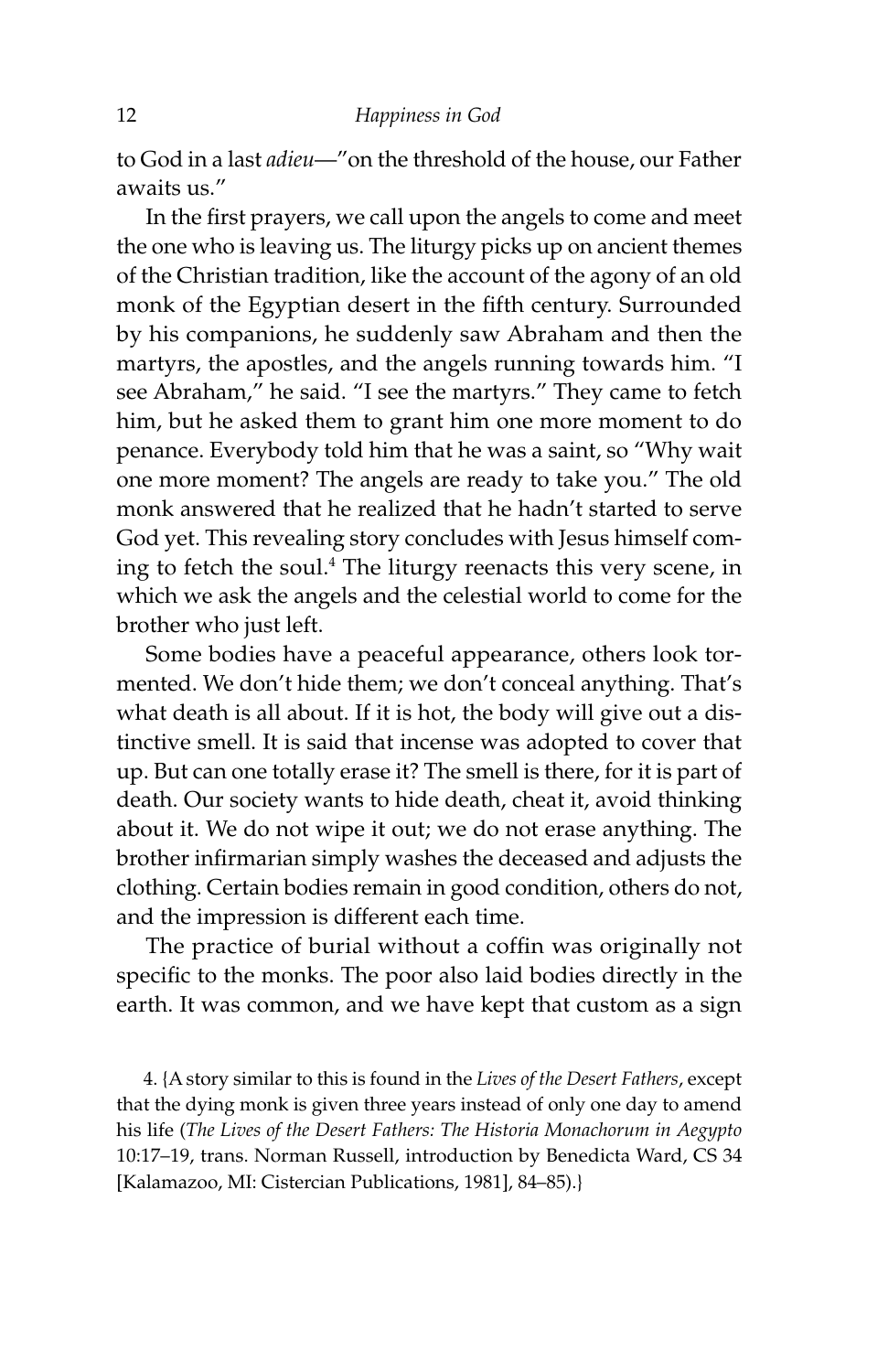of poverty and the fact that we represent very little in this world. The brother infirmarian goes down into the grave to receive the body and to lay it down. He pulls down the hood and puts a veil on the face to protect it from the dirt. I throw the first shovelful of dirt. Other brothers follow me, without haste, until the body disappears. A last prayer, a last goodbye, and a very beautiful litany in which we chant the supplication "Lord, have mercy on this sinner." And then we entrust the deceased to God and the celestial world. Just before that, the grave is blessed with a prayer recalling the three days Christ spent in the tomb and his resurrection.

Until the last minute, the face is visible. He is present and we can see him. Contrary to what one might think, by doing it this way the process is much more human than if the face were masked. I attended the funeral of my brother-in-law in Cachan, Val-de-Marne, on March 6, 1993. He was a well-known journalist, a member of the Bayard-Presse group, Étienne Camelot, nephew of Father Camelot, who had published numerous books on theology. He was a member of the city council, and he fell ill as he was on his way home from a meeting. He had barely made it home when he collapsed at my sister's feet. The day of the funeral, I went to the hospital, where he had been transported without ever regaining consciousness. His body was kept in a side row of the large funeral room. I made it there just in time for the closing of the coffin. The lid was half closed and we could hardly see him. Without paying too much attention to us, probably out of decency, the physician simply unfolded the sheet, adjusted the lid and sealed it, and left. Since Étienne's face appeared twisted, my sister didn't want the children to come close a last time, so under those circumstances I didn't approach him either; the last time I saw his face was thus a few months earlier when he had come to La Trappe. Everything was dignified but felt cold. The closing of the lid was a quick and painful formality, almost reduced to a legal verification that it was he and nobody else. The deceased was hidden. I tried to say some prayers, but the mood seemed sad to me. Of course, hospitals do what they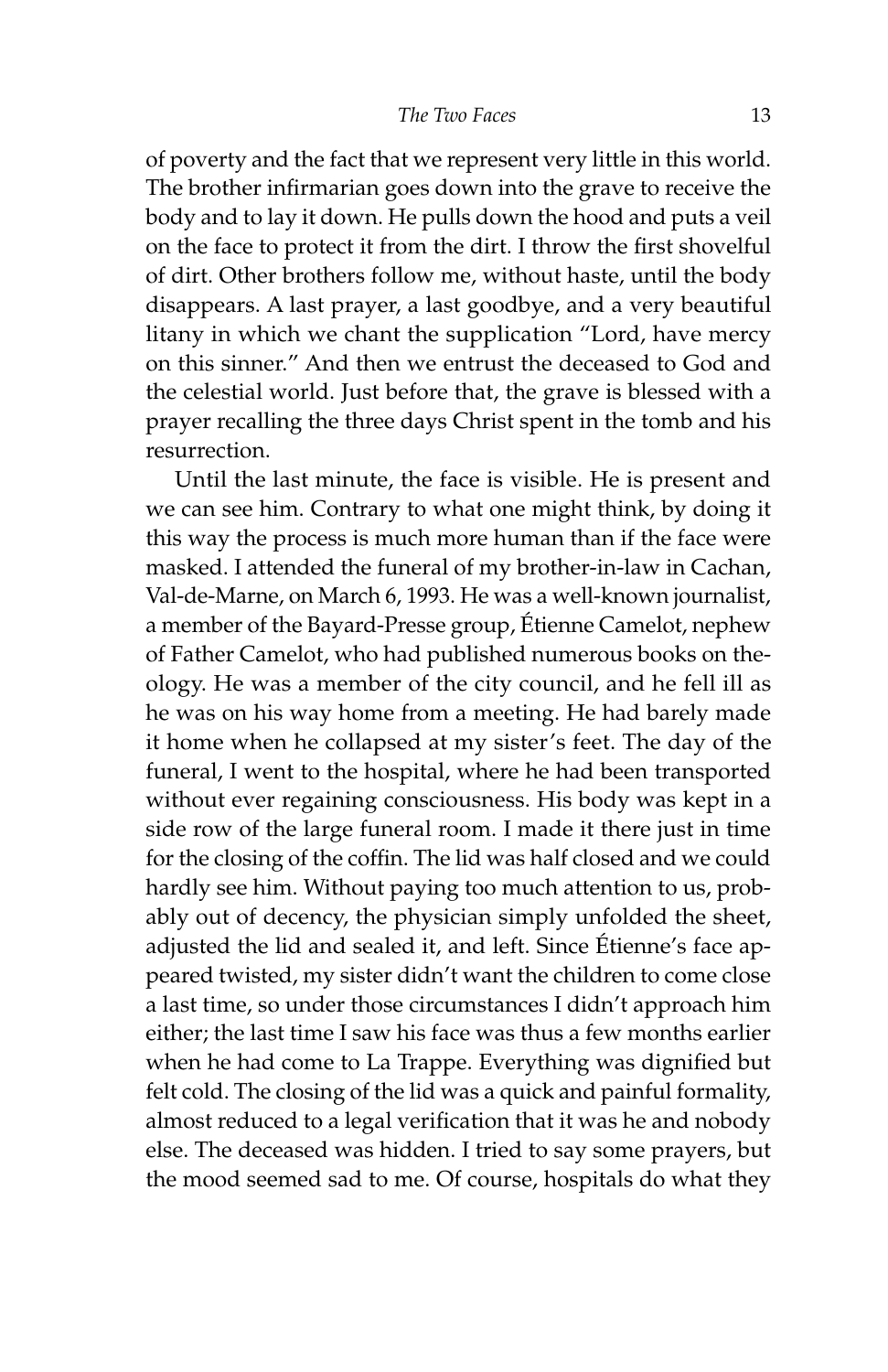can, and my point is not to blame them. Our funerals at La Trappe are less dramatic. I am not talking about our belief in immortality, but about the human aspect and the sequence of events.

I was present in the funeral home only as a family member and not as a priest. Because of their dwindling numbers, priests don't have the time to attend either the preliminary rites of death or those at the cemetery. They can only handle the church ceremony, and barely that. One can regret this and wonder if it is acceptable. The death of a loved one is an important event in the life of a family and an opportunity for evangelization not to be ignored. Luckily, in more and more cases, lay Christians assume this ministry of accompanying the family in its bereavement, for it is essential that no one end up grieving in solitude, facing the absurdity of death, which remains disconcerting, revolting, and incomprehensible. Our whole being resists death until our last breath. But for the faithful, death is only a transition, and the moment you have to capitulate is precisely the moment at which you conquer. But you have to be conscious of it. It is difficult for everyone involved.

We know that Saint Bernard was torn by the death of his brother Gerard. He described the scene vividly, saying that Gerard "was dying while singing and singing while dying."5 These are the two faces of a funeral: the sorrow of those helplessly witnessing the departure of the loved one, and the hope that this passing is for the deceased an entry into true life. Regarding the passing of Saint Bernard's brother, there is a Cistercian document of the thirteenth century that doesn't hesitate to proclaim, *"*We are using you, O death our enemy, to go towards happiness, although you are the mother of sorrow; opponent to the glory, we are serving you up for glory; we are using you, gates of hell, to enter into the kingdom; from you, grave of distress, to find redemption."6

6. {Dom Dubois provides no further information about this document.}

<sup>5.</sup> Bernard of Clairvaux, *On the Song of Songs II*, 26.11, trans. Kilian Walsh, CF 7 (Kalamazoo, MI: Cistercian Publications, 1983), 70.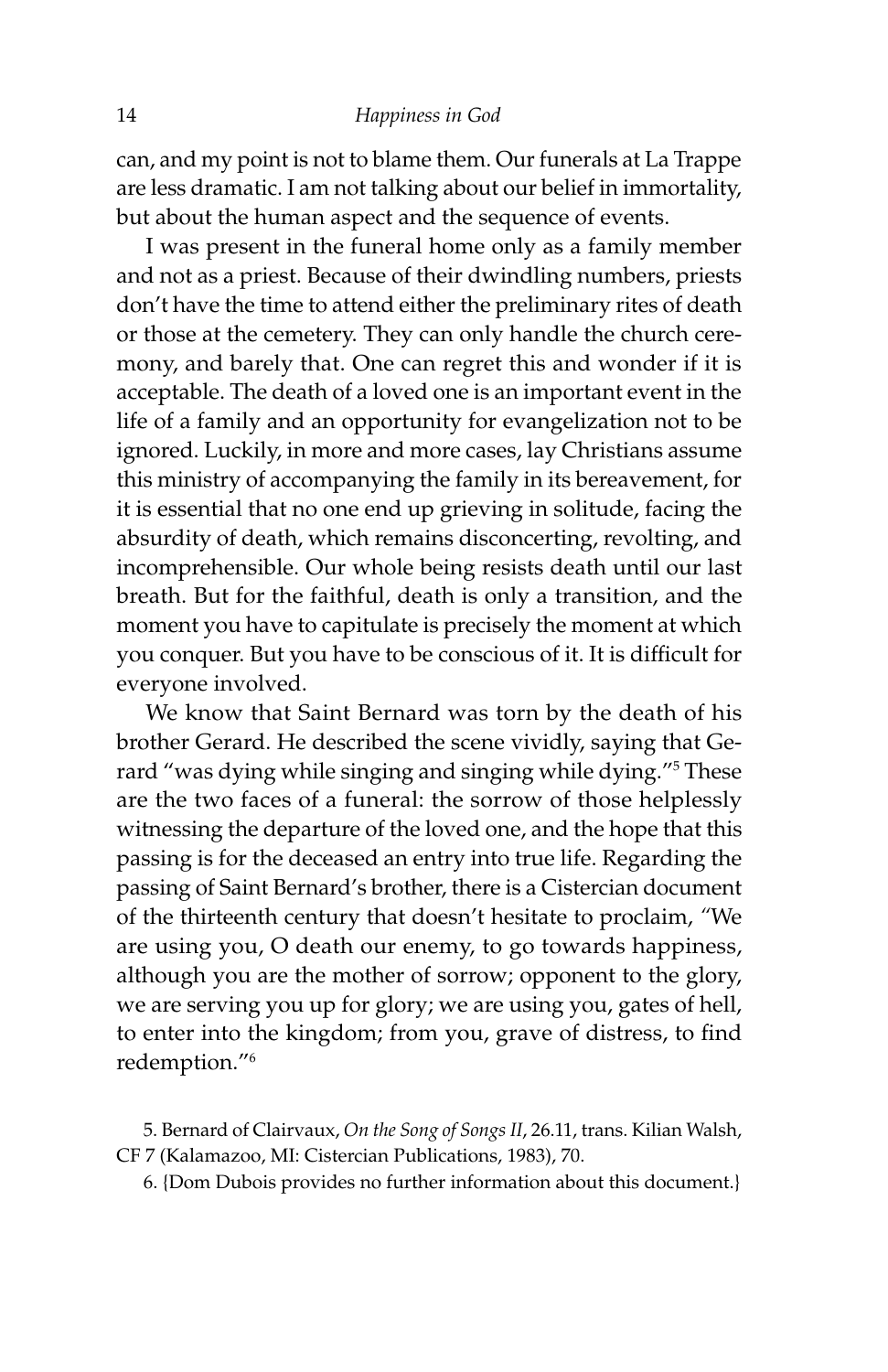### Chapter Eleven

## **"So, I Am Studying Hebrew!"**

had been abbot of La Trappe for two years in 1979 when a breeder and trainer of racehorses asked to be accepted into the community. He had Jewish origins. In the novitiate he soon wanted to learn Hebrew and meditate on the rabbinic commentaries on the psalms. I realized that this search for his origins and Jewish thought were important to him. I allowed him to contact people who were educated in the Talmudic schools to assist him in his studies. He did not know any Hebrew when he got here and had never paid any attention to the Jewish faith. This was an exceptional situation. We didn't push him with preconceived ideas, but in our community he went back to his roots.

How was he able to find his Jewish identity at fifty-four among Catholic monks? The monastic life reveals to us our inner selves; there may lie the explanation for this journey. To encounter Judaism in La Trappe is contrary to the image we have of what we can expect in a monastery. That could be because we are generally not aware of the surprises that the search for God and the soul baring can bring. Brother Jean-Pierre had no idea what to expect when he left his job as a business leader to knock on our door. He later confided that his journey back to the sources was linked to events that had marked him deeply and played an important role in his spiritual formation—the persecution of the Jews from 1938 to 1944. We had to take that into account.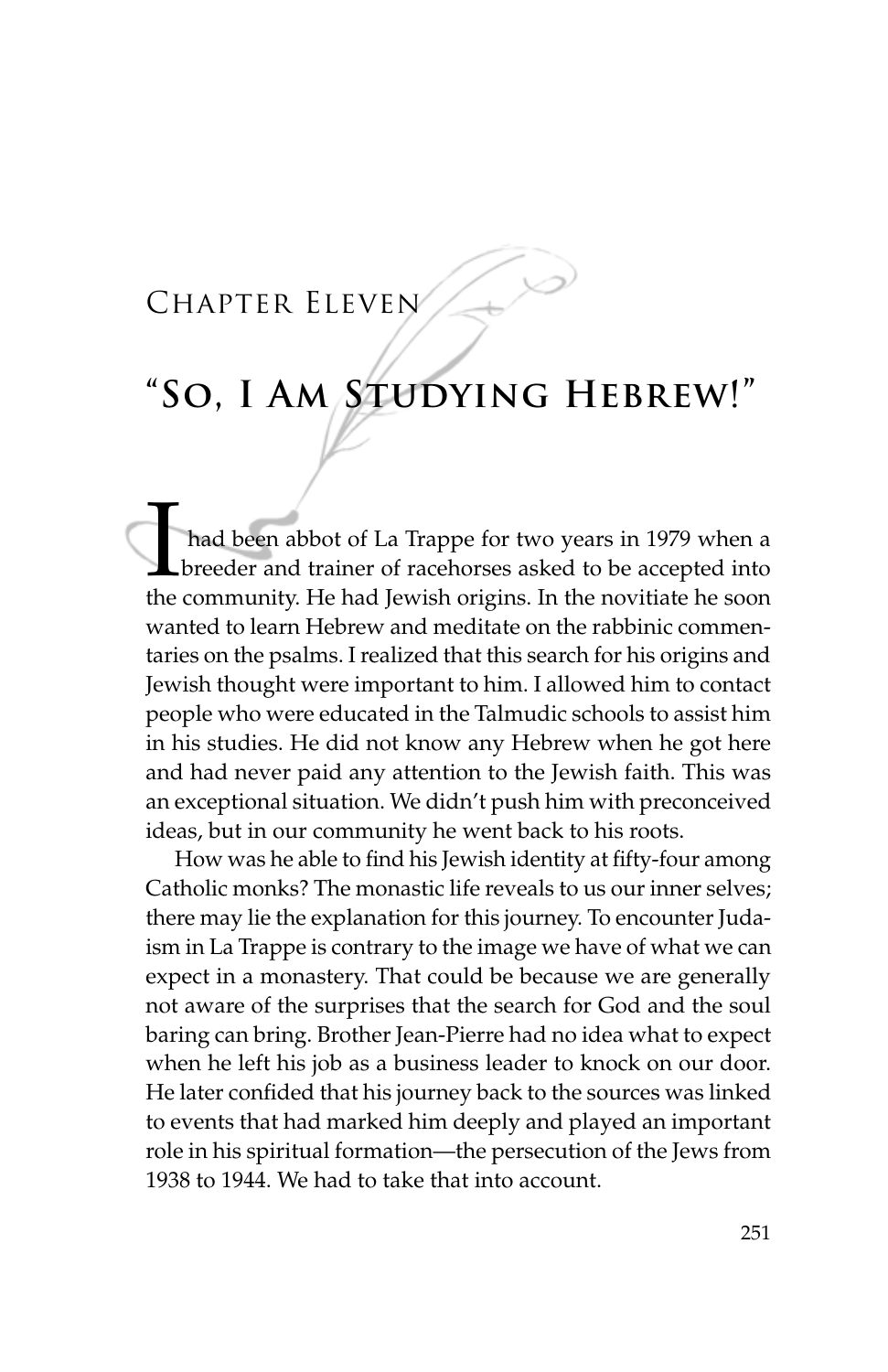He was arrested and held in custody three times and incarcerated in the Drancy camp<sup>1</sup> when he was seventeen years old. Before that, in 1940, he was first sent to Gurs, a camp of legionnaires in the Pyrenees, which had been set up for Spanish fighters and other foreigners. Three of his grandparents were Jews, along with his mother. He was born in Vienna in 1926 and had Czech origins.

Forty years after the end of the war, after he had entered La Trappe, he was visiting one of our monks in the ICU of the hospital in L'Aigle, a nearby town. The anesthesiologist on duty started a friendly conversation with him and said, "I often come to La Trappe, but they never let me visit. It is too bad." "Next time, call me," answered Brother Jean-Pierre. "I will show you around. But tell me your name."

"Marcel Galli."

"Marcel Galli!" he shouted out, dismayed. "Are you related to a Mr. Galli, who worked at the police department in Nice?"

The face of the anesthesiologist turned white. He stepped back and said:

"You were in Drancy!"

"Yes, but what is your family relation with this man?"

"He was my father."

"He arrested my mother."

"Was she deported to the camps?"

"He saved her life."

"How so?" he asked with relief in his voice.

During the large-scale round-ups at the end of August 1942, ten thousand Jews of the Free Zone<sup>2</sup> were to be turned over to

1. {The Drancy internment camp was used by the Germans in World War II to detain Jews and other people classified as "undesirables," who would later be transported to extermination camps. It was located in Drancy, a suburb of Paris, and was initially guarded by the French police. Between June 22, 1942, and July 31, 1944, 67,400 French, Polish, and German Jews were arrested and deported from Drancy, among them 6,000 children. The SS took over the camp in 1943; Alois Brunner became camp commander.}

2. See above, chap. 3, pp. 37–38, n. 2.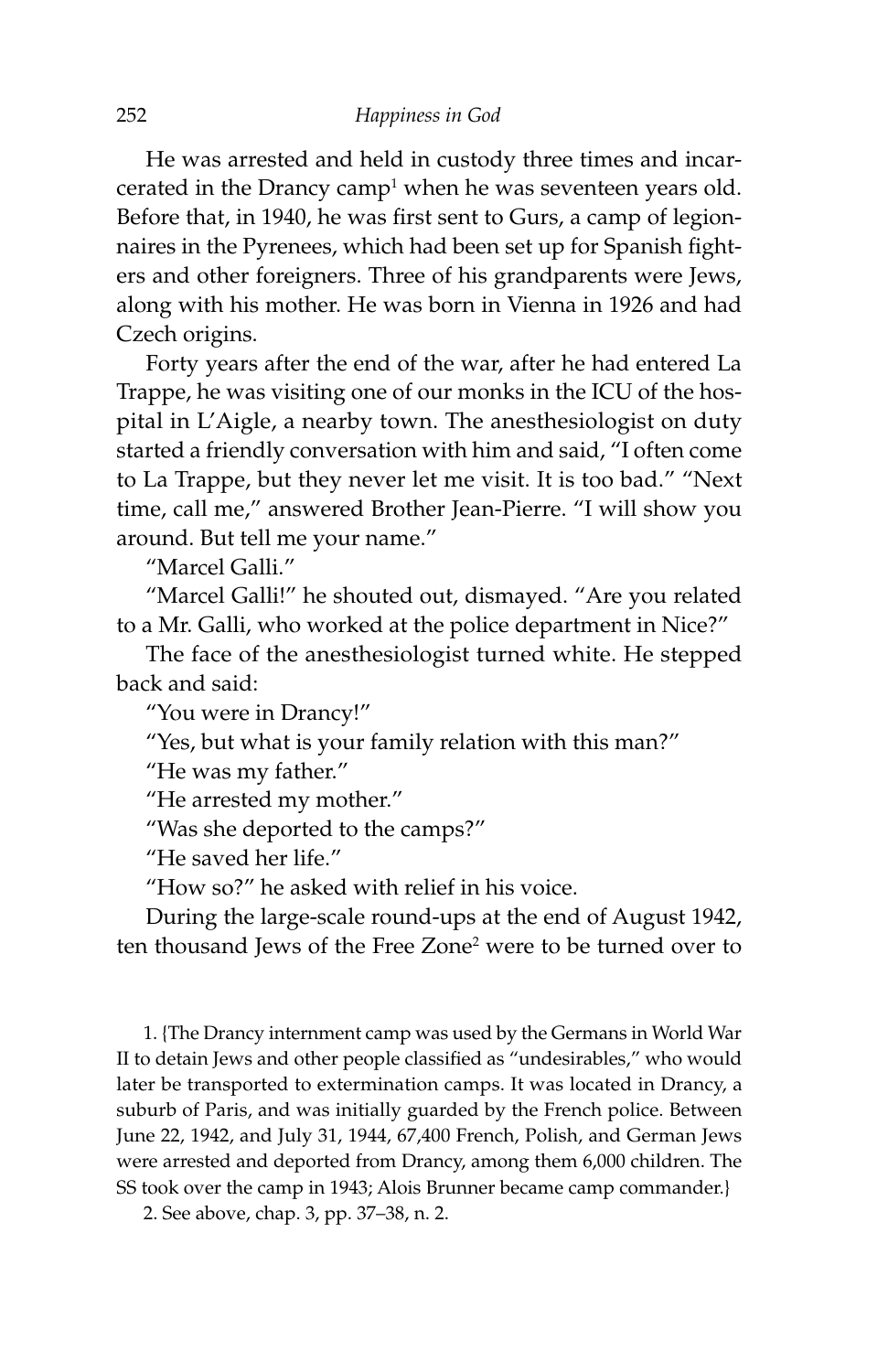Hitler following an agreement with the Vichy government.<sup>3</sup> A three-day manhunt ensued. Brother Jean-Pierre's mother was abruptly released thanks to the intervention of the father of this anesthesiologist, whom he had just met in the hospital in L'Aigle.

"Your father was in charge of the Jewish question in the whole Free Zone."

"Yes. He died two years ago. What happened to you?"

I also asked Brother Jean-Pierre to tell us about these events, which had taken place fifty years earlier. It was an opportunity for us to remember this dramatic deportation and better to integrate it into our prayers. His adventure went beyond his personal case. It addressed the problem of the relations of the Catholic Church with Judaism as well as the responsibility of church fathers for the anti-Semitism throughout the centuries that led to the massacre of the Jews. He was almost a victim of that anti-Semitism, as many members of his family had been. Beyond this dark page of our Western history, both sides of us humans appeared, the one turned towards the darkness and the one lit up by a light. Often the same human being could have contradictory attitudes without being reduced to a simplistic explanation.

Jean-Pierre (his birth name) had had a very happy childhood. His mother, Lucia Gutmann, was born in Vienna. Like the large majority of assimilated Jews in the city, she had given up any religious practice, although she remained attached to Judaism. In her grandfather's generation it was traditional for the firstborn son to become a rabbi. The older brother of her grandfather, David Gutmann, was named Wilhelm. He was sent from his birthplace of Leipnik in Moravia to Hungary to complete his rabbinic studies. It didn't bring him what he was expecting, and so he changed direction. He turned to commerce and then to industry. He was immensely successful after in 1853 having with David founded the company Brothers Gutmann, with the symbol G.G. (Gebrüder Gutmann). Many businesses grew out of that enterprise. Wilhelm

<sup>3.</sup> See above, chap. 6, p. 122, n. 6.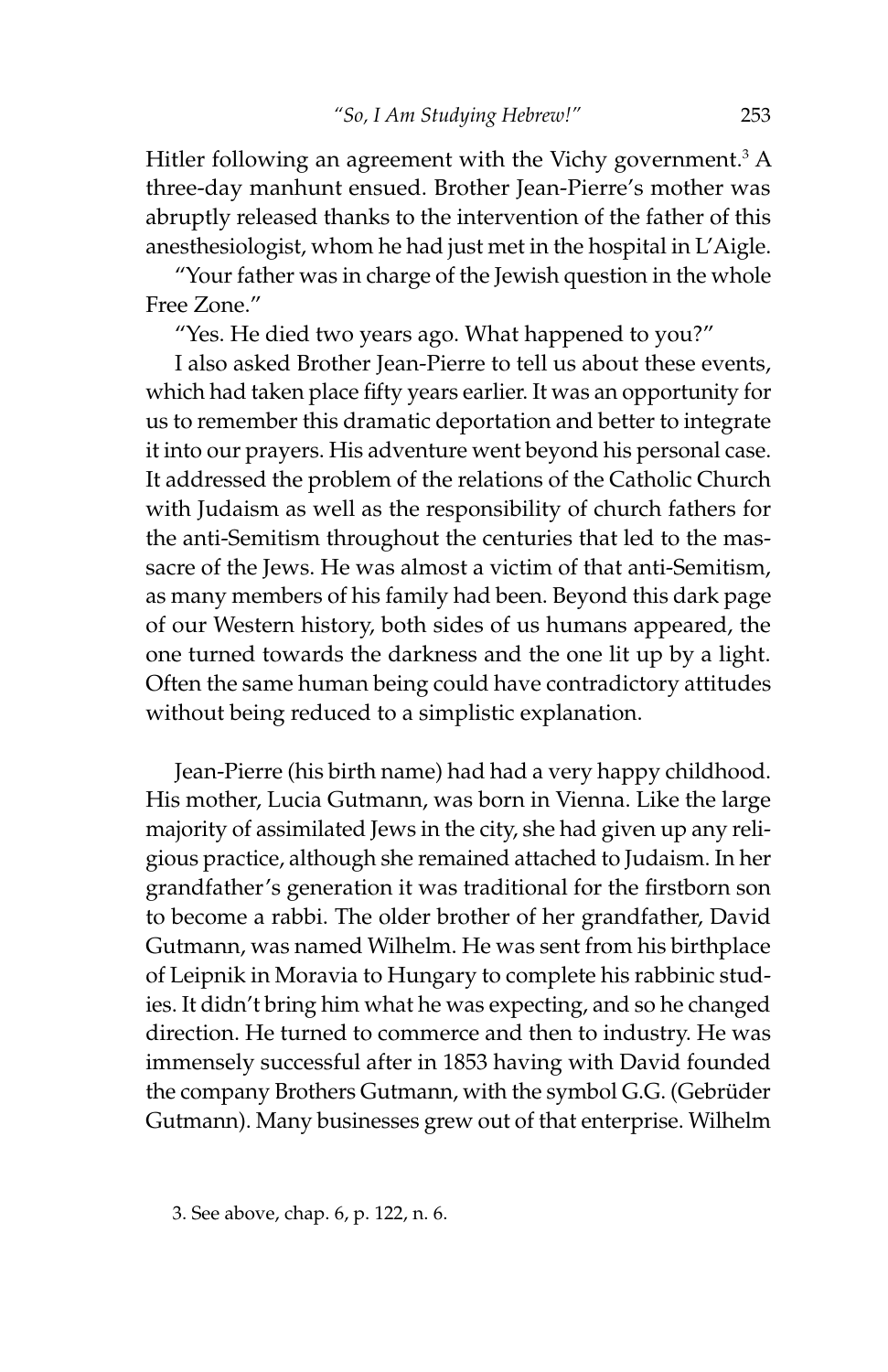became the president of the Jewish community of Vienna and David the president of the Israeli Alliance, while Lucia's grandfather was the head of the Jewish community of St. Petersburg. The brothers Gutmann were the founders of the Jewish Viennese Institute for Hebraic Theology in 1893. The name Gutmann was well known in Vienna.

Jean-Pierre's father, Kurt Ippen, was a Czech Protestant born of an old-school Catholic mother. She was the only one of his grandparents that Jean-Pierre ever knew. At that time in Austria, non-practicing Christians still wanted to give their children a Christian education. Jean-Pierre's sister, Ruth, two years his senior, remained Jewish and was sent to a Jewish school. He, on the other hand, was baptized and sent to a Protestant elementary school. Then in the sixth grade he went to a state high school, which in Austria was Catholic. He nevertheless followed the Protestant curriculum. After the Anschluss<sup>4</sup> of March 12, 1938, the students labeled as Aryan were separated from the Jews within their classrooms. Jean-Pierre spontaneously went with the Jewish children.

Soon after the racial laws of Nuremberg, which prohibited Jewish students from attending public schools, were enacted in Austria in May 1938, the principal came early in the morning to announce the new regulations. Then under the supervision of the teacher, the Aryan students stood up and kicked the Jewish children out of the classrooms. Jean-Pierre was among these and was actually very happy for these unexpected vacation days. He didn't understand why his mother seemed so affected.

In May 1939 the Ippen family finally got a visa for France and took refuge in Nice. When school started, the war had already

4. {The Anschluss was the forced union of Austria with the German Reich in March 1938, part of Hitler's plan to build a united "Gross Deutschland" of all the German-speaking countries. Very little opposition to the union occurred on either side of the border. The harassment of the Jews began immediately. This action ended in "Kristallnacht," on November 9, 1938, in which all synagogues were destroyed and six thousand Jews were arrested.}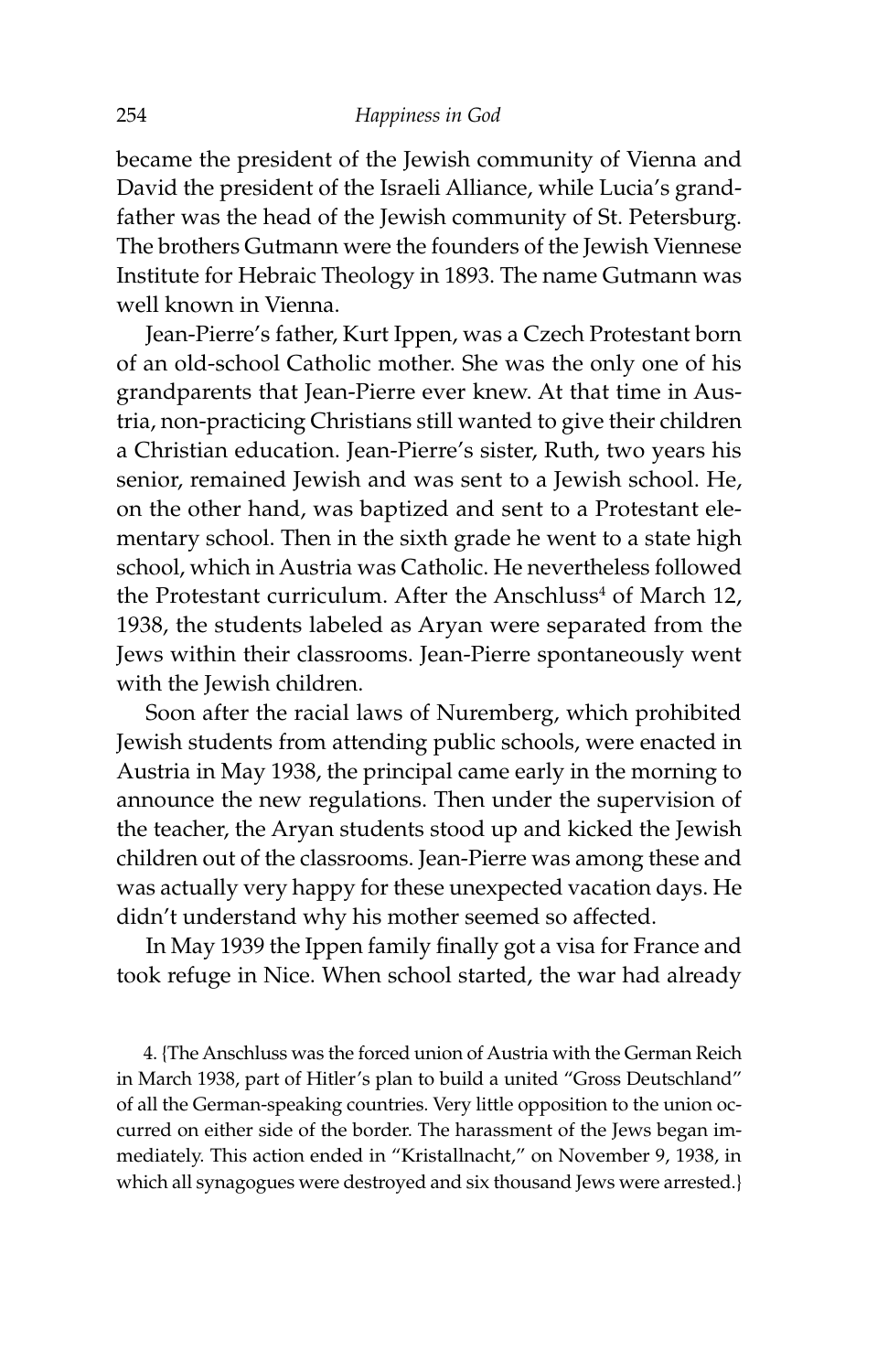been declared, and Jean-Pierre was not accepted in the state school, so his parents registered him in a Catholic school. Since it offered no Protestant curriculum, he received Catholic teaching. They used the manual written by Abbé Auguste Boulenger, which we today consider rigidly dogmatic.<sup>5</sup> Strangely enough, this teaching with its absolute and unnuanced certainties sparked Jean-Pierre's enthusiasm, because he had only known a moralizing reading of the Bible. He was looking for a logical basis for the articles of the Christian faith. He quickly figured out that Boulenger was following the three parts of Thomas of Aquinas's *Summa Theologica*. Over time he acquired the fifty booklets of the *Summa* in a youth publication. Every night he spent two hours avidly reading them. He hid this activity from his father, who, although not opposed to religion, still thought that moderation in all things was better. He only made peace with the fact that his son became a Catholic when his daughter converted and also asked for a Catholic baptism. He had always wanted her to become a Christian.

Because the validity of a Protestant baptism was not a sure thing at the time, Jean-Pierre was conditionally baptized in the Catholic church. The celebration took place in the convent of the Poor Clares in Cimiez on September 12, 1941. The date was significant—it was the feast day of the Holy Name of Mary, established in memory of the liberation of Vienna from a Turkish siege. Legend tells us that this victory was due to the praying of the rosary, which was promoted by the Dominicans. In love with the intellectual game of the scholastic, Jean-Pierre dreamed of becoming a Dominican, and for that purpose he kept learning Latin, which was necessary for his religious education. His more pragmatic father, though, was hoping that he would turn to science.

Comforted in his Christian faith and wrapped in his good conscience, Jean-Pierre was appreciated at school and felt perfectly safe

<sup>5.</sup> *Manuel d'Apologétique: Introduction à la doctrine catholique,* ed. Emmanuel Vitte (Paris: Lyon, 1928).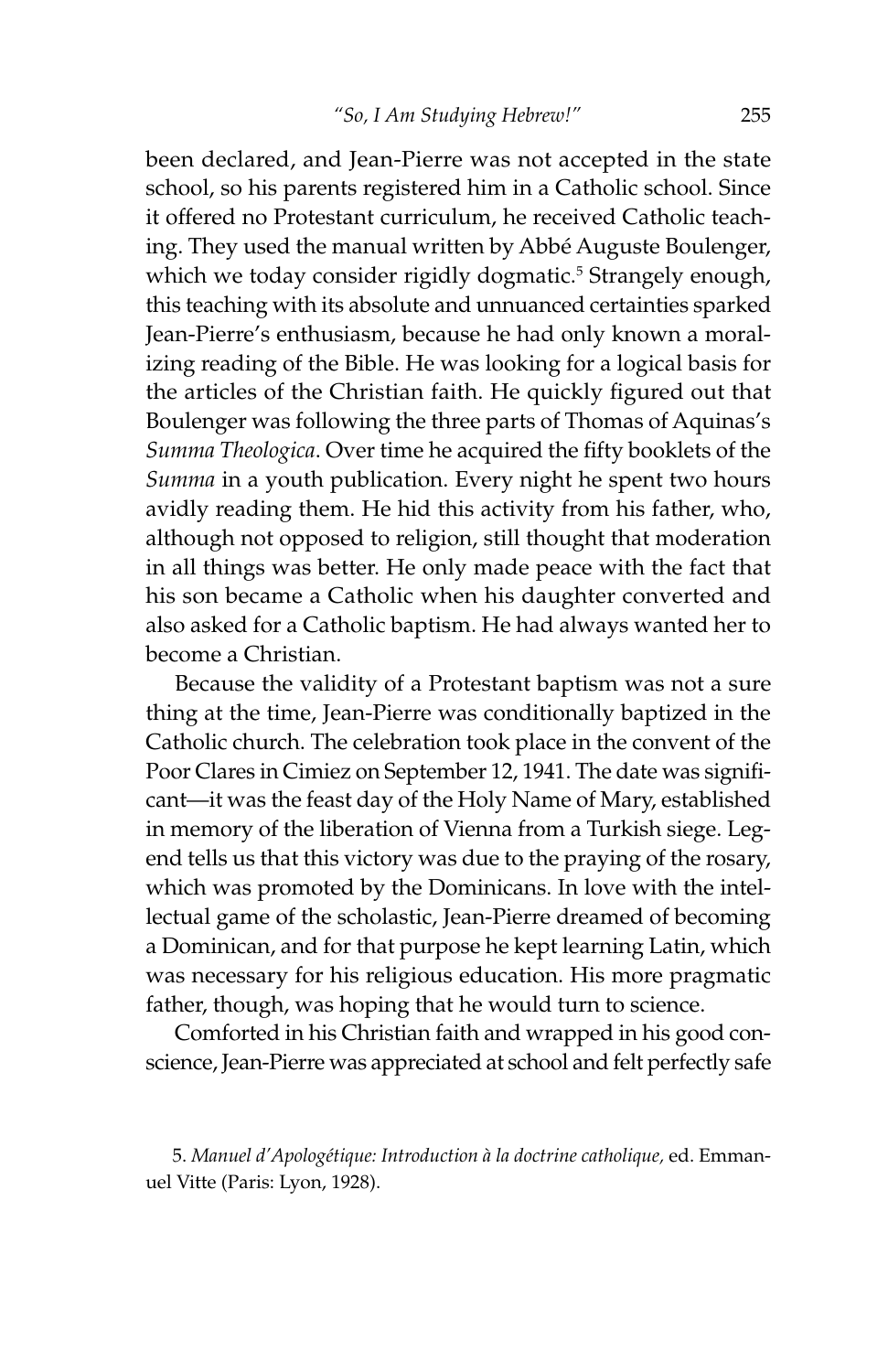in the Free Zone. So did his family. His father had served under French command in the Czech army, adding to the certainty that he would be protected, whatever might happen. He had nothing to fear. Therefore he submitted to the census of the Jews without any afterthought, relying on the appeasing statements of the government employee.

On August 26, 1942, the BBC evening news broadcast on regular intervals coded messages that roundups would take place that same night in the Jewish refugee community of the Free Zone. His parents rushed to the phones to warn their acquaintances, then went to bed lamenting the lot of those they could not reach. They did not feel at risk at all. Jean-Pierre did not suspect anything. He was lost in his theological dreams. But at 2 a.m. he was abruptly yanked from his bed by a police officer. Half asleep, he didn't understand anything. He said to him, "Hello, sir."

Before he was able to ask the police officer what he wanted, he saw his pajama-clad father roughed up by another policeman, who ordered him to get dressed in a hurry. He understood that the situation was serious. A few minutes later, the whole family was led away to the Banquet Hall of Nice, just across the street from the hotel where they lived, Rossini Street. The room was still empty. Slowly other families came in, totally stunned. Around 6 a.m. they did a triage, sending those over sixty and those under sixteen home. Buses came to pick up the others. Jean-Pierre's parents and sister were taken to an unknown destination. He was alone and went back to the apartment. He waited until 8 o'clock in the morning and went to see the director of the school, a priest. Distressed by what he heard, the priest boosted Jean-Pierre's morale and wrote a long letter to the bishop of Nice, Mgr. Reymond, a classmate of Pope Pius XII. He gave the letter to Jean-Pierre, telling him to hurry up; the bishop could intervene effectively, he assured him.

When he got to the diocese, he was disappointed to learn that the bishop was not in Nice at that time. Another prelate came to the door. He had an impressive stature that reassured Jean-Pierre. The prelate only read the first couple of lines before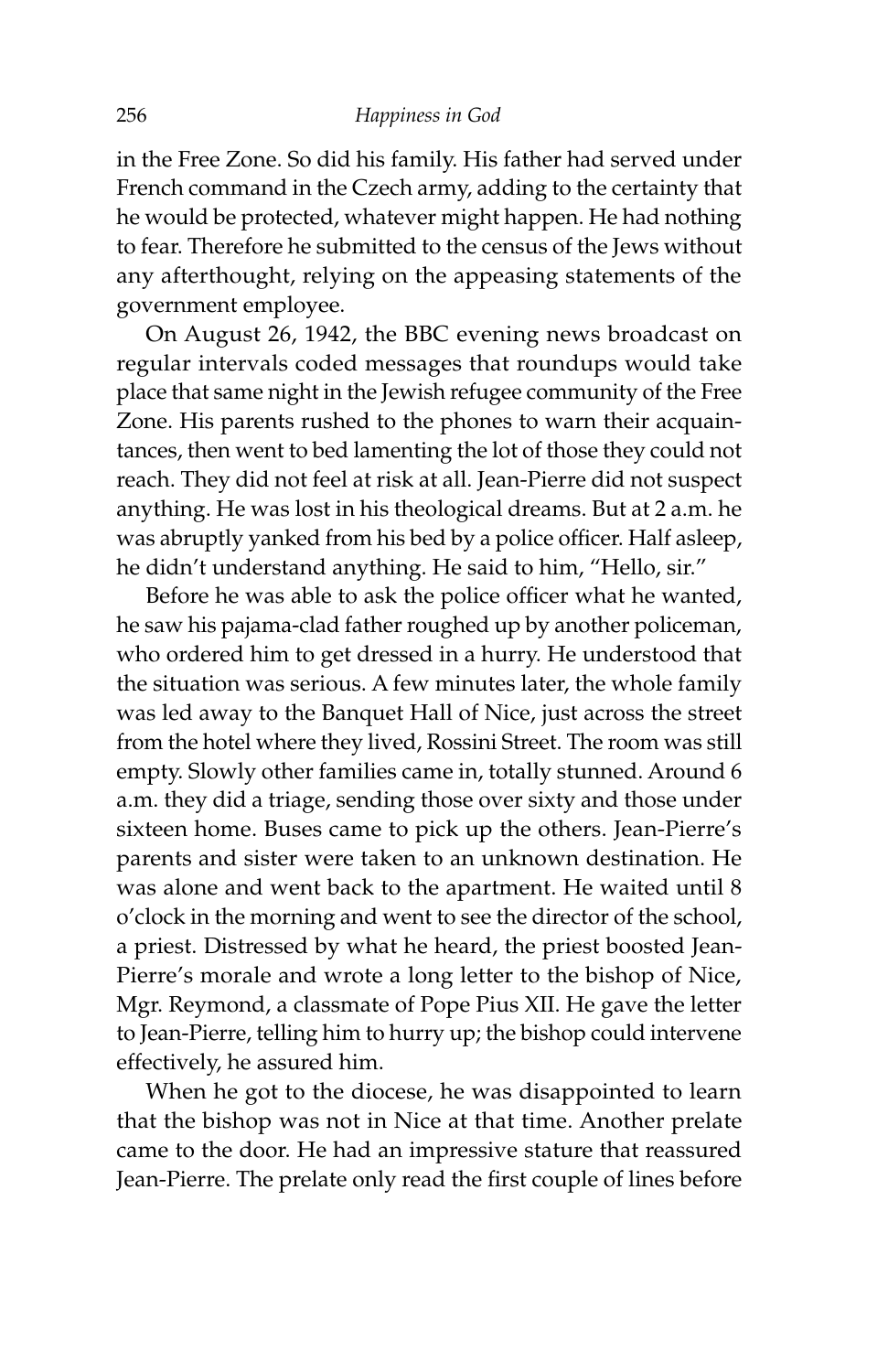turning towards him, saying: "My poor friend, let me explain to you what is going on."

He told a parable: "It is as if we were both on the boardwalk. You made one misstep, and you fell in the water. You were drowning, but I couldn't swim. Why would you want me to try to save you? Goodbye!"

Jean-Pierre was very surprised at this parallel and disappointed by the dismissive answer. He couldn't expect anything more from the religious authorities. So he went to the civil authorities. But his parents, who were refugees, didn't have any close connections with the city leaders. They were only on good terms with one shopkeeper, Mr. Vieil, president of the grocers' union. Jean-Pierre ran to the grocery. Mr. Vieil was scandalized by these arrests and declared in front of his customers that it was a shame not only to do these things but also to let them happen. He told Jean-Pierre not to worry about it, because he was going to take care of this situation. He called the police chief, who was one of his friends. He found him at his domicile. "I have something important to ask you." "Well, come over right away, I am available."

The grocer left his customers and went with the boy to the chief, who lived a couple of hundred yards from there. He welcomed them cordially and asked them to sit down in the living room. After a few courteous exchanges, he asked them what brought them to him. The police chief turned to Jean-Pierre and asked him, "Is your mother a foreigner?"

"Yes."

"Has she been in France for ten years?"

 $''$ No."

"Is she older than sixty years?"

 $''$ No."

"Is she Jewish?"

"Yes."

"And you tell me that she was arrested and detained?" "Yes."

He turned to the grocer with a large smile and stated, "What more do you want? Everything is in order!"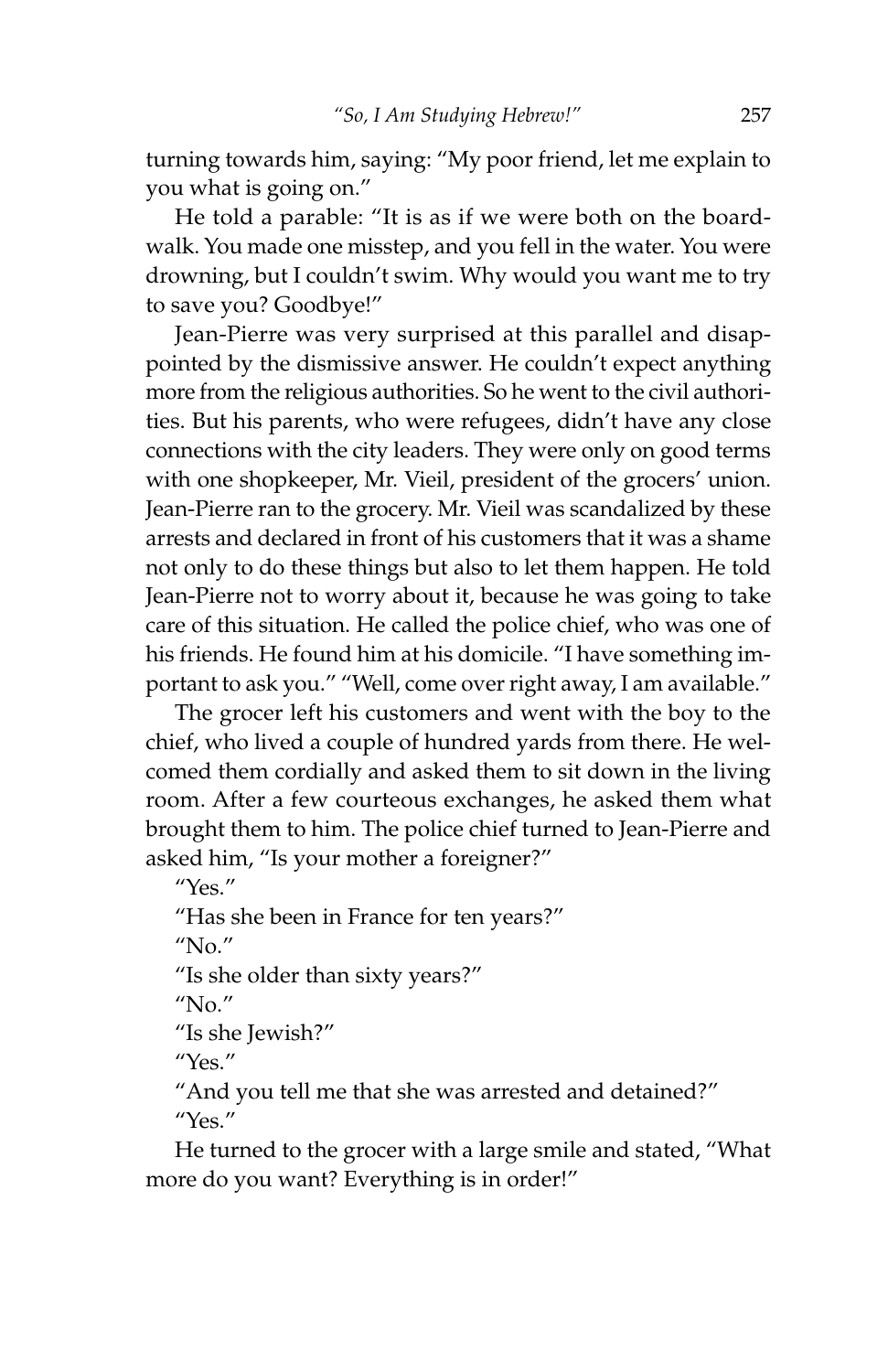#### 258 *Happiness in God*

The grocer got up, took Jean-Pierre by the arm, and went out, slamming the door behind him. Jean-Pierre then switched to direct action. He found out that the victims of the raids had been gathered at the military base at Riquier. When he left the hotel to take their identity papers to his father and sister, he noticed a policeman running after him when he crossed the Place Mozart. He recognized the policeman who had dragged him out of bed. He wanted to know if his parents had returned home. He then advised Jean-Pierre to hurry up to present the papers: "Don't waste a single minute. In three days it will be too late."

What did he know? At least his demeanor revealed that, notwithstanding the brutality of the arrests, his heart was not in his job, and he wished for the freedom of his victims. For Jean-Pierre's mother, who was Jewish, they needed a special intervention. His father and sister would have been able to go home on their own. Mgr. Bruno, his parish pastor, to whom Jean-Pierre went, was sincerely sorry not to be able to help. He didn't want to send Jean-Pierre away empty handed, so he wrote a letter to the Prefect of the Alpes Maritimes, without any illusions about the possible outcome. It was only a goodwill gesture. When Jean-Pierre got to Police Headquarters, the same scenario played out as at the diocese: "The prefect is actually not in Nice." Jean-Pierre was received by the prefect's secretary, a nice young woman who was moved by his distress. After thinking for long time, she told him, "Personally, I cannot do anything for you, but, if you don't tell anyone that I gave you this information, I can tell you that it is Mr. Galli who takes care of these files; you need to contact him and only him. He has complete discretion in this matter."

When the grocer heard that the man in charge was Galli, he jumped for joy: "No worries anymore! He was my best friend in school. There won't be any problem with him."

But at police headquarters they did not see it that way. It was impossible to get near the man. "Mr. Galli does not see anyone," they were told. "You're not allowed to let me in, but nothing prevents you from giving him my business card," the grocer suggested.

Three minutes later: "Sir, please come in."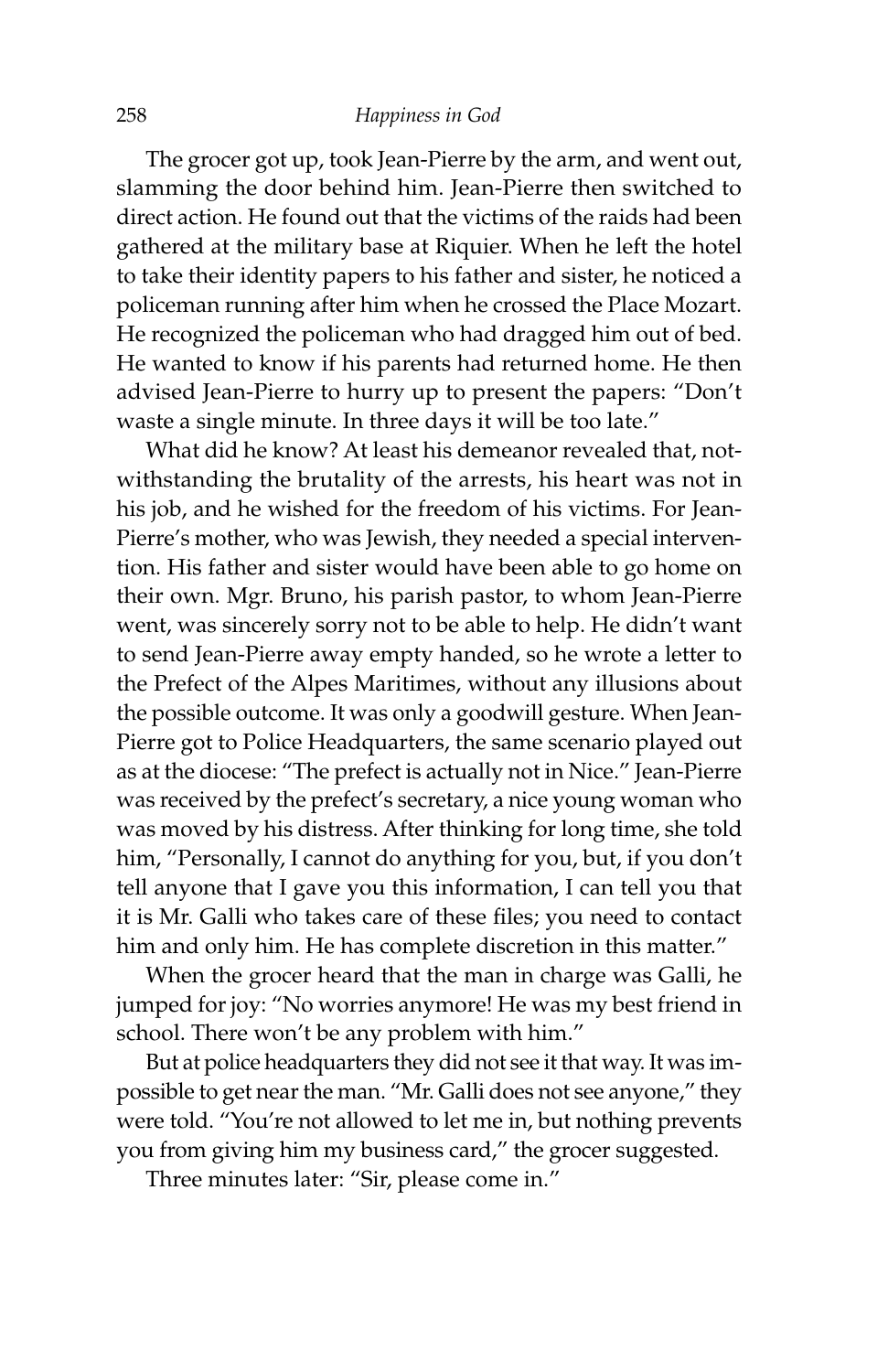"You too are coming for a Jewish matter?" Galli shouted, when he heard the purpose of his friend's visit. "If I had ever suspected that, I would never have let you in. I thought that you were coming for a grocery problem. Get out of my office."

"I would never have thought that you were capable of these horrible acts. I won't leave your office until you sign the freedom papers that I am asking of you."

The grocer told Galli all he had on his mind, and after five minutes of yelling, Galli allowed the file to be brought to him.

"You can tell your friends that I will go to the Riquier barracks at 4 p.m.," he said. "I will sign."

As promised, at 4 p.m., Lucia was freed. She was crying as she left her friends behind the walls. Two days later the train transport left without her for Auschwitz via Drancy.

Jean-Pierre learned later that this man who was in charge of the Jewish question in the Free Zone changed sides after the large raids of August 1942. He joined the Resistance and actively participated in the Liberation of Paris. This fact led to his not being prosecuted after the war.

The story that Jean-Pierre told gives a reliable account of what the atmosphere was like at that time and how complex the situation was. It allows all of us to wonder about the failures of civil and religious authorities<sup>6</sup> and about the reactions of people asked to help. We also wonder about the psychology of the executioners, the gendarmes, and the man in charge, Mr. Galli, who were neither innocent nor totally guilty. One should also remember that faced with despair, one should not be satisfied with saying that you cannot do anything. Even if you cannot objectively eliminate despair, a gesture or a smile can sometimes bring about unexpected miracles. The letter addressed by a priest to a prefect might have appeared useless. Nevertheless, it was sufficient that the letter fell into the right hands for a secretary

6. Later, in 1943, Mgr. Reymond asked the religious communities of his diocese to support to the extent possible an organization set up to save Jewish children. He worked skillfully to prevent numerous deportations.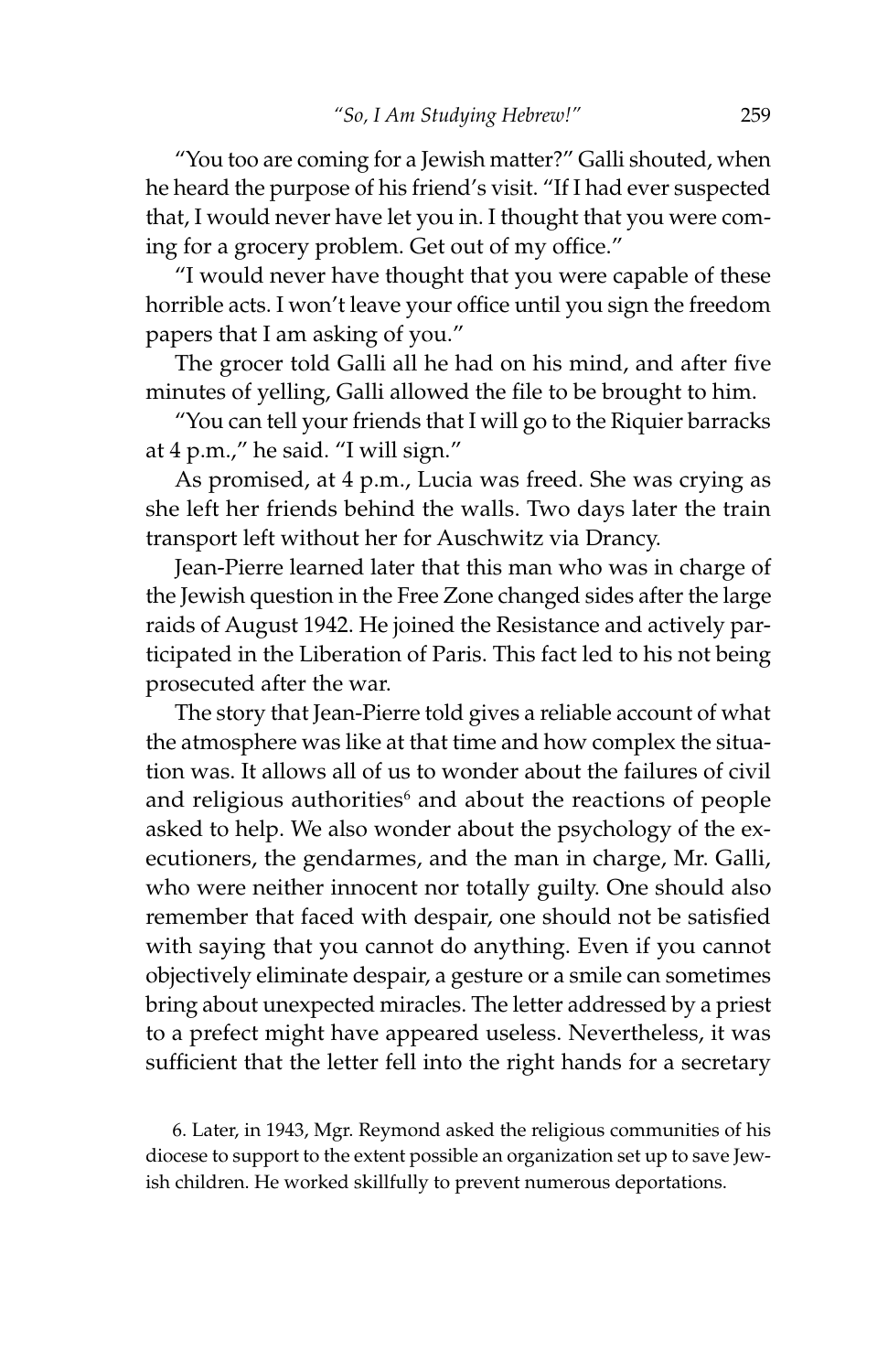with a good heart to provide information that caused the wheels to start turning and for a series of events to lead to the saving of a life. If this act of goodwill had not taken place in the beginning, nothing could have happened. First of all, it was necessary for Jean-Pierre to take the first step. We will never know on this earth what good or bad our actions and words have produced or all the good that our inaction may have kept from taking place. The secretary of the prefect never knew that she had saved a life.

"We cannot visualize the distant consequences of our actions," said Brother Jean-Pierre. We will only see later how we succeeded or failed. This may be one aspect of what we call the Last Judgment. He liked to remind us of a passage in Exodus, in which when the Egyptians were pursuing the Hebrews, Moses cried out to the Lord, who answered him, "Make them move forward!" (Exod 14:15).

God created a passage through the Red Sea. Nevertheless, the Midrashim, the rabbinic commentators, observed that God could raise the waters on the left or on the right side like a wall, but the children of Israel would not have been saved if they hadn't stepped forward. Everything comes from God, but if humans do not move forward, God cannot do anything. Christ multiplied food to feed the crowds in the desert, but it was necessary for a boy to bring five loaves and two fishes.

Later, during the summer of 1943, the Germans took over the occupation of the French Riviera from the Italians. The evening before the official transfer, the Germans sent a Gestapo patrol to take over the hotel where the Ippen family lived. The Italian Cease Fire Commission occupied the second floor. Upon the request of the SS Commander, the owner of the hotel gave them the names of all the Jews who were living there. When the Germans barged into the Ippens' apartment, they once again took Lucia away. Her husband wanted to follow her so as not to be separated, but the SS held him back. Nevertheless, he joined her in the lobby of the hotel as soon as he could. An SS officer made him climb the stairs backwards with a machine gun pointed at his stomach.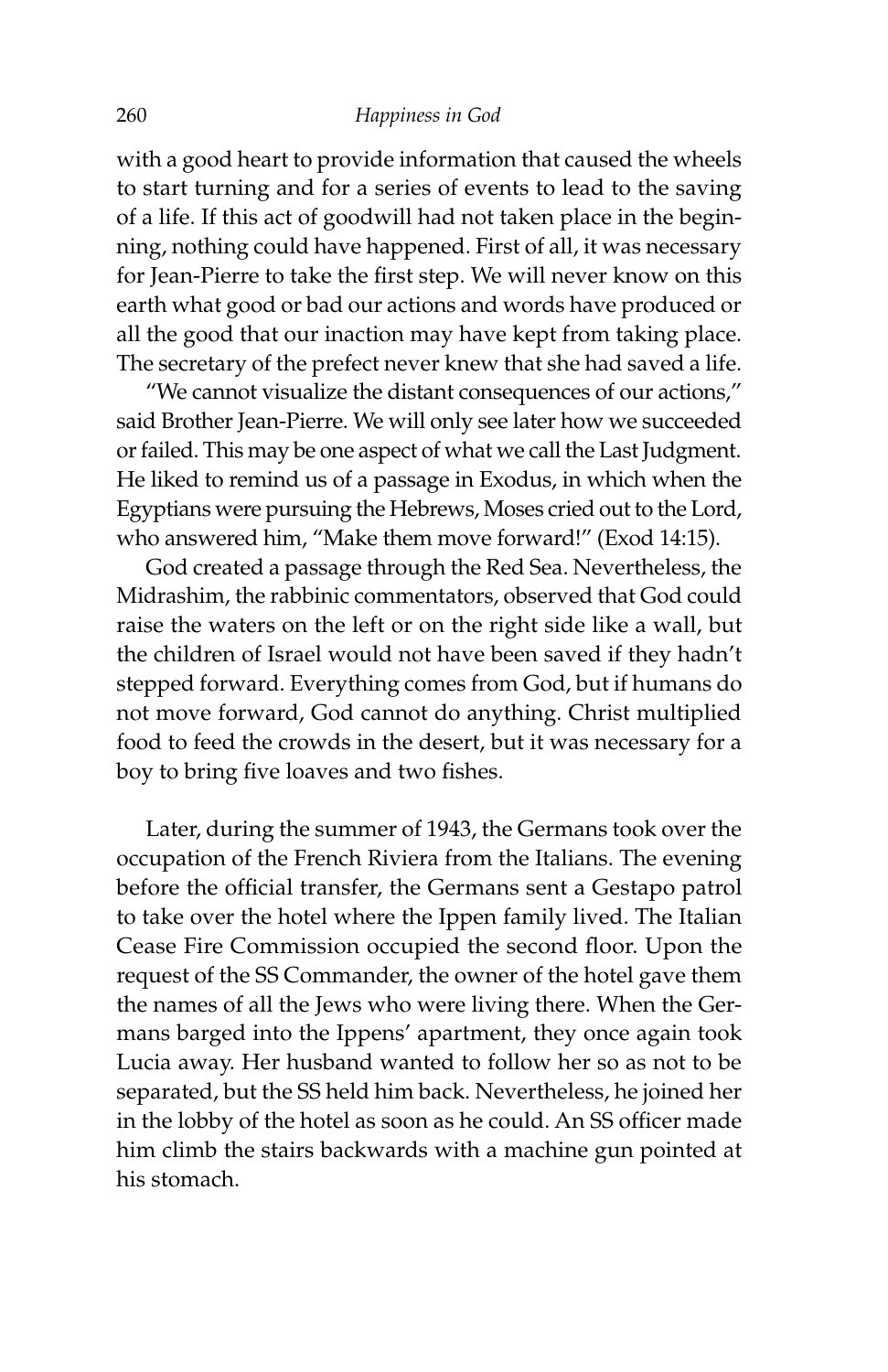After the SS left with their prisoners, he took his daughter Ruth to safety with their friend the grocer. He then took a cab with his son to look for the location where the prisoners had been gathered. He had crisscrossed the streets of Nice in vain for an hour when, as he came up Boulevard de Cimiez, he noticed that the SS were guarding the entrance to the gardens of the Riviera Palace. No doubt that had to be the gathering place. He went to the guard, who recognized him. He turned to his colleague:

"He drove us crazy during the arrests. If he really wants to, let's book him, and we'll see what we do with him later."

Nobody was paying attention to Jean-Pierre. He followed his father, happy to see his mother again and thinking that she would be happy to see them coming. On the contrary, she was quite shaken. Almost immediately the group was taken to the train station. It was late at night when they reached Marseille. A truck took them to a dark building, the Saint-Pierre prison. They went through dark hallways dominated by iron watchtowers patrolled by soldiers with machine guns. They separated the men from the women before pushing them into already overcrowded rooms. Two weeks later they were taken to Drancy. The men were handcuffed two by two. Jean-Pierre and his father were able to remain together.

This trip lasted more than thirty hours, and Jean-Pierre did not handle it well. It was the end of September, and it was already cold around Paris. He only wore flannel pants, a short-sleeved shirt, and sandals, with a handkerchief as his only luggage. He developed a fever of 102 degrees that took him to the infirmary. This spared him from the questioning that each prisoner had to go through if they thought that they had some reason to be released. He would have been scared to death. The prisoners were punched or hit with an iron rod to force them to confess the falsehood of their allegations. Sometimes those who had legitimate arguments didn't dare to bring them up and preferred to be deported rather than to be exposed to the blows from Ernst Brückler, nicknamed "the Beast," the worst brute of the four SS men in the camp. The parents of Jean-Pierre waited outside the interrogation rooms. Through the door they heard the yelling and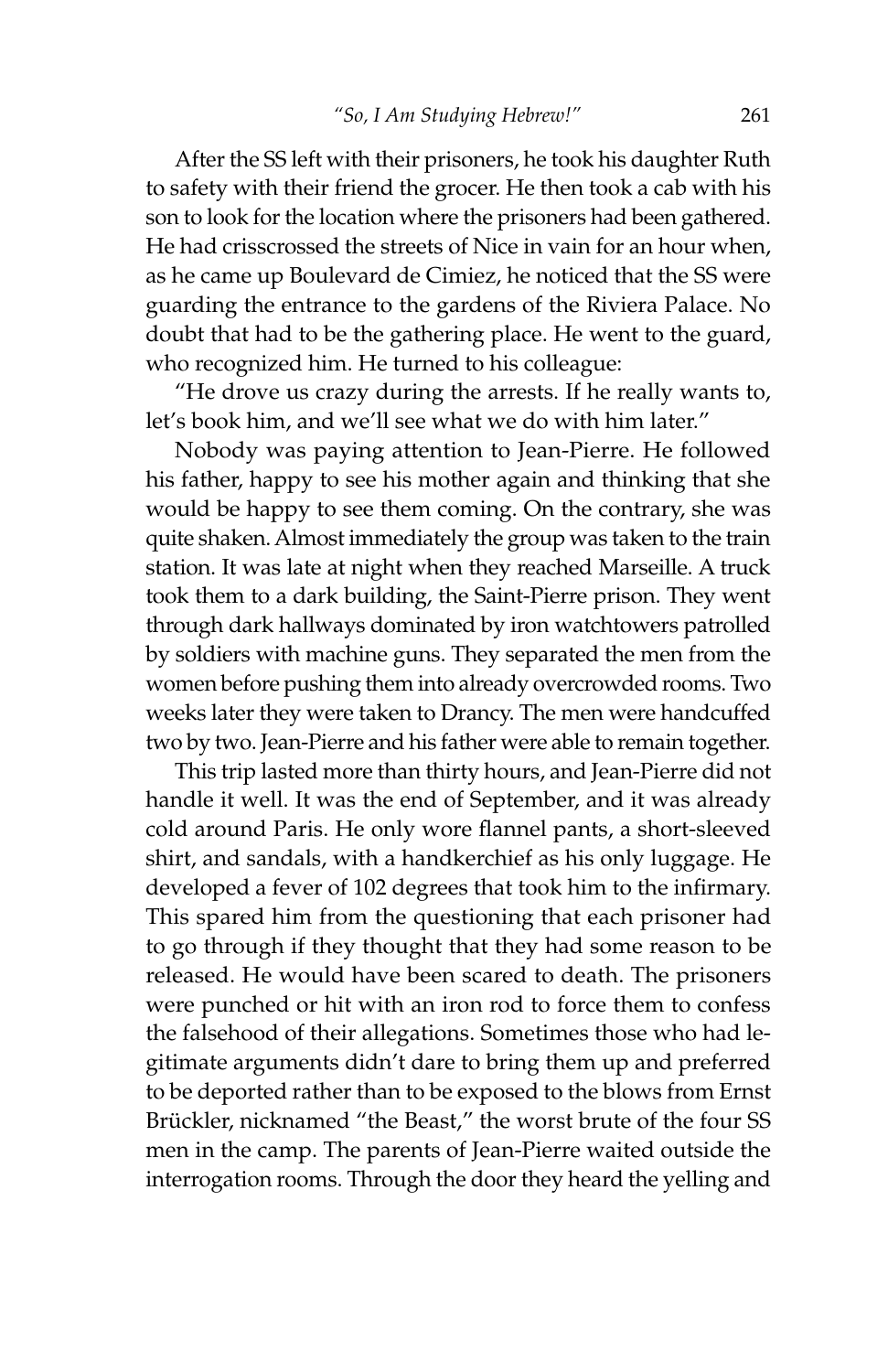the moaning. At last, the prisoner being questioned came out, an ear half ripped off, and they went in. The room was stained with blood. The infamous SS Hauptsturmführer Alois Brunner<sup>7</sup> had become the head of the camp in June 1943, but he had established his headquarters in Nice to better track the Jews. Seated behind the desk was his substitute, Josef Weiszl, a SS officer from Vienna.

"You are Jewish?" he asked Lucia.

"Yes, I am Jewish."

He turned to her husband aggressively: "And you, you pretend not to be Jewish?" In order to leave Vienna in 1939, Kurt had applied for a German passport. For this he had to produce an *Aryennachweiss*, a proof that he belonged to the Aryan race. He had obtained false documents from the City of Sadova, where his father was from. Without saying a word, he put his German passport on the desk. Weiszl, surprised, shouted out: "We signed that document! No problem, you are free!"

"And what becomes of my wife?"

"She won't be deported, but she will be sent to a work camp."

"I do not want to leave her alone," her husband protested. "I can work in her place. That will be more efficient."

Weiszl, who had belonged to the Eichmann<sup>8</sup>-Brunner team installed in Vienna after the Anschluss, wanted to scare Kurt and told him in a contemptuous tone,

7. {Alois Brunner (1912–?2001) was an Austrian SS Officer known for his brutality and charged by Adolf Eichmann to execute plans to deport Jews throughout Europe to extermination camps. He was commander of the Drancy camp in France (see above, n. 1). After World War II he escaped prosecution and fled to Syria, where he remained until his death. The date of his death remains uncertain.}

8. {Adolph Eichmann (1906–1962) was a German Nazi commander and planner of the implementation of the "Final Solution," that is, the Holocaust. He reported on the progress of the plans for Jewish executions directly to Reinhard Heydrich at Hitler's headquarters. After the war he escaped to Argentina, where Juan Perón protected former Nazis. Subsequently captured by the Israeli intelligence service, Eichmann was tried and found guilty of war crimes and hanged in 1962.}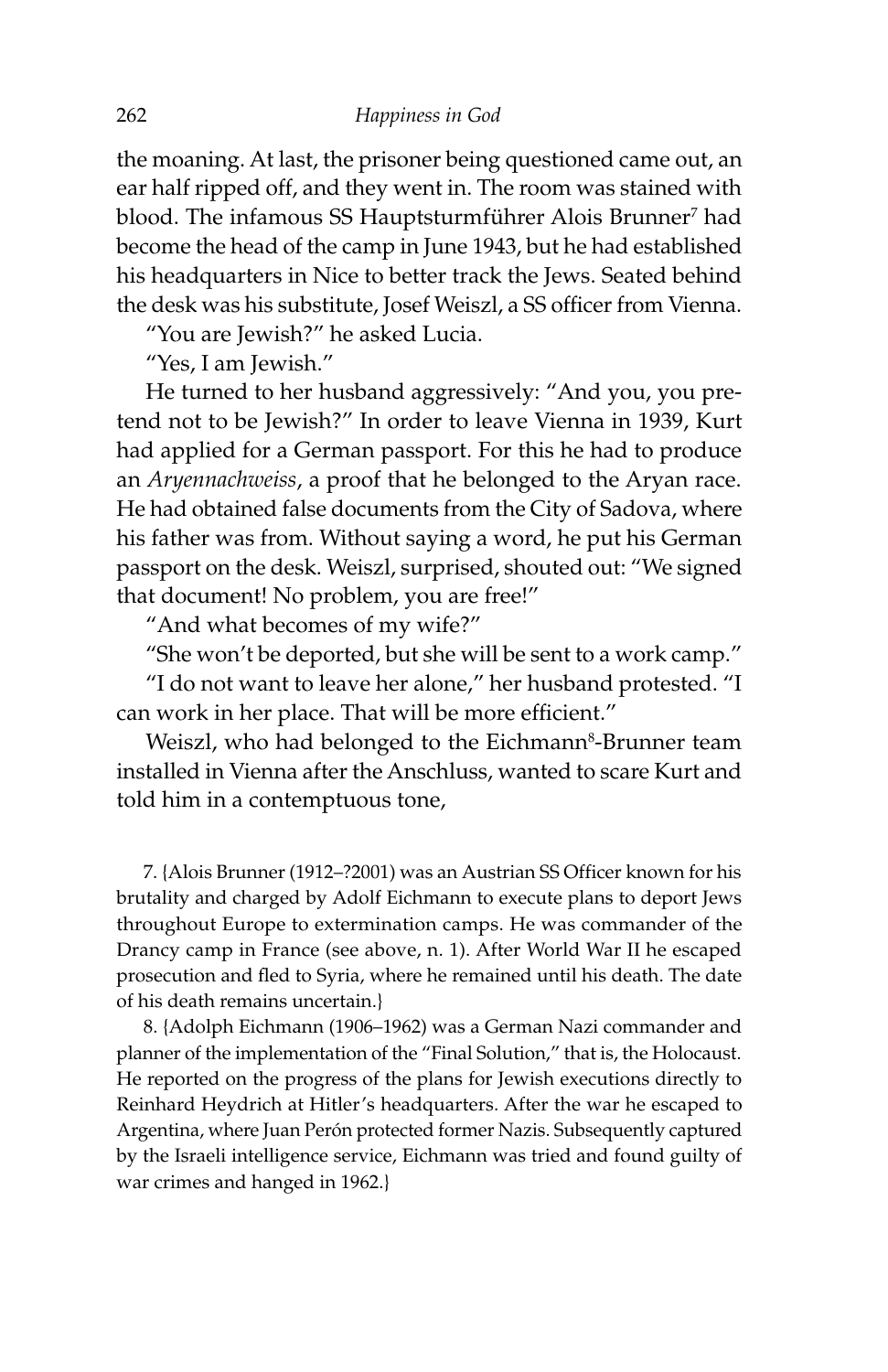"You took advantage of Jewish money!"

"Without a doubt," he answered him.

"Why didn't you get a divorce after the Anschluss?"

"Because I had no reason to do so."

Weiszl thought about this for a moment and concluded: "That is true. If you had divorced, you would be a jerk. I will see if I can do something. Come back to the office tomorrow."

The next morning, he offered Kurt work as a translator. "That way you will be able to stay with your wife and your son, who will be assigned to the Category  $C1<sup>9</sup>$  to work in the camp. In fact, she will be exempted from work, and he will be charged with helping to clean the courtyard."

The three of them remained in the barbed-wire zone between the office of the Germans and the main camp. One day a visit by Brunner to inspect the camp was announced. All the interned prisoners were frightened, because they knew through the stories of those who had been there longer about the past and the perversity of this SS officer. Brunner was one of the three leading Nazis responsible for the implementation of Hitler's primary objective, the extermination of the Jews. His action was not limited to France. He had operated in Vienna, Berlin, and Salonica, and he would continue later in Bratislava after the liberation of Paris. He can be held directly responsible for the death of 130,000 people, with a particular relentlessness toward children. He enjoyed unlimited power, even over the military, and he liked to take advantage of his authority. Some SS members feared him, sometimes looked down on him, and hated him.<sup>10</sup>

Jean-Pierre and his parents were anxiously awaiting the decision that Brunner would make with regard to the "Ippen case,"

9. {After taking control of the Drancy camp, Brunner introduced a classification of all prisoners according to their competence and experience. C1 referred to prisoners with a certain level of education who were employed by the camp.}

10. See Didier Epelbaum, *Alois Brunner, The Inflexible Hate*, preface by Serge Klarsfeld (Paris: Callmann-Levy, 1990).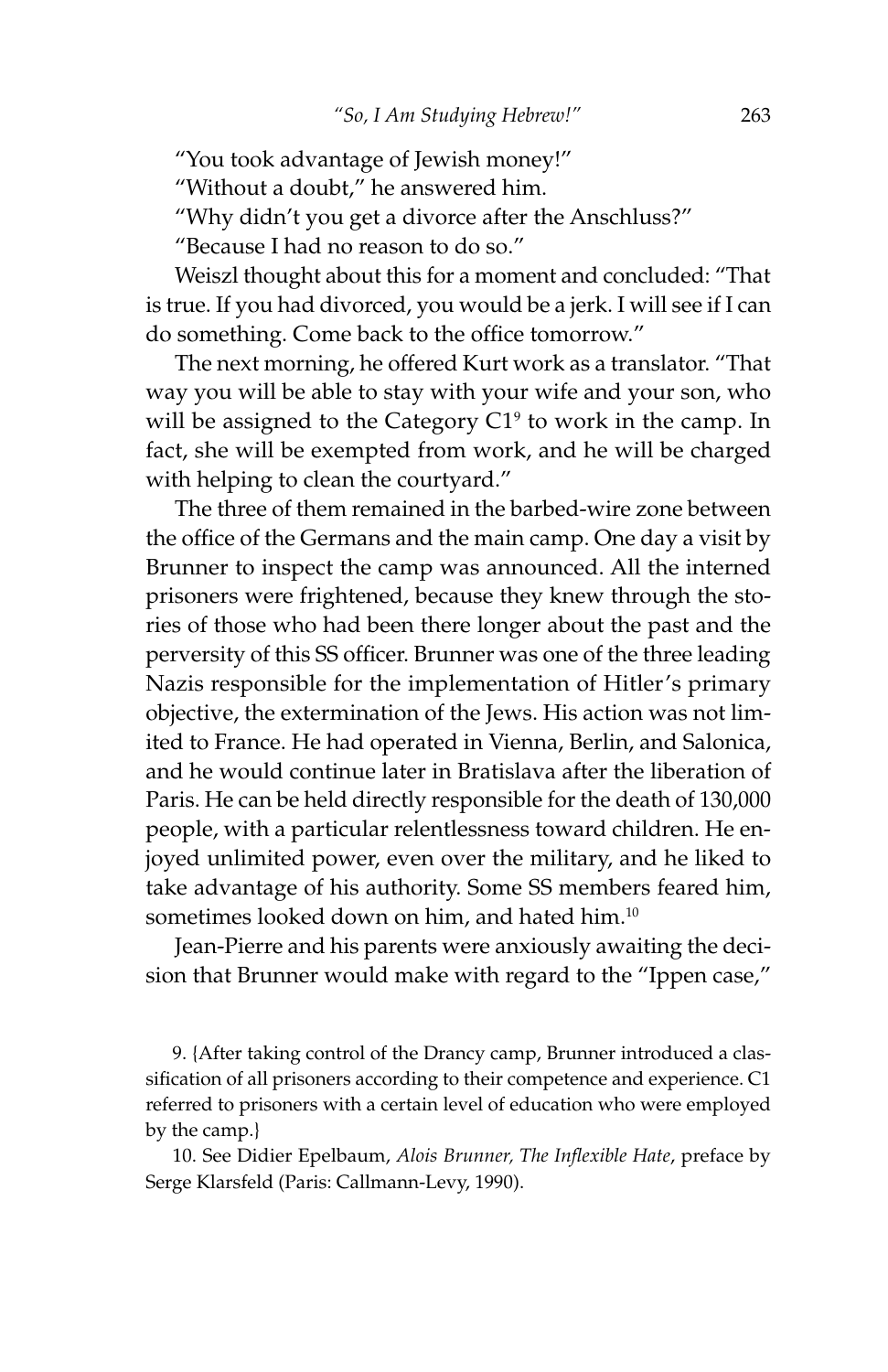hoping that they would not have to meet him. The young man fetched soup every day from the camp kitchen. That day, when he was about to go out and before he could put his hand on the knob, the door opened and he was face to face with Brunner. The SS officer was furious that a prisoner was present in this forbidden area. In a contemptuous tone, he ordered the boy to explain himself. Jean-Pierre, terrified, stared at the famous whip that Brunner always held in his hands. He could already feel the whip hitting his head. Gathering all his courage, he answered as calmly as he could: "I am bringing a meal to my father."

Strangely, Brunner's demeanor changed, and his voice softened. He abandoned his harsh German accent, and without going into the vulgar dialect of his henchmen, he said with a reassuringly light Viennese accent: "I will get information on his case later." But the SS chief left for Nice without changing their situation.

Having learned a little later that the Gestapo had confiscated all his assets in Nice, Kurt was allowed to return to Nice to try to recover them. He wanted to assert that the process was illegal since he was not Jewish. He had to appear before Brunner at the Gestapo headquarters at the Hotel Excelsior. He recognized his own Citroën parked in front of the door. A guard told him that it was owned by the Hauptsturmführer Brunner himself. Once Kurt was led into the office, Brunner asked him if he had already found some of his assets.

"Yes," he said, "my car."

"Who took the liberty of taking your car?" Brunner shouted. "I don't know who, but what I do know is that I have the honor of noticing that it has been placed in your personal service."

"Do you need it?" Brunner asked, stunned.

"Here is the registration," Kurt said, opening his wallet. "In Drancy, I do not need a car."

Brunner took the registration card and made this counter proposal:

"You work as an interpreter in Drancy and you're not incarcerated. I will tell our services at Avenue Foch to compensate you."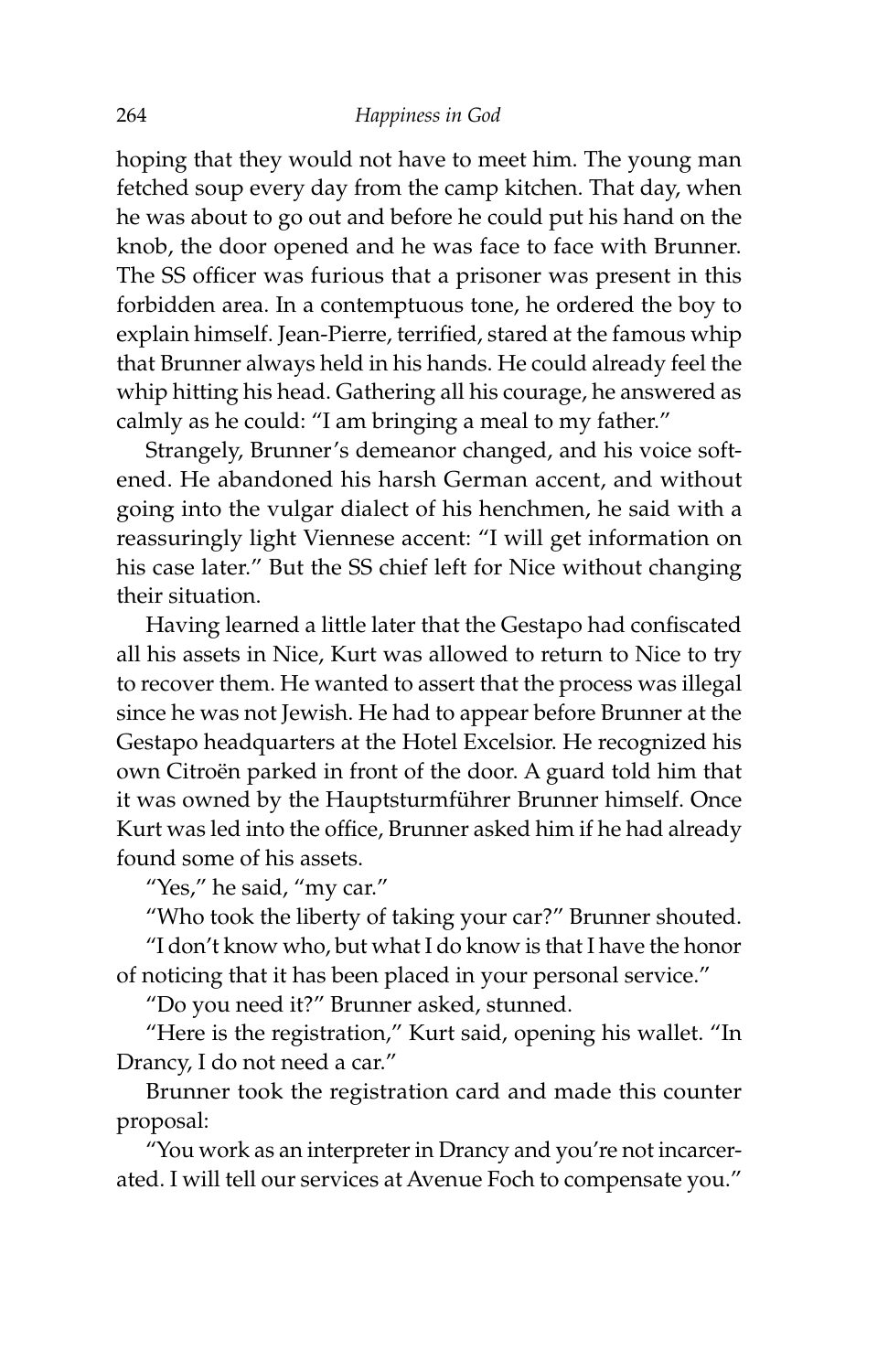He offered a substantial amount that Kurt refused out of hand: "You know that I work in place of my wife, who is incarcerated. I do not want to be paid for that."

Brunner agreed, surprised.

"You are right. This work does not fit you. Find a job and housing. By Christmas I will stop in Drancy on the way to Vienna. If you have found something I will authorize the release of your wife and son. So hurry up."

Thanks to another incarcerated prisoner categorized as C1, who worked in the administration, Jean-Pierre's father got a fake contract to manage a racehorse stable in Maisons Laffitte. He rented a house near there. When Brunner came by Drancy he kept his word and signed the freedom documents, while warning Kurt, "The only thing I ask of you is to do nothing against us. You do understand that we end up knowing everything, and if you betray me by joining the Resistance, you will be the last Viennese that I pull out of the shit."

You can imagine the surprise of the Ippens when in April 1944 a van belonging to the General Union of Israelites of France, assigned to the incarcerated prisoners of Drancy, stopped in front of the gardens of Maisons Laffitte. André Kann, the liaison with the German authorities, announced to them that Brunner would come to visit the following morning at eight o'clock. Apparently he wanted to ride a horse. Surprise gave way to consternation and panic. What could be the real reason for this visit? Was the SS not rather coming to check on Kurt's "equestrian activities," which existed only on paper? If he became aware of the trick, he would have them all deported without a doubt. Kurt informed the trainer whose staff he was supposed to supervise. He rented a riding horse in a hurry and put it in the barn without deluding himself. If Brunner showed up in uniform, he probably had other ideas in mind.

Jean-Pierre left us the story of this unusual visit: "The next morning from seven-thirty on, I was at the window of the firstfloor living room. My mother was on the second floor. My father sat next to me, reading the newspaper to hide his nervousness.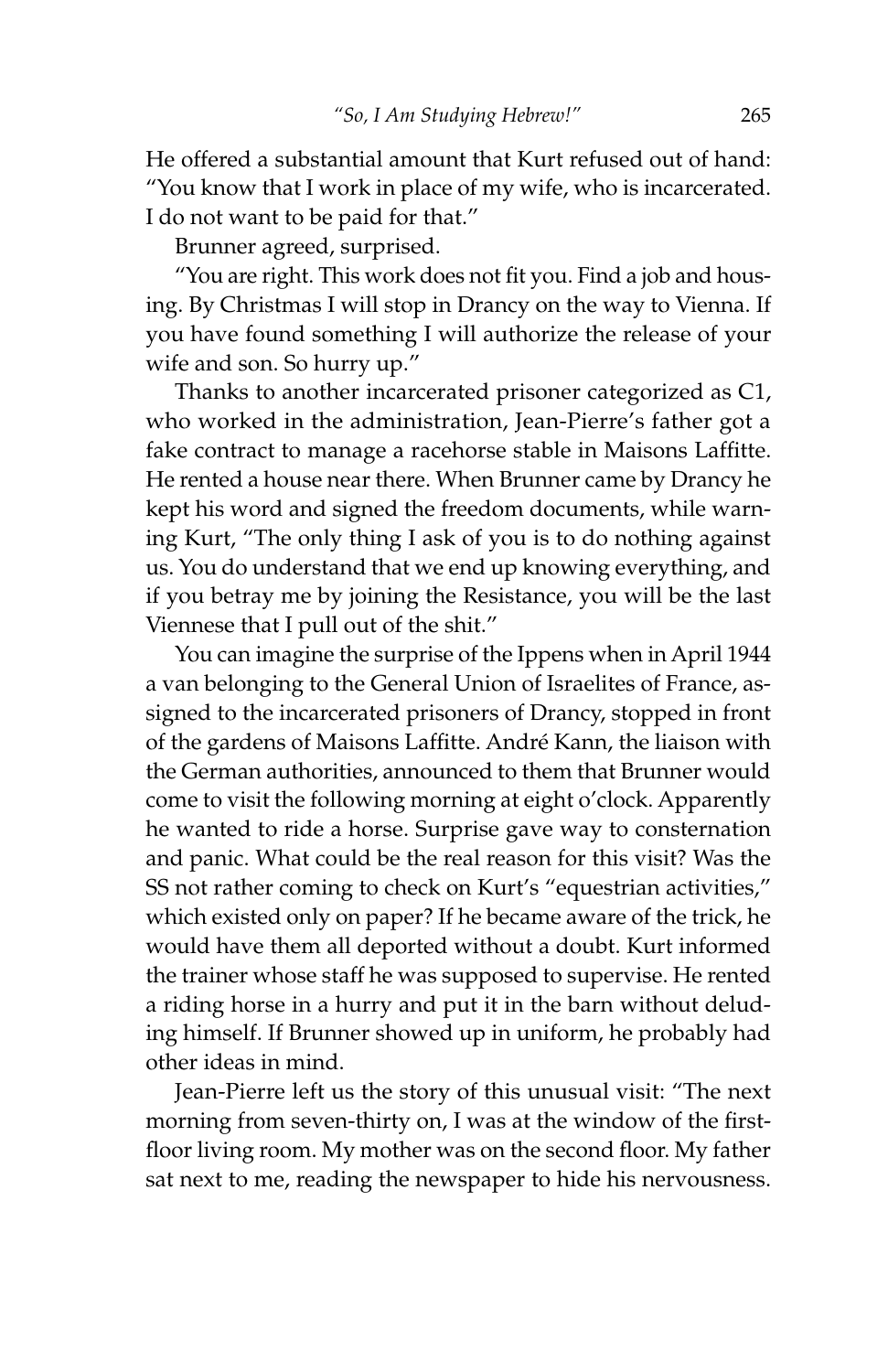At eight o'clock sharp a black limousine that we knew all too well drove up our street. It was the car with a driver that the police prefect put at the disposal of the SS of Drancy. My father went straight to the gate to the garden. I stayed at the window. Brunner stepped out of the car. He was in a riding outfit. What a relief! Nothing prevented my father from leading him to the horse barn, since it seemed that he really wanted to ride a horse. Everything should be fine then.

"My father talked to Brunner at the gate. Instead of going to the barn, they both entered the gate and walked towards the house. I went to open the door, anxious about why there was a change of plans. My father reassured me immediately—Brunner had not had his breakfast yet.

"He was led into the dining room, and before he sat down, he told my father: 'You know, I don't think that I ever had the pleasure of being introduced to your wife.'

"Dismayed, my father didn't know right away how to react. Why was he making that inappropriate comment? After a brief hesitation he sent me up to fetch her. Brunner noticed how anxious we were. I went up the stairs without knowing how to announce this to my mother. Feeling awkward, I told her simply: 'Mom, you need to come to the living room.'

"I went down without waiting for an answer, or maybe instinctively so that I didn't have to give her any explanation. I waited standing next to the door to the living room. My father was standing next to the window, while Brunner was eating breakfast by himself. After a few minutes that seemed like an eternity, the door opened and my mother entered, pale but calm. Brunner got up right away and walked towards her and at a respectable distance greeted her with perfect courtesy. My mother didn't show any emotion. To avoid an embarrassing silence, Brunner asked her if she was enjoying her stay in Maisons Laffite. She answered honestly that she didn't really feel at ease. In our immediate neighborhood, there were a number of villas that were occupied by German officers. The Gestapo had an office close to us. Brunner in turn said, 'At least I hope that you are not missing Nice?'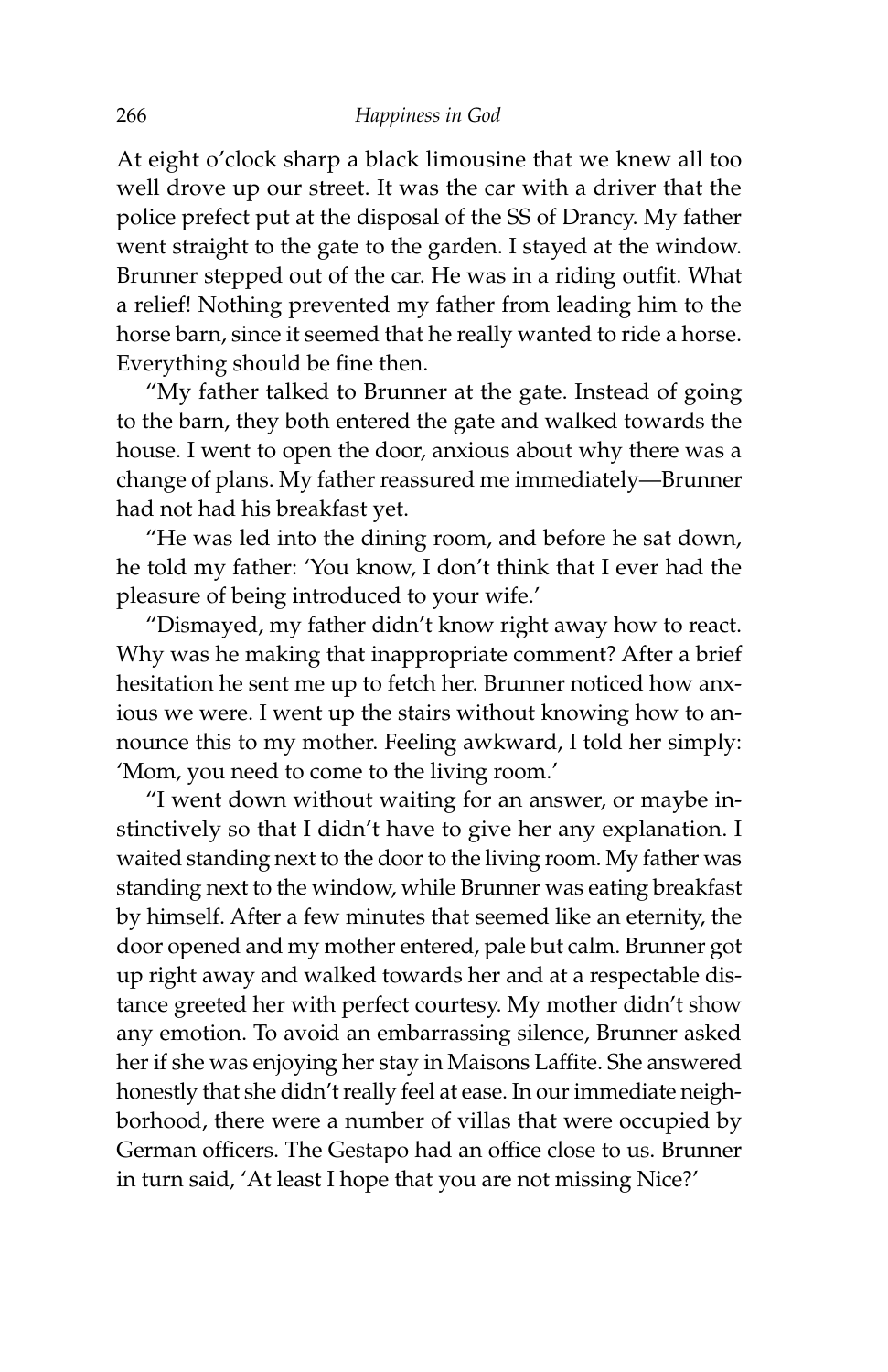"'Well yes, in fact I miss it a lot,' my mother acknowledged.

"'Oh Madam, believe me, you have nothing to miss,' he said cynically. 'Since we have been there, it has ceased to be pleasant to live there.'

"After a brief silence, without the slightest gesture, my mother turned around and left the room. There was a deep silence in the living room, but the atmosphere was not tense. Slowly Brunner went back to his seat and, gazing into the distance, started a long monologue. With a certain emotion, he mentioned his childhood in Hungary and his youth in the cultural climate of the Austro-Hungarian Empire of the time. You could not doubt the sincerity of his words. He painted a very accurate portrait of Austria after the defeat of 1918. We knew the background all too well: the virulent anti-Semitism of the Catholic clergy inculcated into the children from kindergarten on, and the popular piety, especially among farmers, who were filled with it. In the popular imagination, the devil's powers acted concretely through the Jews. Brunner mentioned the sufferings created by unemployment, the misery that had progressively taken hold of his family, and the deprivations that he had had to suffer before he joined the Hitler Youth. He made sure to mention that in his house, his school, his entourage nobody doubted that the Jews were responsible for all these calamities.

"Then, without any animosity and without showing the least hostility, he turned to my father and made clear that this popular opinion seemed to be confirmed by the fact that an important part of the economy of the country was in the hands of the Jewish upper middle class of Vienna. He added: 'You have to understand; it was with these convictions that I joined the Hitler Youth. How could I not have agreed enthusiastically with what they taught us?'

"As soon as he finished his argument, he got up and my father went with him to the stable. Along the way, he expanded on the theories of the Nazi regime to my father. The Jews were at the root of all the world's evil. It was necessary to get rid of them once and for all with the most efficient methods and without showing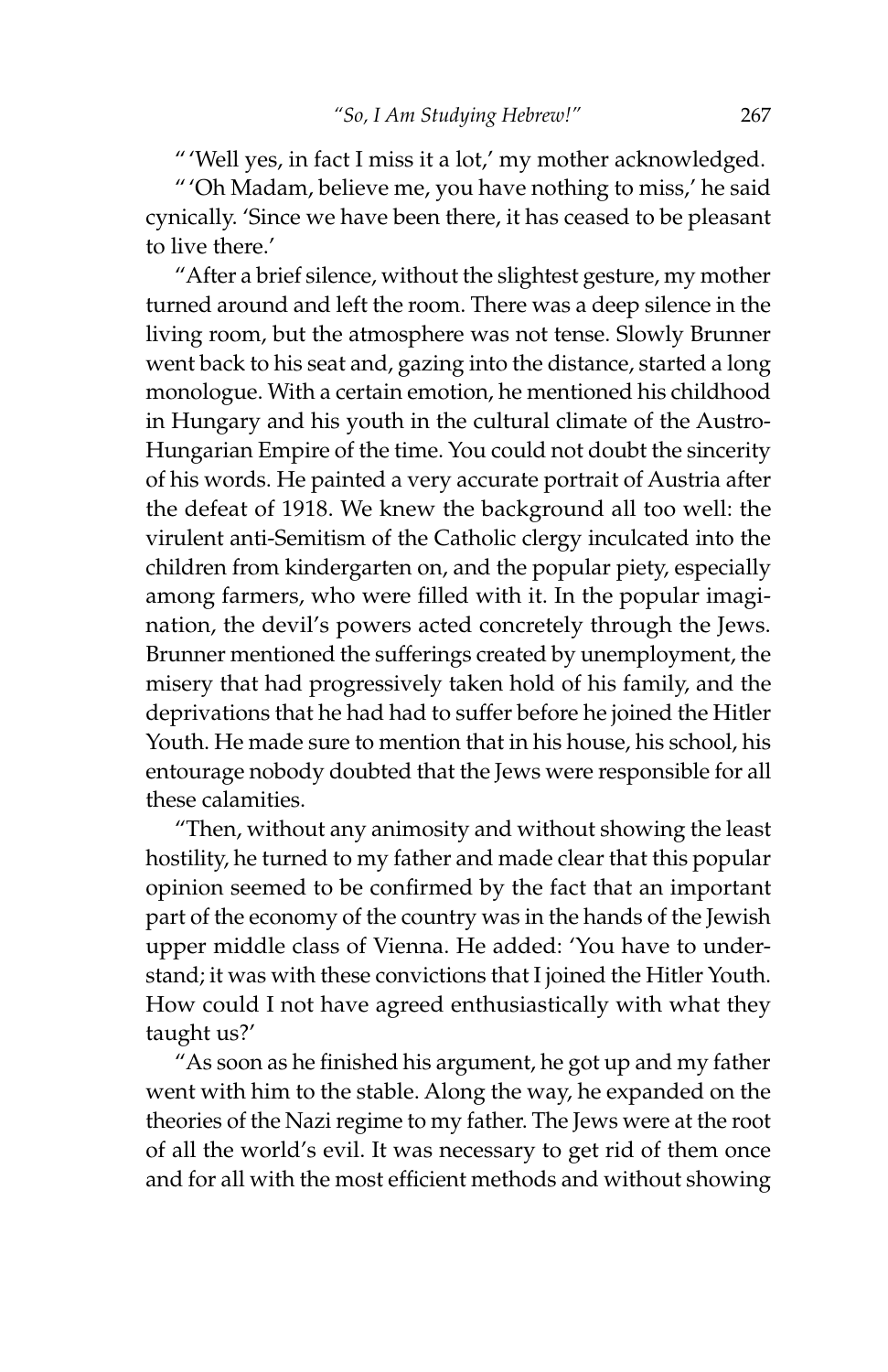any weakness. In conclusion, Brunner observed that history offered other examples where moral and political authorities who were unanimously respected had used deceit and even cruelty to physically eliminate individuals or groups of people judged harmful to society. Upon his return from the stable my father felt very distressed by what he had just heard and experienced, but we were relieved that the danger had passed, and we wanted to forget this visit."

Jean-Pierre was never able to share within his family the impressions left by this encounter. Close relatives on both his mother's and his father's side had perished in the Holocaust, and he dared not touch on this subject. Of the fifty-nine people he shared his cell with during the two weeks he spent in the prison of Saint-Pierre in Marseille, fifty-three had been deported shortly after their arrival in Drancy. He had very painful experiences as he witnessed the drama of the deportations and the many convoys leaving for certain death. All this murderous hate marked him deeply and had for him one face: Alois Brunner.

He had a hard time believing what he had seen and heard in Maisons-Laffitte. It is obvious that we cannot minimize Brunner's culpability or grant him any mitigating circumstances whatsoever. How could we, when we think of his relentless and unceasing cruelty? There was nevertheless one nagging idea that grew in Jean-Pierre's mind and would never leave him: Brunner had also been marked by anti-Semitic propaganda in which—unfortunately—Catholics participated, even including some church fathers. Of course, these were their own views and not those of the Church itself. Jean-Pierre's story strengthened my conviction, shared by others, that the highest authorities in the Church should dissociate themselves from these acts and publicly express regret for the use that was made of the Catholic faith for perverse ends, which ultimately influenced the development of the Nazis responsible for the start of the Holocaust. Vatican Council II went in that direction, "deploring solemnly the hate, the persecution, and all anti-Semitic manifestations from whatever their authors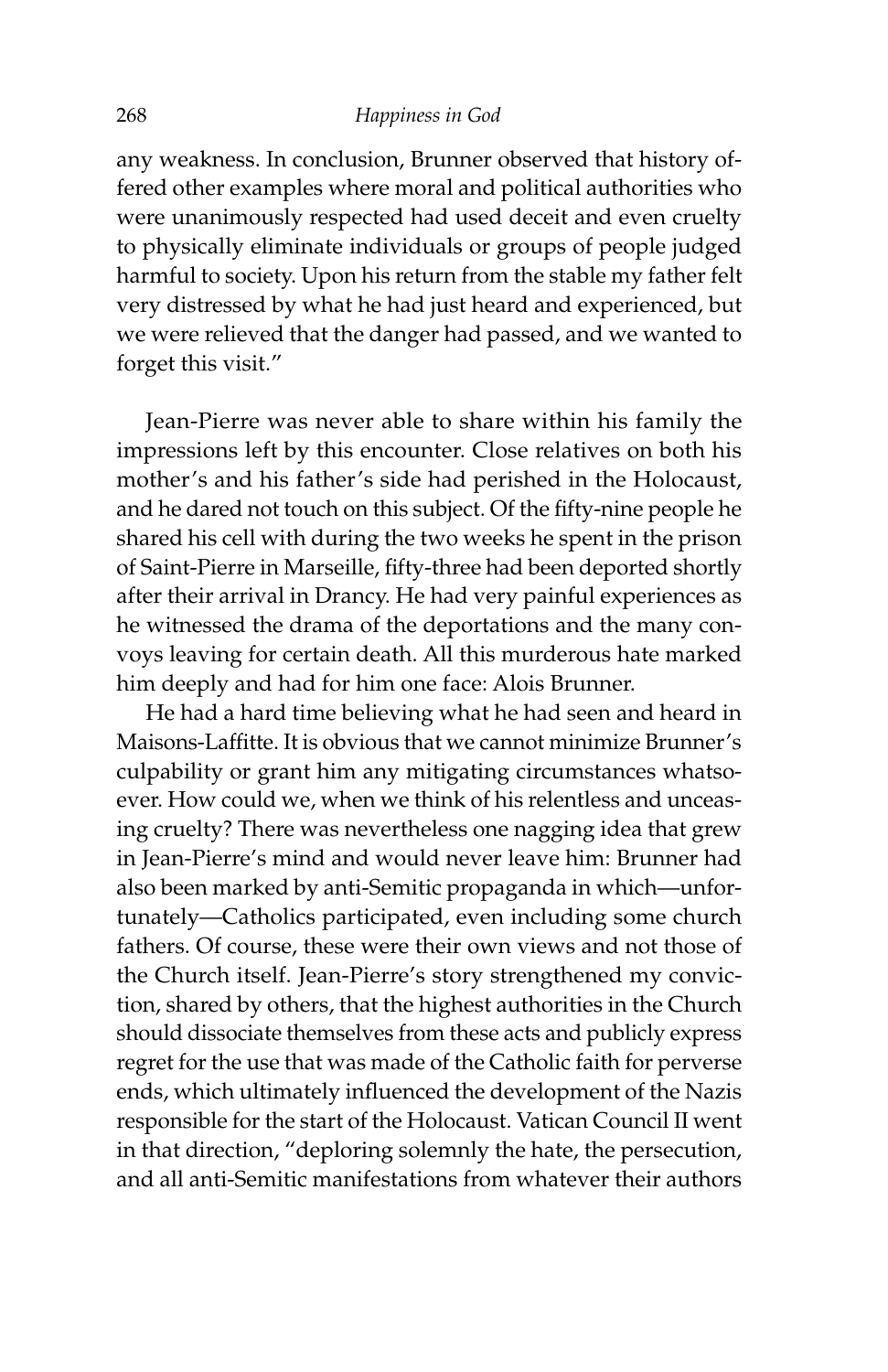or whenever time were aimed at Jews."11 It is a source of satisfaction for us Cistercians to note that Saint Bernard in the Middle Ages rose up against the massacres of the Jews in the Rhineland in the middle of the twelfth century:12 "Defend the grave of your Christ," he cried out to the crowds that he came to soothe, "but do not touch the sons of Israel and only talk to them with kindness, because they are the flesh and the bones of the Messiah. If you hurt them, you will hurt the Lord in the apple of his eyes."13

After being released from Drancy in 1944, Jean-Pierre had to pursue his schooling. He very much wanted to study philosophy in a Catholic institution. The closest one was the Saint-Erembert School in Saint-Germain-en-Laye. There were only a dozen students in elementary math, and he was the only one in

11. {See *Nostra Aetate, www.vatican.va/archive/hist\_councils/ii\_vatican\_council /documents/vatii\_decl\_19651028\_nostra-aetate\_en.html.* In March 1998—three years after the original publication of this book—the Holy See's Commission for Religious Relations with the Jews published the document *We Remember: A Reflection on the Shoah,* Pope John Paul II, letter dated March 12, 1998. In this document the Vatican condemned Nazi genocide and called for repentance from Catholics who had failed to intercede to stop it (www.vatican .va/roman\_curia/pontifical\_councils/chrstuni/documents/rc\_pc\_chrstuni \_doc\_16031998\_shoah\_en.html.)}

12. "There are not words strong enough to condemn the monk Raoul, who would inflame the passions of the crowds: 'Oh monstrous science! O infernal wisdom, contrary to those of the prophets and enemy of the one of the apostles, subversion of religion and of mercy! Oh sordid heresy! Sacrilegious prostitution that, engrossed by a spirit of lies, conceives in pain and gives birth to injustice!' " (Letter 365). {Bernard of Clairvaux, *The Letters of St. Bernard of Clairvaux,* trans. Bruno Scott James (London: Burns and Oates, 1953), no. 393, 465–66.}

13. See, from the second half of the twelfth century, the chronicler of Bonn, Rabbi Ephraim, son of Jacob*,* in his *Book of Remembrance*. In the sixteenth century Joseph ha-Cohen of Avignon found inspiration in his Valley of the Sorrows. Joseph ben Meir, in a chronicle of these massacres in the Rhineland, mentions that the "wise and righteous man" had a strong voice and a disinterested mercy that prevented the projected evil from taking place.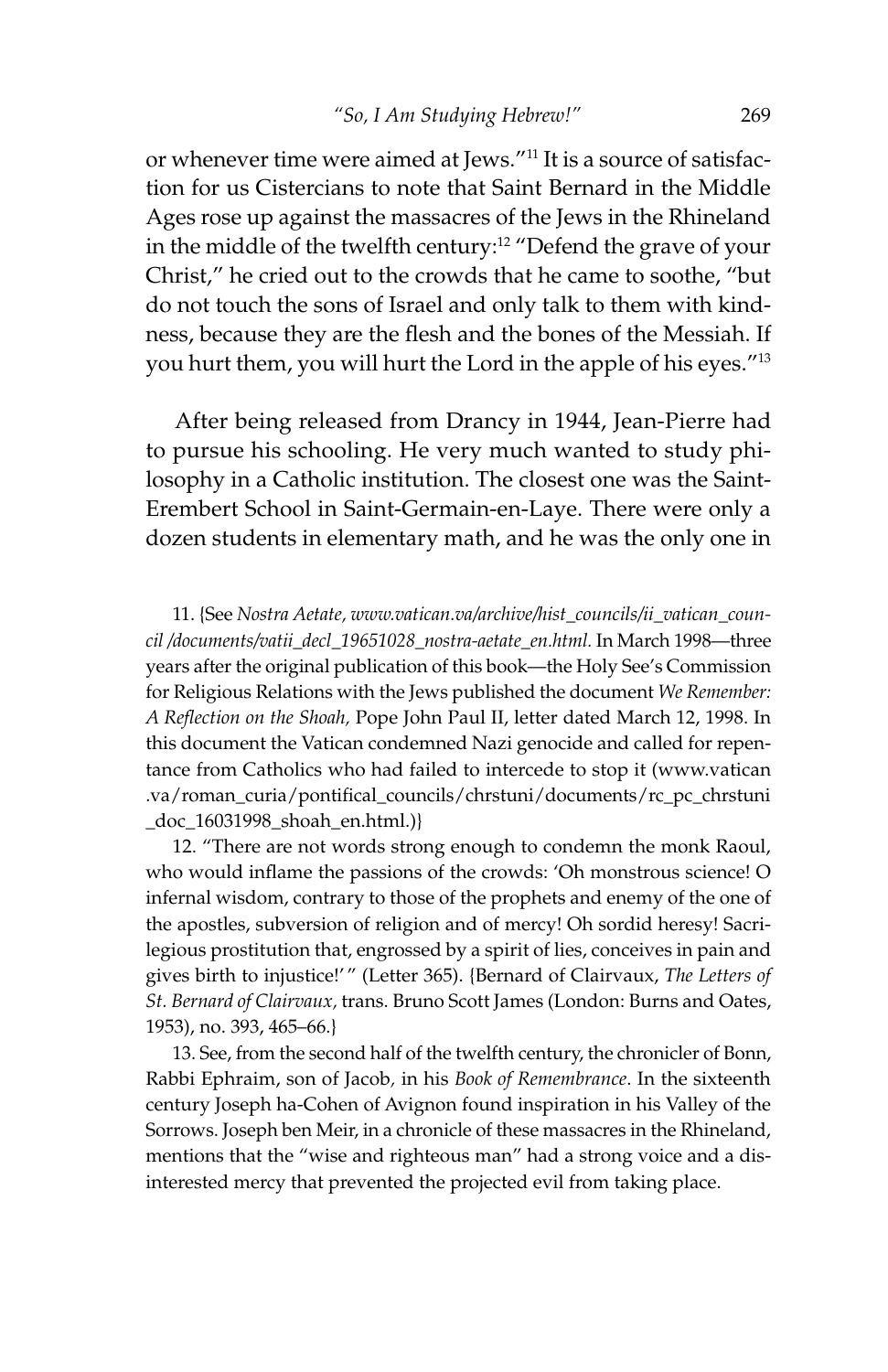the philosophy and literature section. His philosophy teacher, who also taught him religion, was an unconditional Thomist priest. They understood each other perfectly, and Jean-Pierre was completely happy. At the outset of the quarter a three-day retreat with other students in a monastery was announced. He was delighted, but his father rejected that idea categorically, sensing a danger in his attraction towards religious questions.

Jean-Pierre's strongest desire was to complete studies in theology at the Catholic University of Louvain in Belgium. That was totally out of the question, so he then chose political sciences. Since his father didn't want to deny him everything, he reluctantly accepted this plan, aware that his son was not making that choice for a practical reason. On the contrary, Jean-Pierre lived perfectly at ease in a dream, as if their situation had not changed because of the war. In February 1948 a thunderbolt brought him back to earth. The Communist coup in Czechoslovakia destroyed any hope that the family could recover the assets left behind there. The game was clearly over. They had to face the harsh daily reality, and Kurt applied for a license to train racehorses.

Jean-Pierre helped his father in these activities. Soon it became a full-time activity, because his father had to undergo critical surgery. Nevertheless, Jean-Pierre fully expected that one day circumstances would allow him to pursue his project of a religious life. He soon realized, though, that these plans would take much longer than anticipated, and he slowly gave up any thought of achieving something serious intellectually. Therefore he wondered if it would be wiser to envision a contemplative life in a monastery. He asked the question in 1958 of his old college chaplain, with whom he had kept in close contact.

"I cannot give you any advice," the priest answered. "You cannot envision that life style without trying it out first."

That was also impossible, because his parents needed him. His sister had married an Egyptian Jew and lived in Cairo. In 1964 his mother fell into a respiratory coma. She had suffered from emphysema for the last couple of years and was getting worse. She was rushed to the hospital. The verdict was terrible: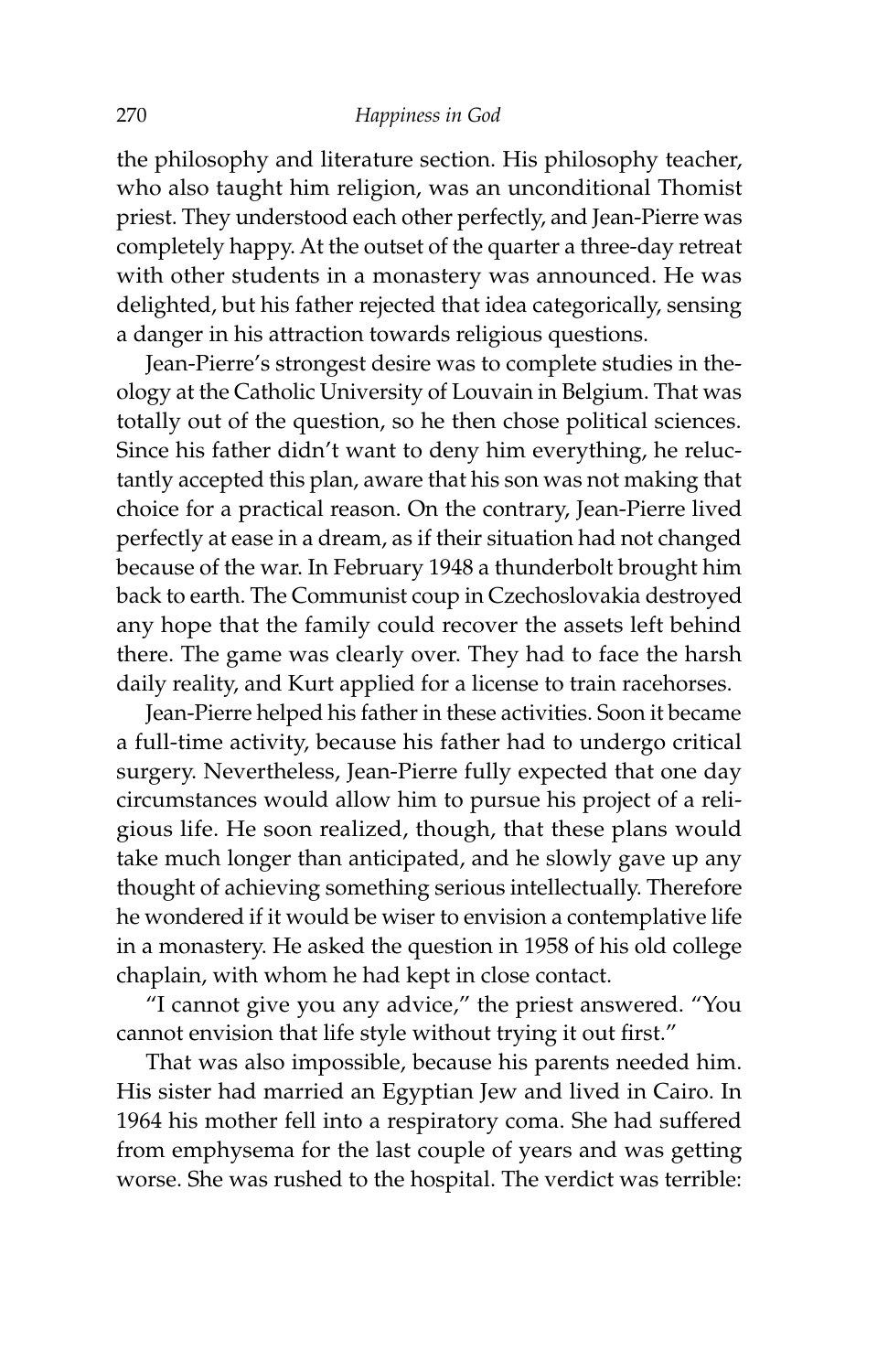survival of a maximum of forty-eight hours without intervention or the possibility of resuscitation with a breathing machine, with the risk of constant need for assistance in the future. The family chose resuscitation. She regained consciousness, and for the following three months she read, wrote, and listened to the news. One day the respiratory specialist told them, "I need the breathing machine for patients who can recover but can't turn the corner without assistance. Take her home, it cannot last more than three days for her."

Dismayed by this proposition, Kurt bought a breathing machine and had it installed at home. The doctor assured him that it was crazy and that he had no idea what an adventure he was embarking on. The use of such a piece of equipment was delicate, and the doctor predicted a catastrophe.

"We are not risking a worse catastrophe than the one you are proposing," Kurt countered. Lucia's condition required a constant presence day and night; for four years Jean-Pierre did not leave the house while his father took care of the horses.

"That was my real novitiate," he said.

Lucia had only a couple minutes of respiratory independence a day. She ate with the family in the dining room and spent time reading and doing small tasks. These four years of constant intimacy with his mother marked Jean-Pierre profoundly. Both of them lived in the far-away past, looking at photo albums as she told him the circumstances in which the pictures were taken. She would talk about family members on her mother's side whom he had never known, especially those in Russia who for three generations had played a major role in religious and cultural affairs as well as in social action. Lucia accepted her condition with good humor, because she knew that her husband and her son were happy with her presence. Jean-Pierre felt that she would have liked to know more about the Jewish faith. She regretted not having been better initiated. Never did she make any allusion to the fact that her son was a Christian, except once when she was getting near to her death. She said, thinking more about him than about herself, "I am concerned about you! I am afraid that you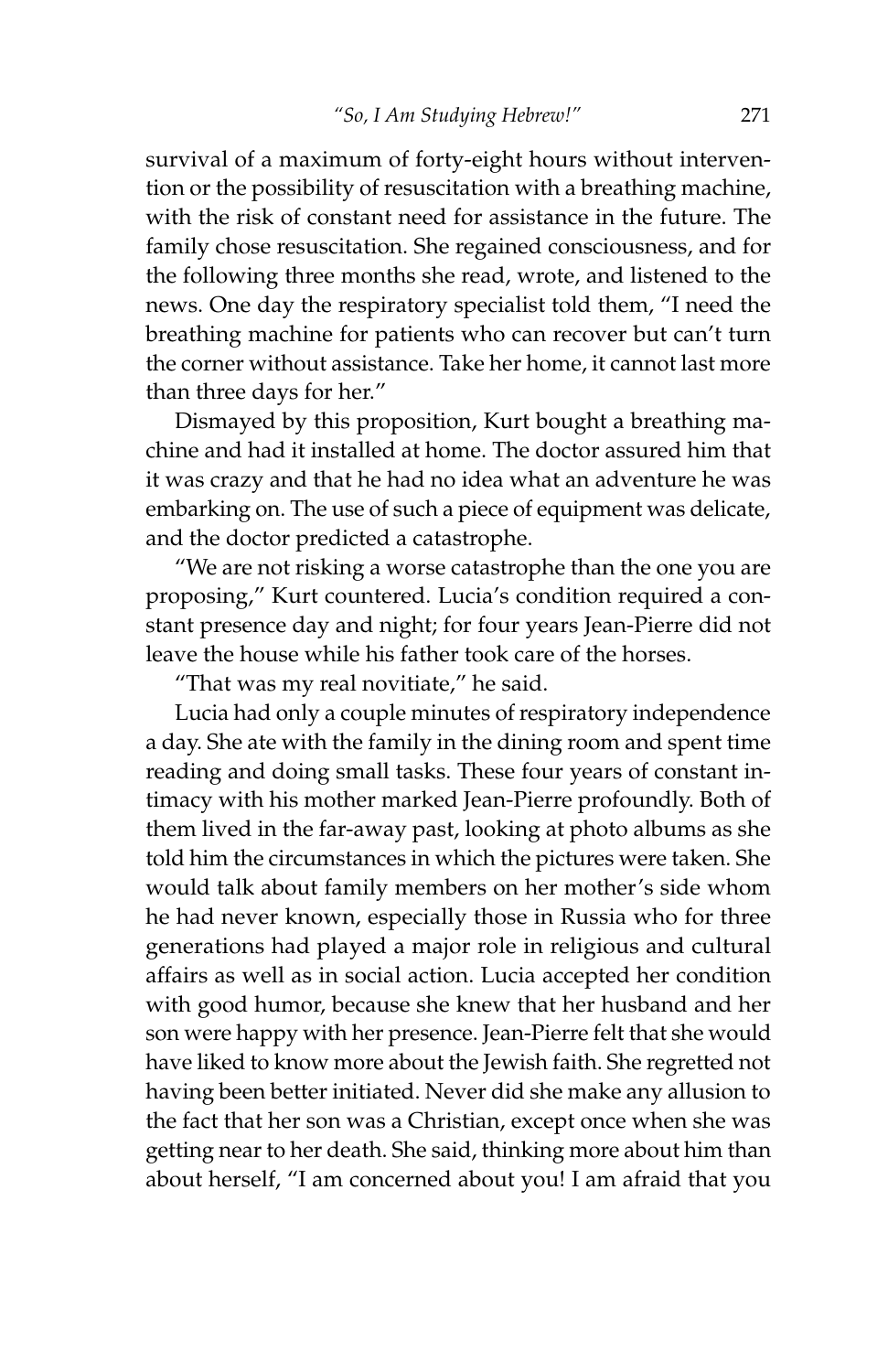worry about my salvation. I would have liked to reassure you by sharing your faith, but that is impossible for me."

She died on June 2, 1968, Pentecost Sunday. That year the Jewish Pentecost fell on the same day, as often happens.<sup>14</sup> Jean-Pierre was impressed by that fact and had an inscription made on her tombstone: her dates of birth, January 1, 1901, and death as well as the corresponding date in the Jewish calendar, "6 Sivan 5728." His father, who had been diagnosed with cancer in 1967, died three years later. The six years of Jean-Pierre's parents' illnesses caused the material condition of the family to deteriorate badly. Jean-Pierre was facing a difficult future. When the law gave him four months to accept or reject his inheritance, he remembered the advice of his old chaplain and took advantage of this delay to try a stay in a monastery. He quickly realized that he would always be blamed for trying to evade his problems by entering a monastery, not thinking that he was capable of earning a living alone. He had to wait again and take up the estate of his father.

A short time later he himself was hospitalized and diagnosed with Hodgkin's Disease, which at that time was still an incurable cancer. Humanly speaking everything seemed lost. Nevertheless, it was from his hospital bed that he concluded the greatest transactions of his life. The first groom of the stable came every day to report to him on his work with the horses and to consult about their management and their training. Thanks to the dedication of Alain Leclerc, his financial situation was straightened out. For Jean-Pierre it was as though the biblical story of Gideon had come true, in which God made Gideon reduce the number of his soldiers before a battle so that he would not imagine that he was responsible for the victory, so that he would understand that it came from the hand of God (Judg 7:1-8).

After many years of chemotherapy, Jean-Pierre was able to announce to our novice master, with whom he kept in contact,

14. {Since *Shavuot* occurs fifty days after the first day of Passover, Hellenistic Jews gave it the name *Pentecost*. According to Jewish tradition, Pentecost commemorates God's giving the Ten Commandments on Mount Sinai fifty days after the Exodus.}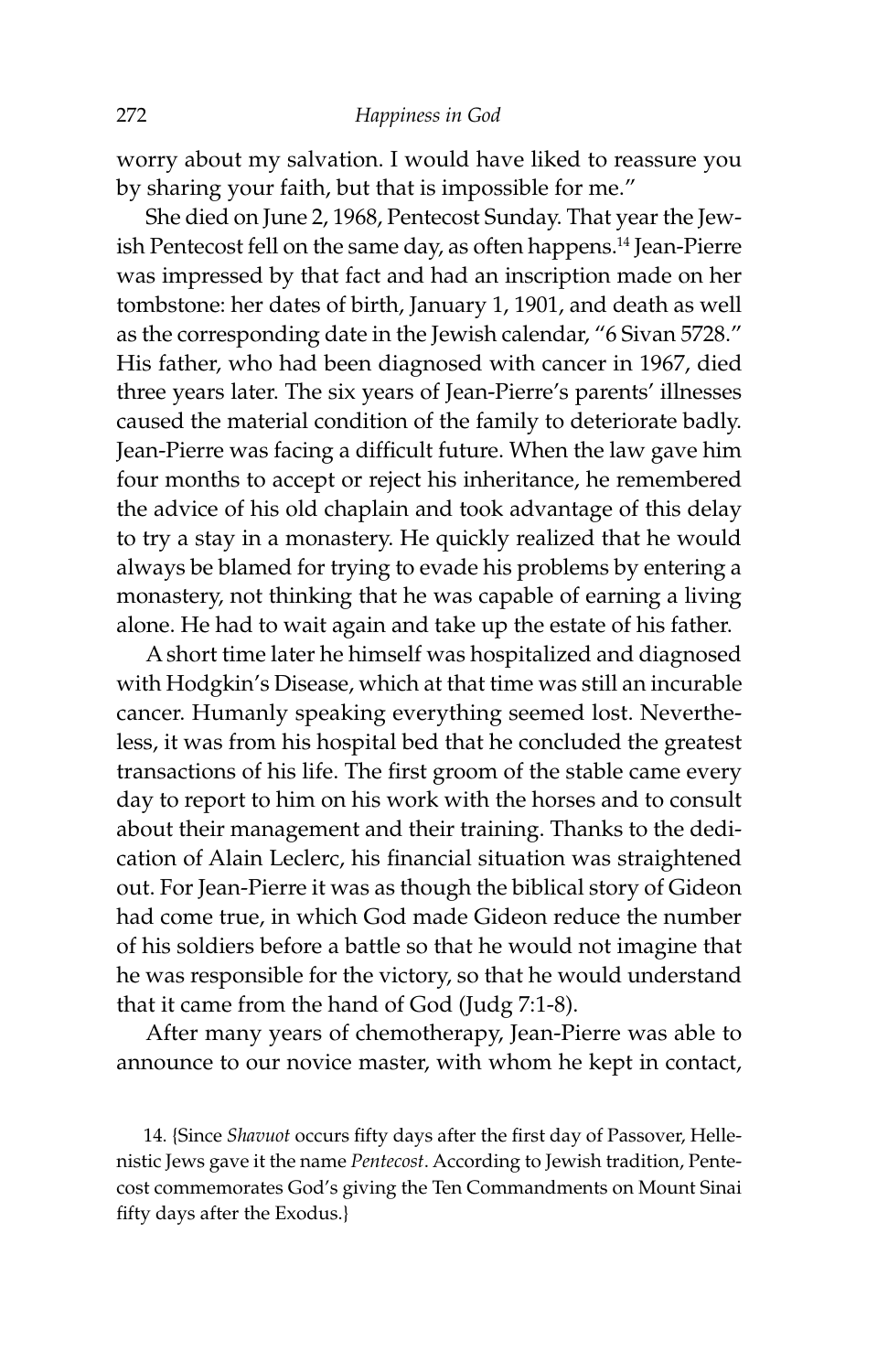that a new medication had defied the statistics and that the doctors had started to believe in his complete recovery. "You have to be able to make a decision," the father master wrote back to him, "and not miss the rendezvous that the Lord is giving us." He needed three more years to free himself completely of all the contracts that bound him. Such was his journey when I welcomed him to the novitiate in 1979.

He right away communicated to me his strong desire to engage in studies of theology and philosophy. He felt that he needed that education to lead a serious contemplative life, and he wondered if he wasn't too old for us to let him do that because the investment did not seem to make sense. I reassured him that it was not a question of return on the investment. The needs of a monk are a sufficient reason for him to receive instruction. My response gave rise to a misunderstanding. He understood that I promised him to let him do the studies he wanted, while I was only thinking about the studies to be completed in the monastery.

"After my temporary promises," he told me, "I would like to push my studies further for a better experience of God."

"The question must be asked on a more fundamental level," I answered him. "What relationship is there between an intellectual asceticism and a spiritual or mystical experience? Grace is always free and is never proportionate to our efforts. It is not by completing a course of studies that you compel the experience of God; you don't acquire that experience, you receive it!"

"Shouldn't we expand our knowledge as far as we can?" he argued.

"The only requirement is to do what is reasonably possible to avoid laziness," I added. "God does not reward laziness. The point is to find out what is necessary so as to define what is reasonable. It will depend on each person's capacity, temperament, or culture. In any event, the goal we pursue, the knowledge or the experience of God, will never be in proportion to the number of hours devoted to study. Everything will be a free gift from God and not the result of our efforts. An obsession about our formation might be the sign that we rely too much on secondary means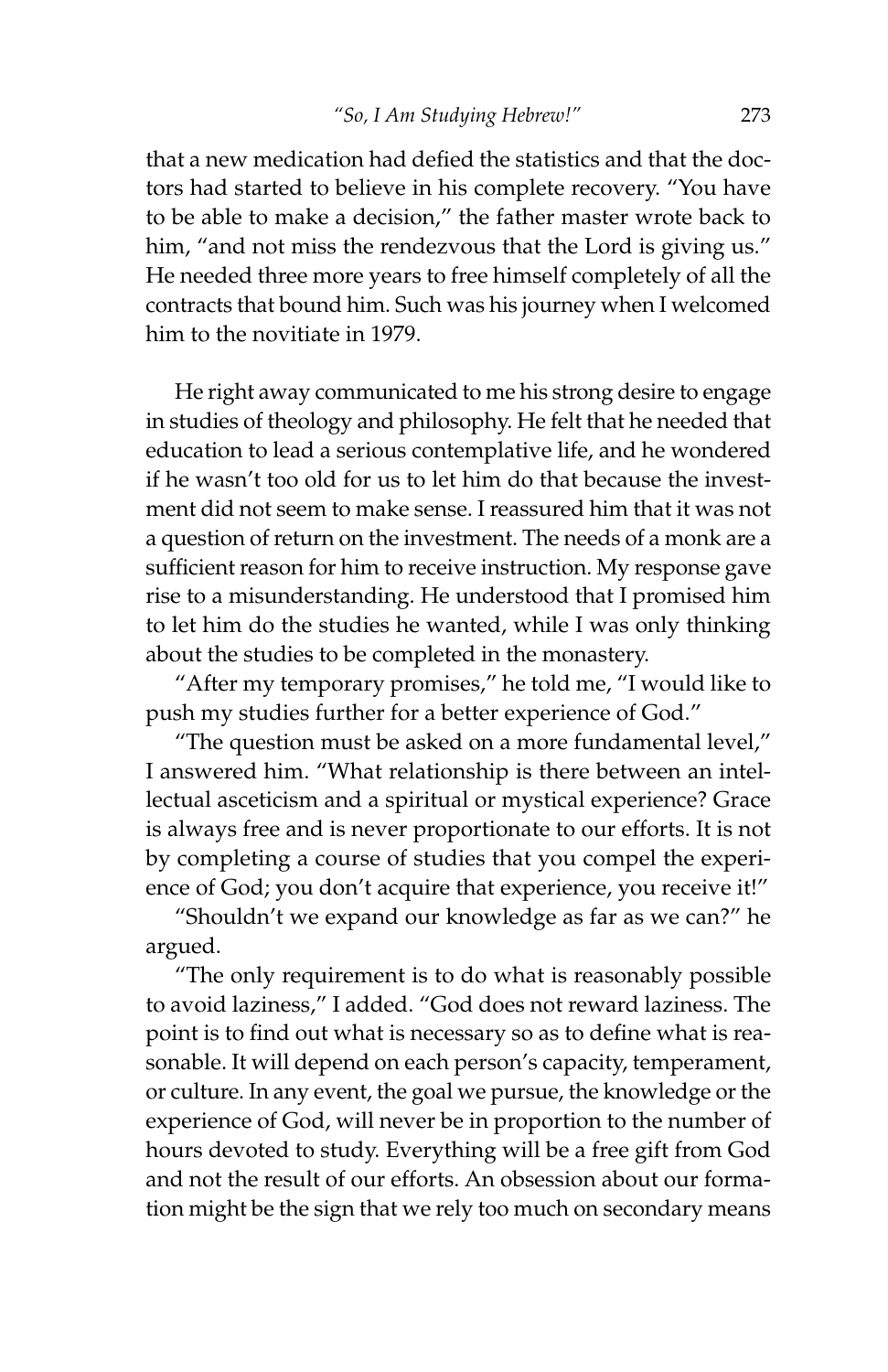that will always be inadequate. Study alone will not bring us the Lord. Almost everyone knows this or presumes it, but sometimes in our fervor we forget this.

"In religious life, you have to be ready to sacrifice everything, even what appears to be the best—even your asceticism or your studies if God asks for it through the circumstances. It will not be to the detriment of our spiritual life. The one who is not ready to sacrifice everything cannot get to know the Lord."

"It is very possible," I went on, "that after your formation we may have to entrust you with material responsibilities that would have you perform manual work. It may even involve more time than normal, like the duties of guest master or bookkeeper. Those people do not always have time to study as much as they would like. I cannot guarantee you the studies that you'd like. Do you think that the abbot is in a different situation? What matters is the inner availability."

He had been hoping to acquire this intellectual formation for so long that it didn't seem right to relegate these plans to the background now. He figured, moreover, that the prayers of a priest automatically had a higher value than those of lay persons. Therefore he was also disappointed to hear that I didn't envision the priesthood for him. Why did we seem to attach so little importance to it? His idea of the quest for God included an effort to acquire theological knowledge for a better contemplation of Christ's mystery and an engagement to follow in his footsteps in the priesthood. If La Trappe did not offer him either one of these ways to get to God, why would he enter it?

"You are taking away the objective reasons I had for becoming a Trappist," he told me. "Of course, I like your life style, but is this a sufficient motivation? I would have scruples about joining only to have a happy old age. If only I found some difficulty in it, it would be commendable! But not even that!"

"The difficulty of the monastic life," I assured him, "will come precisely from that inner availability I am talking about, from that self-offering to another, which is a more profound soul baring than an exterior life style or the asceticism required by the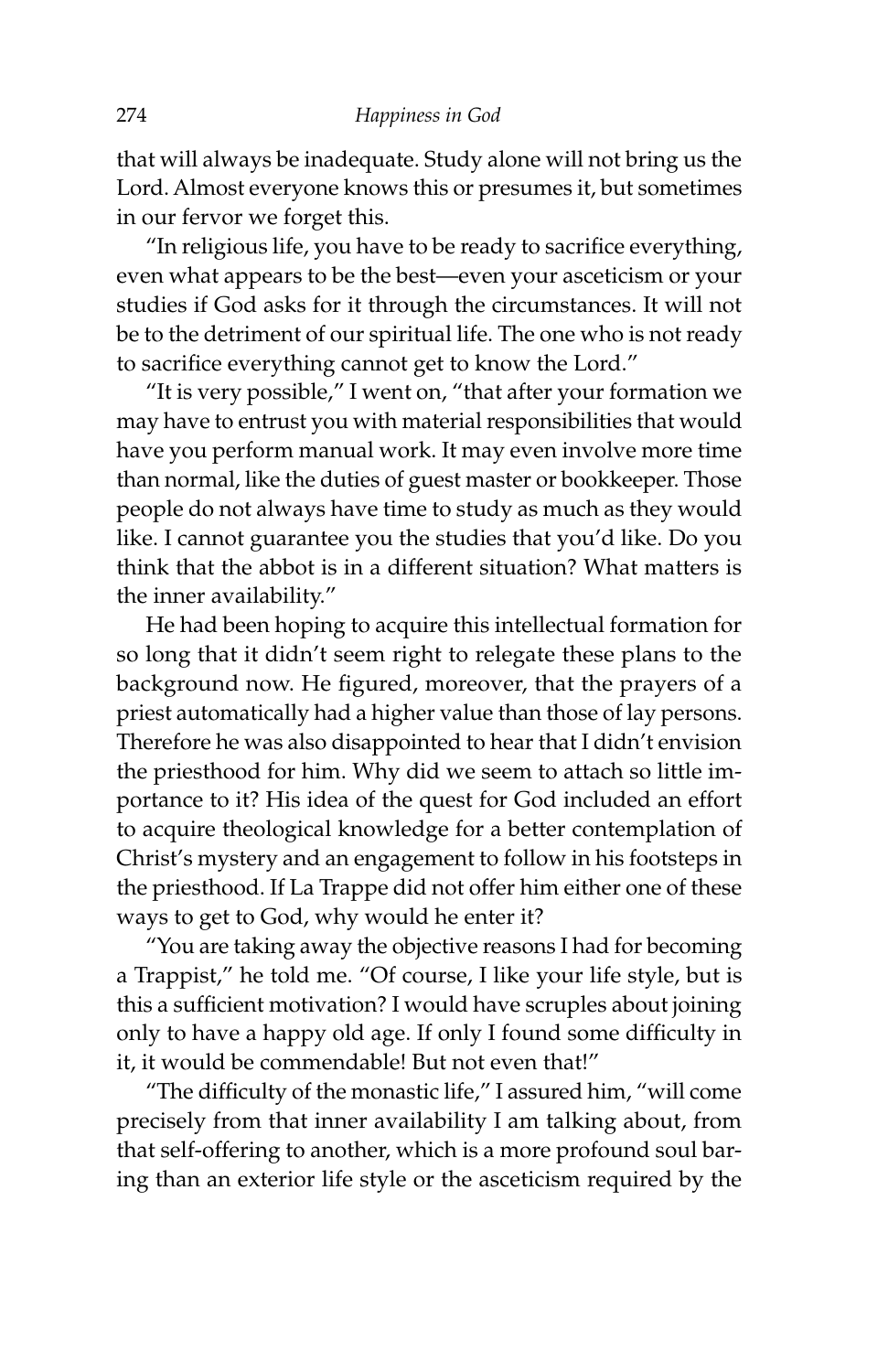intellectual effort. Some from the very beginning experience our life style as too painful. On the contrary, others can immediately feel perfectly at ease, because they are escaping a bad situation or because they cannot adapt to their situation in the world. They soon experience problems integrating themselves into our community. Then there are the others with all kinds of nuances imaginable, of whom you are part. They need a time to adapt that can be shorter or longer. But you do not come here to mope or suffer. God wants people to be happy. The one who is not happy to be a monk is not in the right place here. In any event, merit does not come from the pain or the difficulty, but from the love that we put into each one of our actions."

He was going to discover—in fact—that by trusting the abbot one can reach whatever is essential to become oneself. It took him awhile to persuade himself. As the thought process of Paul Claudel<sup>15</sup> had not changed suddenly after the staggering moment of his conversion, close to a pillar in Notre-Dame in Paris, so also the thoughts of our brother only changed slowly over time.

During his novitiate, Jean-Pierre needed surgery on his hip. He wanted to take advantage of his recovery period to read the five volumes of the *Histoire de la Pensée* written by Jacques Chevalier. After the novice master, Father Emmanuel, refused him, he wanted to read the four volumes of the *Introduction to the Philosophy of St. Thomas Aquinas* by Father H. D. Gardeil.

"Even less," Father Emmanuel answered him, concerned for him first to finish his novitiate before authorizing him to start these studies.

As a last resort, and to ask as a joke for something totally incompatible with the novitiate, he requested: "So, can I learn Hebrew?"

15. {Paul Claudel (1868–1955) was a French diplomat with a successful career. After the war he became ambassador of France to Japan and to the United States. His writings conveyed his Catholic beliefs, having converted to Roman Catholicism at the age of eighteen on Christmas Day while listening to a choir singing Vespers at Paris's Notre Dame Cathedral.}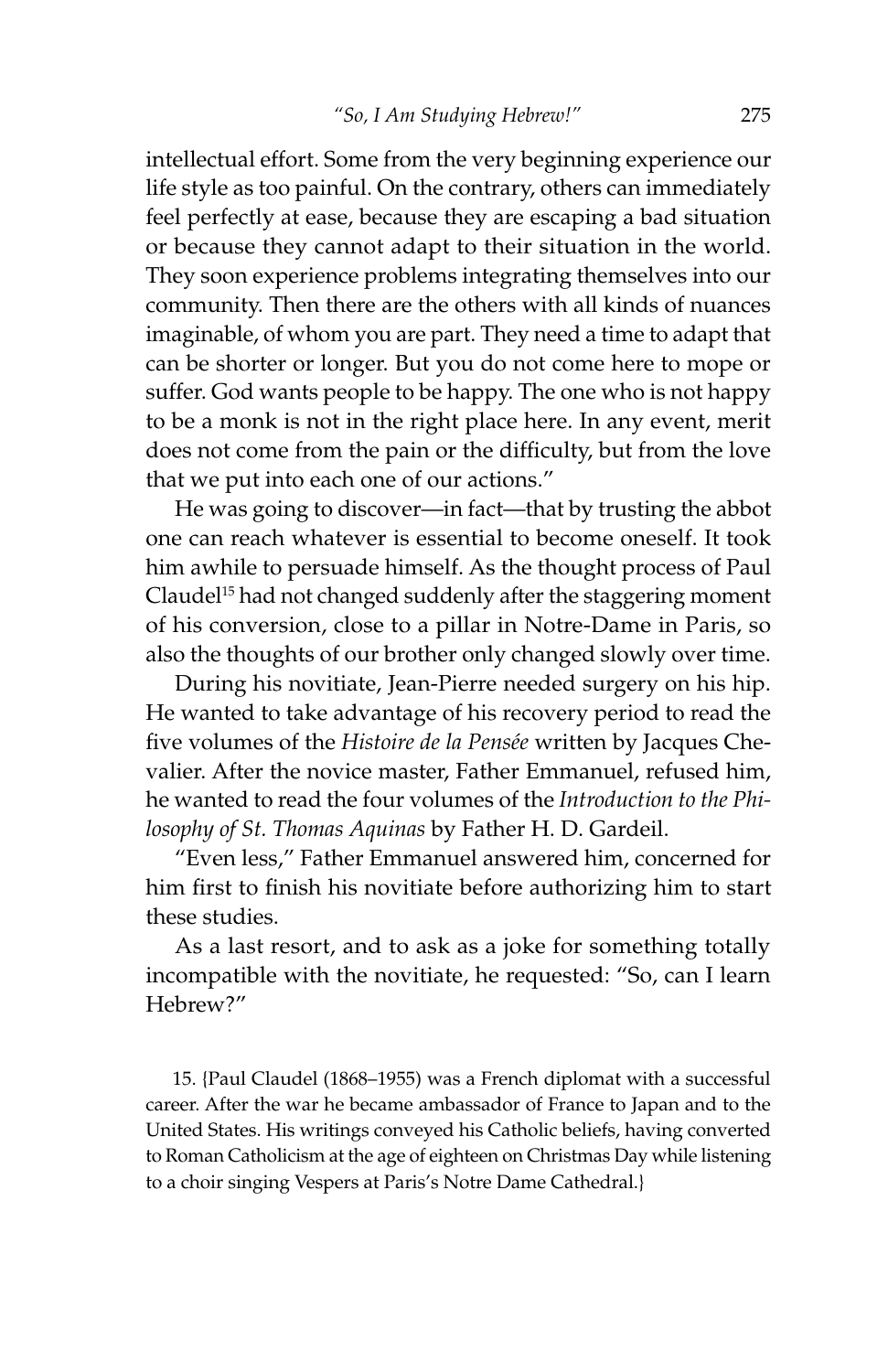"Fine, learn Hebrew then," said the novice master to his great surprise.

Brother Jean-Pierre had never been interested in Hebrew. He was nevertheless quickly seduced by using a teaching method employing audio cassettes. His fascination grew when he realized that the sense of the Hebraic roots corresponded with what he sensed in the deepest part of his being. He became absorbed and dug into Gerhard Kittel's ten-volume *Dictionary of the Bible*16 and the *Commentary on the New Testament from the Talmud and Midrash* by Hermann Strack and Paul Billerbeck.<sup>17</sup>

This time he discovered a totally different dimension to his reading of the Holy Gospel. He discovered that the Jewish exegesis was closer to Saint Bernard's and those of our other Cistercian Fathers than to a good number of current exegetes. His western formation was marked by a Greek spirit and an approach to the Gospel that wanted to be scientific. It was only in La Trappe that he realized how this approach was put against a background of reality and that this wasn't best suited to him.

His *lectio divina* was complemented by reading from rabbinic commentaries in Hebrew. He prayed the psalms in this language in the church while we were singing them in French. Truth be told, he could not sing, so he could use the Hebrew original for himself without any scruple. The psalter is one way to reach union with God.

Later Jean-Pierre was in charge of running the guesthouse for a time; there he would sometimes meet retreatants interested in learning the language of the Bible. He formed a group of fifteen people who met monthly around a teacher coming from Paris. I also authorized him to welcome international Hebrew sessions, which occupied our whole guesthouse for a week once a year. In

16. {Gerhard Kittel and Gerhard Friedrich, *Theological Dictionary of the New Testament*, 10 vols. (Grand Rapids, MI: William B. Eerdmans Publishing Co., 1977).}

17. {Hermann Leberecht Strack and Paul Billerbeck, *Kommentar zum Neuen Testament aus Talmud und Midrasch*, 2 vols. (Munich: Beck, 1922).}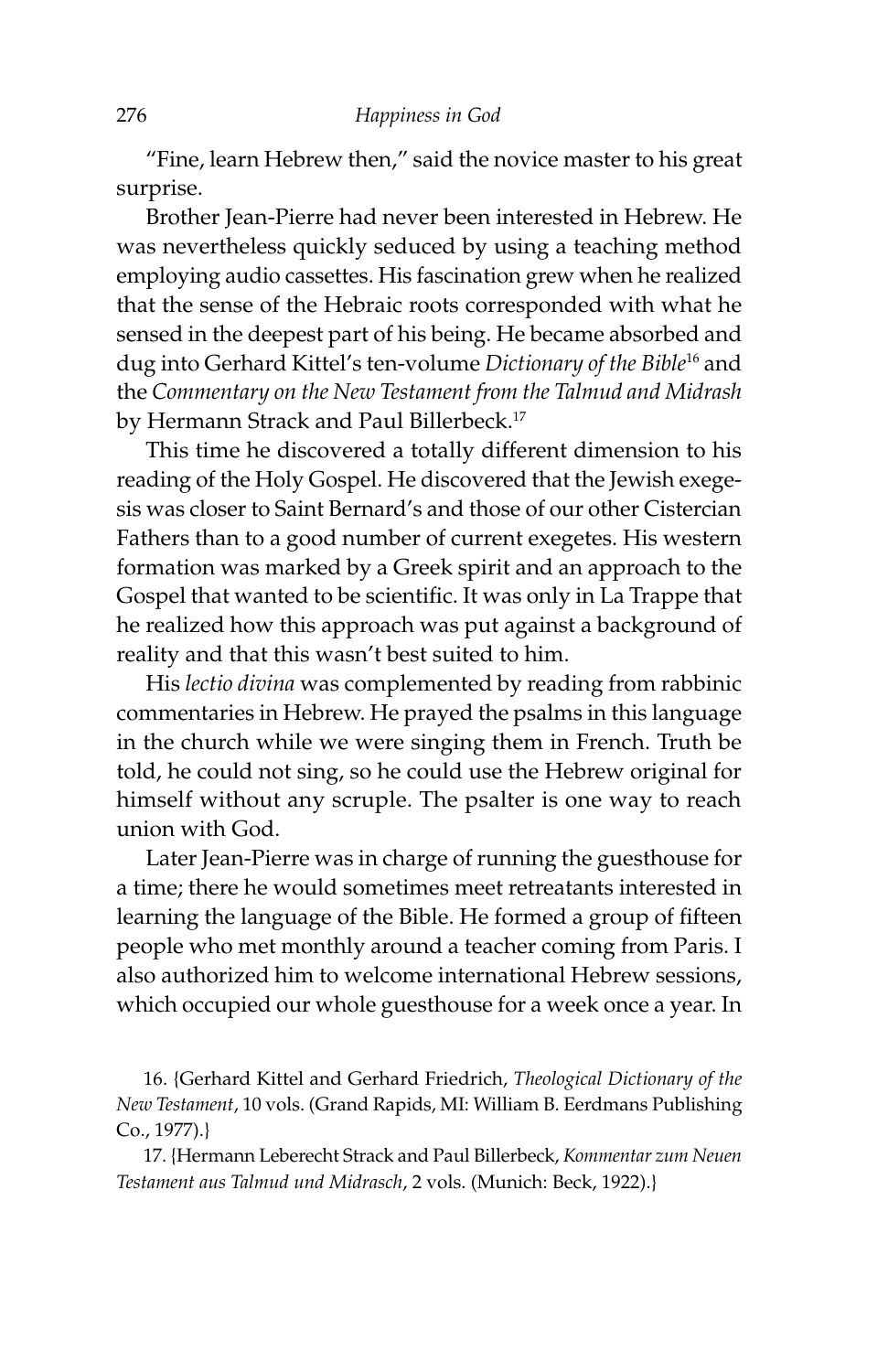1986 I entrusted him with the book section in our store. Among the four thousand titles offered to the public, a substantial number were dedicated to his specialty. He found joy in helping those interested in Hebraic studies at all levels to pursue their research with maximum pleasure and spiritual profit. He organized short sessions for that purpose. To present the rabbinic commentaries as they were understood in the living tradition of the Jewish community, he invited orthodox Jews who were deeply living this tradition. He also invited highly competent teachers who remained faithful disciples of their Jewish masters. One of them, Pierre Lenhardt, director of the Ratisbonne Institute,<sup>18</sup> a Christian center for Jewish studies, was a regular visitor to La Trappe.

"Why didn't you invite him to talk to the whole community?" I asked Brother Jean-Pierre when I saw this member of the Congregation of the Fathers of Sion leaving our abbey one day. Our brother was concerned that his passion would irritate others. He didn't like to talk about it, because he often wondered if his endeavor was really acceptable. It was probably not in the eyes of a Jew, because of his Christian faith, and from the Christian perspective, could his research into the rabbinic commentaries not bring up a certain suspicion? Would the discomfort of his endeavor not be a way for him to live his original unsettled Jewish condition, which means to be totally settled nowhere? Somewhere he also felt a certain discomfort in using a tradition that he had totally ignored during the persecution, so much so that he consulted a rabbi from the Consistory with authority on the subject. The rabbi did not discourage him from pursuing his studies, so Brother Jean-Pierre continued to do so without any scruple. Sometimes he wondered if the direction taken by his monastic commitment was the only response that he could now give to the echo of a voice that he perceived and that Fackenheim

18. {In the nineteenth century the brothers Theodore and Alphonse Ratisbonne founded schools in the Holy Land that were open to students of all faiths. For more information on the Ratisbonne Institute, see http://www .brothersofsion.org.il/Eng.asp.}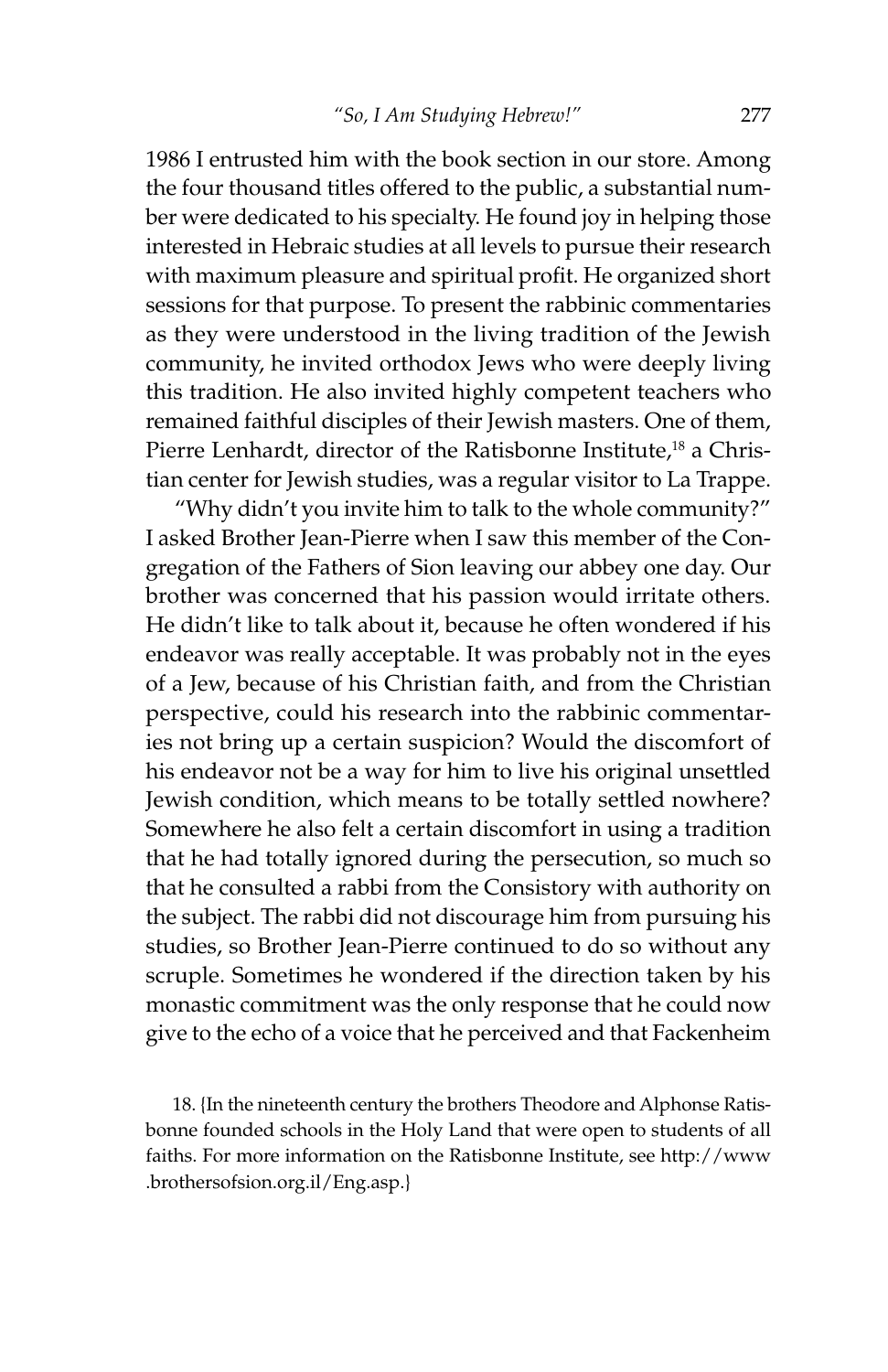called "the prescriptive voice of Auschwitz." There are 613 commandments in Judaism, but a 614th was added after Auschwitz, forbidding any Jew to give a posthumous victory to Hitler by forgetting his Judaism.19

Brother Jean-Pierre realized that I was offering him all the means to get to know the Hebraic tradition. He thought about it and told himself, "By closing other avenues and by driving me to Hebrew, didn't Father Abbot lead me to my real identity? What I first experienced as a trial made me discover the real aspirations of my being. Finally, I would not have liked to become a priest and to get set in the narrow thoughts I had before entering the monastery." Before his perpetual vows, he asked for a meeting with me: "I had problems trusting someone I thought had deceived me," he confessed to me. "I think that for someone to commit to the monastic life and to promise obedience, it is good to have gone through the trial of Abraham."

From a human point of view, God had deceived the great patriarch by asking him to sacrifice his son, after he had promised him a large number of descendants (Gen 22; Heb 11:17–19). But Abraham's faith saved him. Brother Jean-Pierre added that it had been necessary for him to clear that difficult hurdle to understand in hindsight that he hadn't been deceived. By giving up what is not essential to our personal relationship with God, the trial sometimes appears indispensable to our own good, which is to become our self. He confided in me that it only became possible because his novice master had himself given up everything first.

19. {Emil Ludwig Fackenheim (1916–2003), a noted Jewish philosopher and Reform rabbi. *To Mend the World: Foundations of Post-Holocaust Jewish Thought* (Bloomington and Indianapolis: Indiana University Press, 1994), 10–14, 294–300.}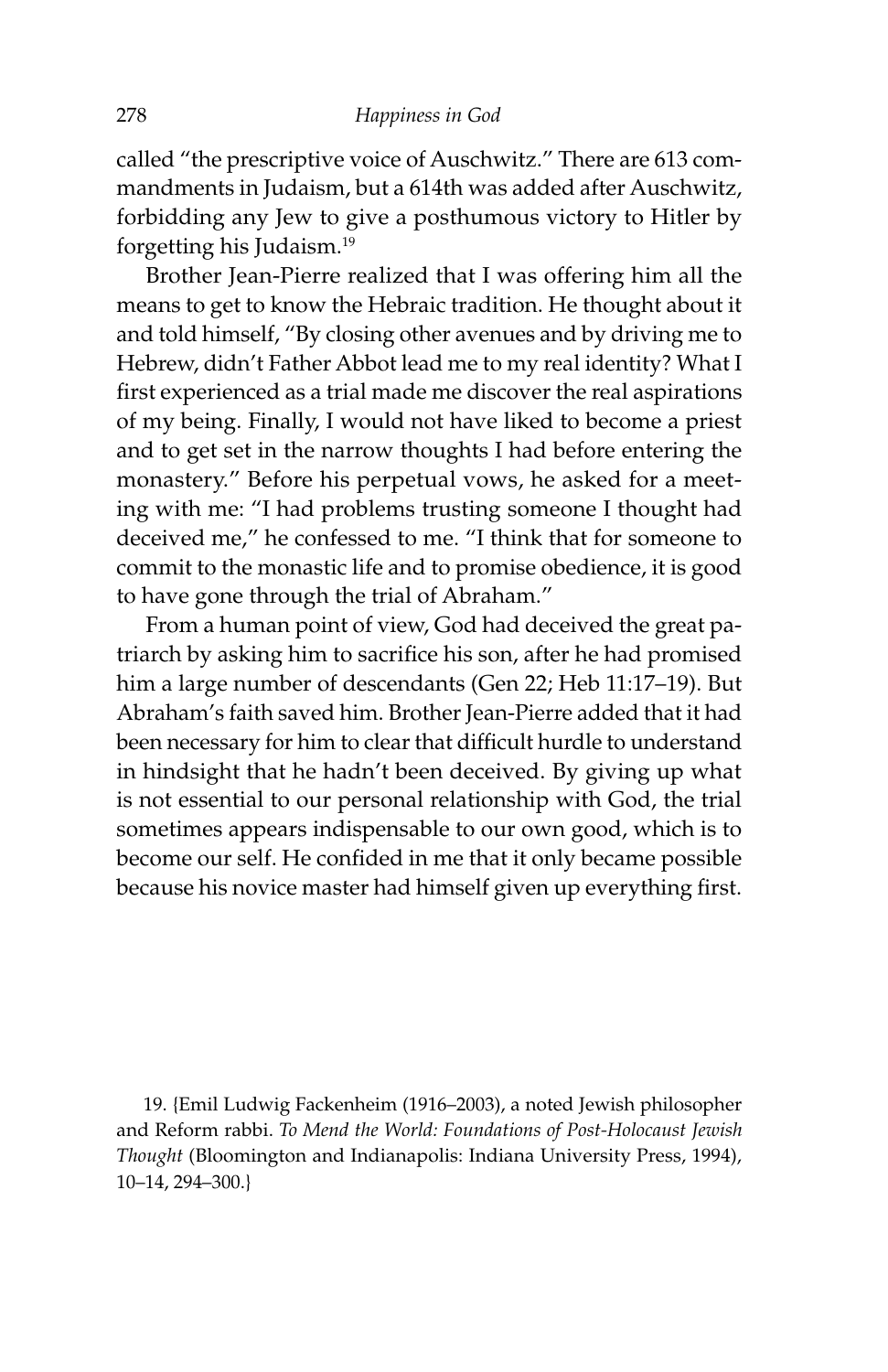### **Bibliography**

- Abba Isaiah of Scetis. *Ascetic Discourses.* Translated by John Chryssavgis and Pachomios (Robert) Penkett. Cistercian Studies Series 150. Kalamazoo, MI: Cistercian Publications, 2002.
- Aelred of Rievaulx. *For Your Own People: Aelred of Rievaulx's Pastoral Prayer*. Critical edition, introduction, and annotations by Marsha Dutton. Translated by Mark DelCogliano. Cistercian Fathers Series 73. Kalamazoo, MI: Cistercian Publications, 2008.
- Alain (Emile-Auguste Chartier). *Alain on Happiness.* Translated by Robert D. and Jane E. Cottrell. New York: Frederick Ungar Publishing Co., 1973.
- *The Ancient Usages of the Cistercian Order = Ecclesiastica Officia.* Translated by Martinus Cawley. Lafayette, OR: Guadalupe Translations, 1998.
- Aubry, Lucien. "À la recherche du vrai portrait de l'abbé de Rancé." Abbaye de La Trappe.
- Augustine. *Letters.* Translated by Sister Wilfrid Parsons. The Fathers of the Church: A New Translation 32. Washington, DC: The Catholic University of America Press, 1951–1956.
- Bamberger, Dom John Eudes. "L'homme par la communauté: La dynamique de la communication." *Supplément à la vie spirituelle* (Sept. 1969): 414–27.
- Baziou, Jean-Yves. "Traverser la disillusion." *Christus* 157 (January 1993): 8–17.
- Beauchamp, Paul. *Psaumes nuit et jour*. Paris: Seuil, 1980.
- Beauvoir, Simone de. *Memoirs of a Dutiful Daughter*. Translated by James Kirkup. Cleveland and New York: The World Publishing Co., 1959.
- Bell, David N., trans. *Everyday Life at La Trappe under Armand-Jean de Rancé: A Translation, with Introduction and Notes, of André Félibien des Avaux's* Description De L'abbaye De La Trappe *(1689).* Cistercian Studies Series 274. Collegeville, MN: Cistercian Publications, 2018.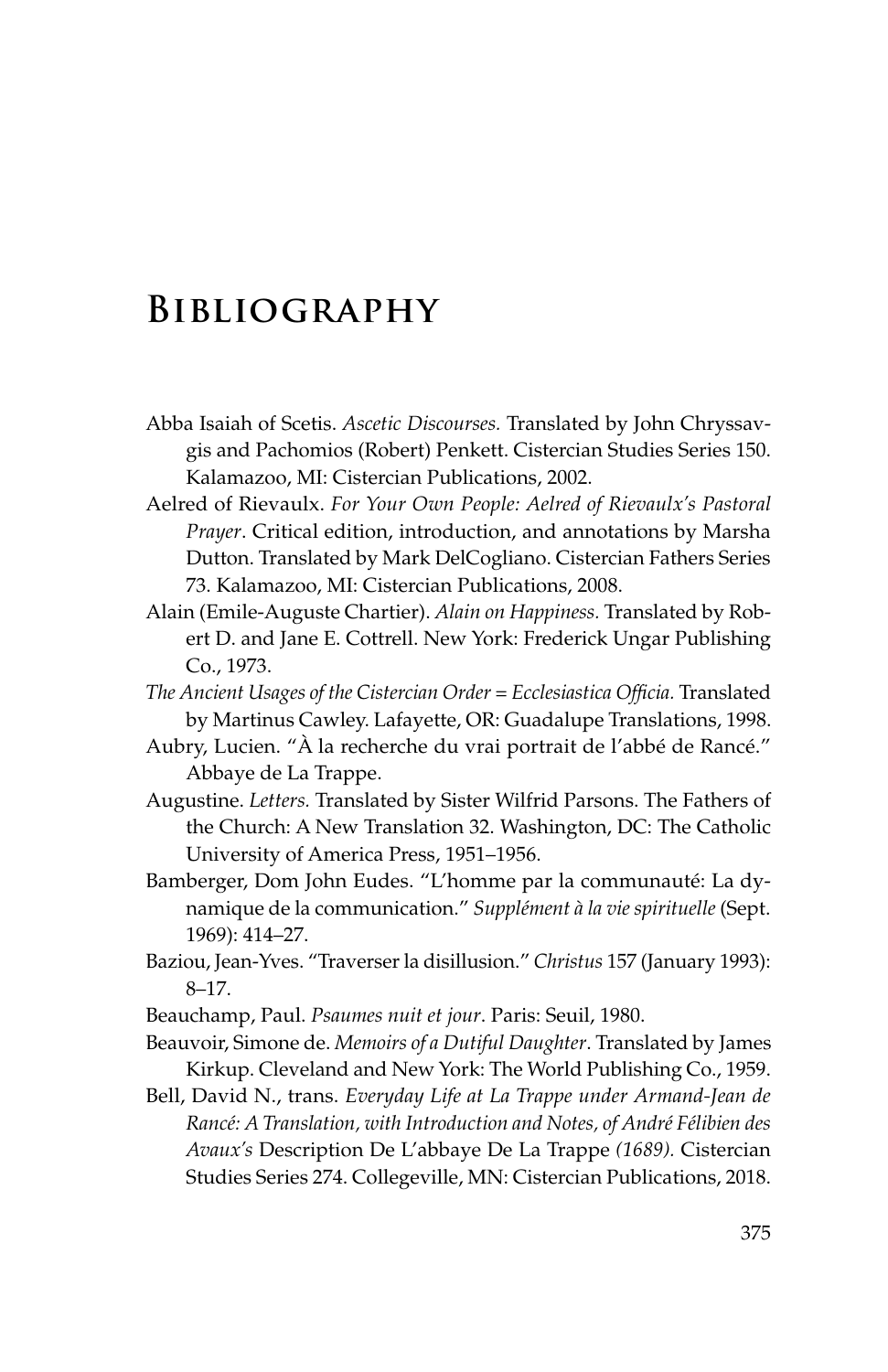- Benedict of Nursia. *The Rule of St. Benedict in English*. Edited by Timothy Fry. Collegeville, MN: Liturgical Press, 1981. http://www.osb.org/rb /text/toc.html#toc.
- Bernard of Clairvaux. *Five Books on Consideration: Advice to a Pope.* Translated by John D. Anderson and Elizabeth T. Kennan. Cistercian Fathers Series 37. Kalamazoo, MI: Cistercian Publications, 1976.
	- ———. *The Letters of St. Bernard of Clairvaux.* Translated by Bruno Scott James. London: Burns and Oates, 1953.
	- ———. *On Loving God*. Translated by Robert Walton. Analytical Commentary by Emero Stiegman. Cistercian Fathers Series 13B. Kalamazoo, MI: Cistercian Publications, 1995.
	- ———. "On the Office of Bishops*.*" In *On Baptism and the Office of Bishops.* Translated by Pauline Matarasso and M. G. Newman. Cistercian Fathers Series 67. Kalamazoo, MI: Cistercian Publications, 2004. 37–82.
	- ———. *On the Song of Songs.* Translated by Kilian Walsh and Irene Edmonds. 4 vols. Cistercian Fathers Series 4, 7, 31, 40. Kalamazoo, MI: Cistercian Publications, 1979–1983.
		- ———. *The Parables and the Sentences*. Translated by Michael Casey and Francis R. Swietek. Introduction by John R. Sommerfeldt. Edited by Maureen M. O'Brien. Cistercian Fathers Series 55. Kalamazoo, MI: Cistercian Publications, 2000.
		- ———. "Sermon 1 on the Psalm 'He Who Dwells.' " In *Sermons on Conversion: On Conversion, a Sermon to Clerics and Lenten Sermons on the Psalm "He Who Dwells.*" Translated with an introduction by Marie-Bernard Saïd. Cistercian Fathers Series 25. Kalamazoo, MI: Cistercian Publications, 1981. 119–28.
	- ———. *The Steps of Humility and Pride.* Translated by M. Ambrose Conway. Cistercian Fathers Series 13A. Collegeville, MN: Cistercian Publications, 1973.
- Besret, Bernard. *Confiteor*. Paris: Albin Michel, 1991.
	- ———. *De Commencement en commencement. Itinéraire d'une deviance. Entretiens avec M.-Th. Maltèse et E. Milcent.* Paris: Seuil, 1976.
		- ———. *Libération de l'homme*. Paris: DDB, 1969.
- Bloy, Leon. *Oeuvres de Léon Bloy.* Edited by Joseph Bollery and Jacques Petit. 15 vols. Paris: Mercure de France, 1964.
- Bourgoint, Jean. *Le Retour de l'enfant terrible: Lettres 1923–1966*. Collected by Jean Hugo and Jean Mouton. Paris: Desclée De Brouwer, 1975.
- Chabanis, Christian. *La Mort, un Terme ou un Commencement.* Paris: Éditions Fayard, 1982.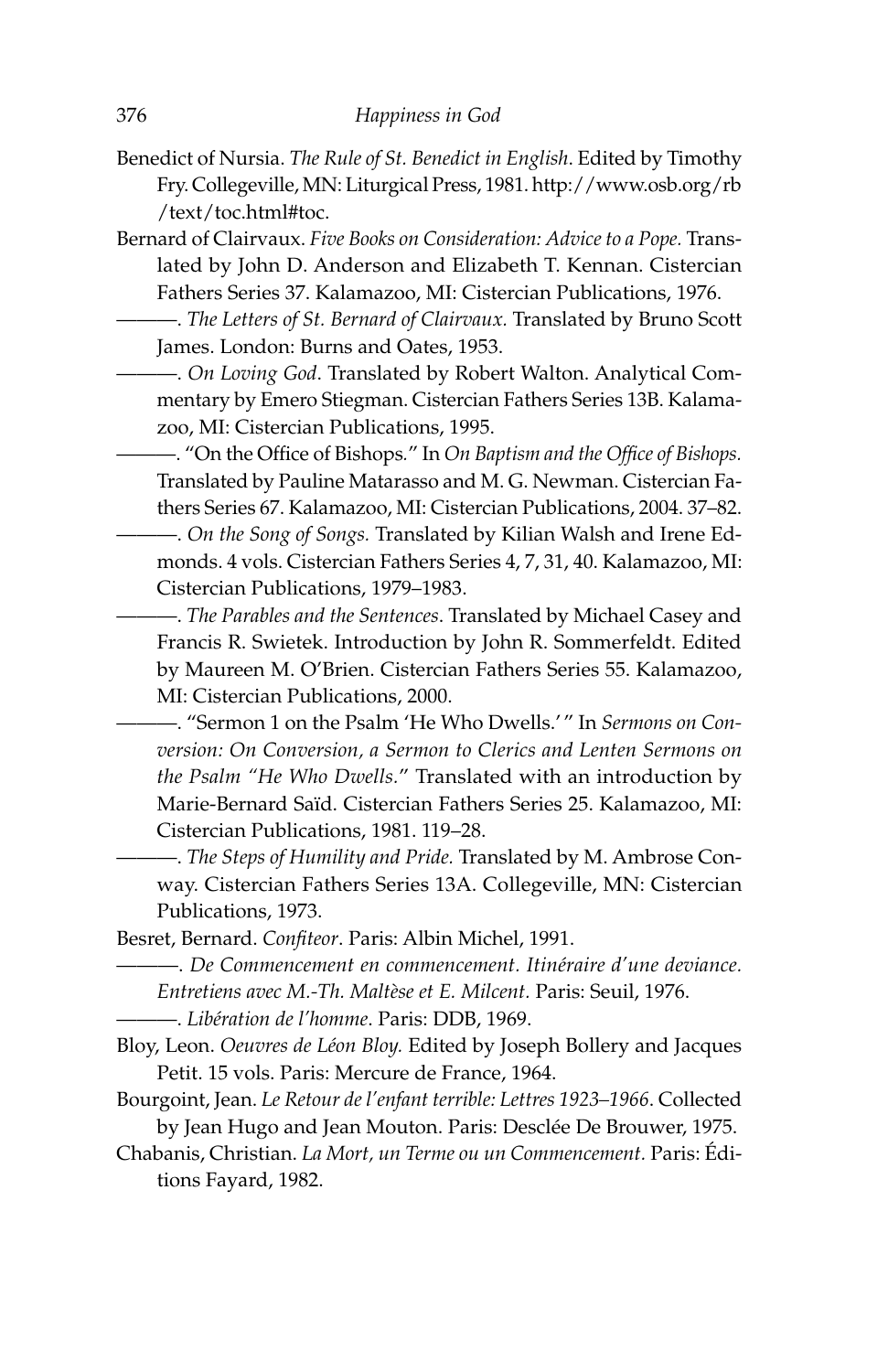- "Charter of Charity*.*" In *Narrative and Legislative Texts from Early Cîteaux: Latin text in Dual Edition with English Translation and Notes*. Edited by Fr. Chrysogonus Waddell. *Cîteaux: Cîteaux–Commentarii cisterciensis*, 1999. 442–50. http://www.ocso.org/resources/foundational-text /charter-of-charity.
- Chautard, Dom Jean-Baptiste. *Soul of the Apostolate.* Translated by a monk of Our Lady of Gethsemani. Charlotte, NC: TAN Books, 2012.
- Claudel, Paul. "Ma conversion." In *Oeuvres en prose.* Paris: Gallimard, 1965. 1008–14.
- Commission Francophone Cistercienne. *La Nuit et le Jour.* Paris: Éditions Desclée/Cerf, 1973.
- Congar, Yves. *The Meaning of Tradition*. New York: Hawthorn Books, 1964.
- Conrad of Eberbach. *The Great Beginning of Cîteaux, A Narrative of the Beginning of the Cistercian Order: The* Exordium Magnum *of Conrad of Eberbach*. Translated by Benedicta Ward and Paul Savage. Edited by E. Rozanne Elder. Foreword by Brian Patrick McGuire. Cistercian Fathers Series 72. Collegeville, MN: Cistercian Publications, 2012.
- *Constitutions of the Order of Cistercians of the Strict Observance.* http:// www.ocso.org/resources/law/constitutions-and-statutes/.
- Cordier, Bernard. *Dans le silence des étoiles: Pilote de ligne devenu moine à Cîteaux.* Éditions Parole et silence. Paris: Les Plans-sur-Bex, 2002.
- Damian, Peter. *Letters.* Translated by Owen J. Blum and Irven Resnick. Fathers of the Church. 7 vols. Washington, DC: Catholic University of America Press, 1989.
- Defois, Gérard; Ecclesia Catholica, Conférence épiscopale française. *Mission sans frontières: 25 ans de solidarité missionnaire: la pastorale de la santé: mission en monde ouvrier: Assemblée plénière de l'épiscopat français* (*Lourdes, Hautes-Pyrénées 1982*). Paris: Centurion, 1982.
- Desfonds, Odette. *Rivales de Dieu.* Paris: Éditions Albin Michel, 1993.
- Dimier, Anselm. *La Sombre Trappe: Les légendes et la vérité*. Saint Wandrille: Ed. Fontenelle, 1946.
- Domergue, Marcel. "Le Dieu des commencements." *Croire Aujourd'hui* (1988): 29–74.
- Epelbaum, Didier. *Alois Brunner: The Inflexible Hate.* Preface by Serge Klarsfeld. Paris: Callmann-Levy, 1990.
- Etchegaray, Roger. "Communication at the October 1994 Synod in Rome." *Osservatore Romano.* Weekly edition in French. November 22, 1994.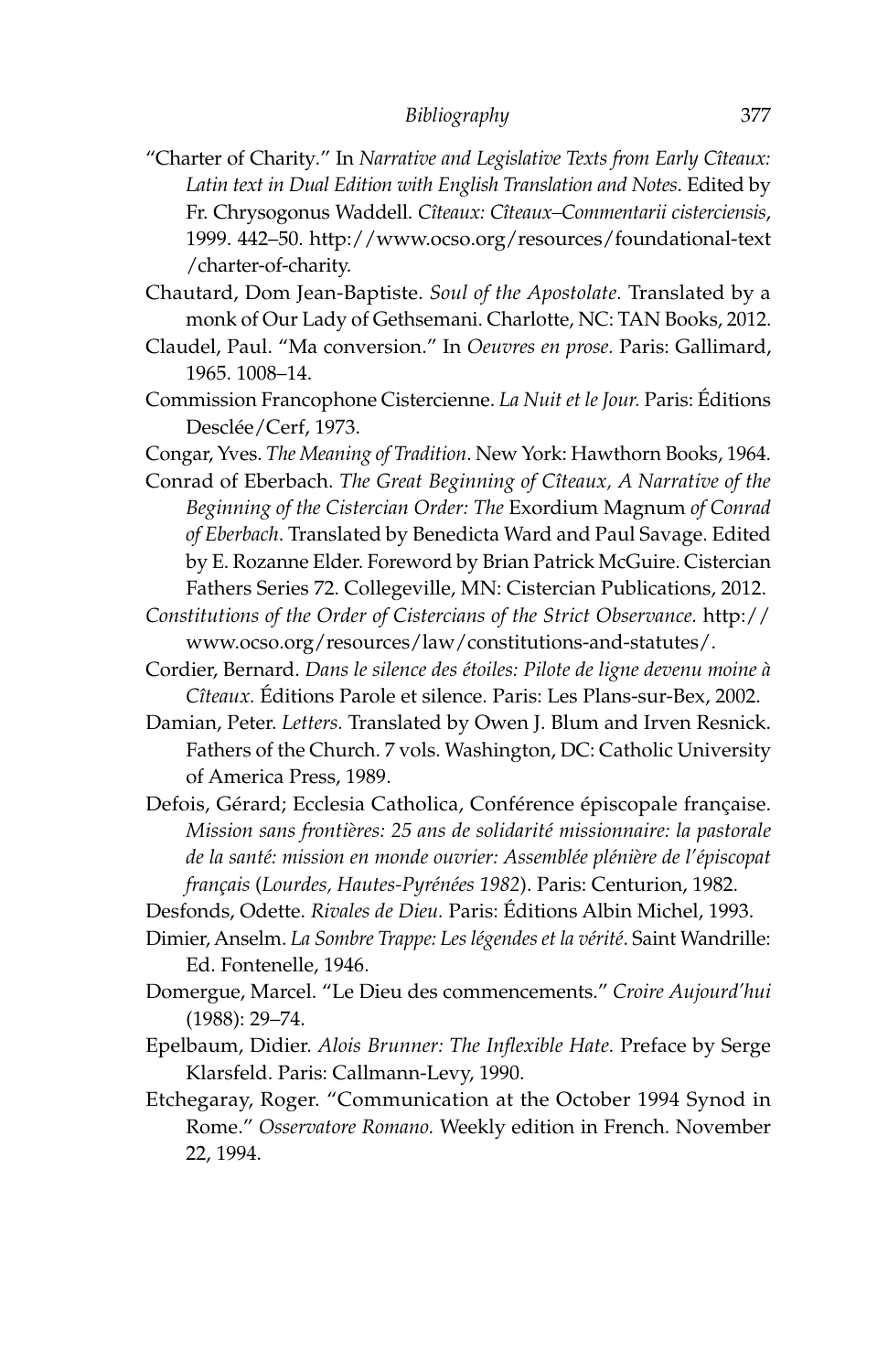- "Exordium Cistercii*.*" In *Narrative and Legislative Texts from Early Cîteaux*. Edited by Chrysogonus Waddell. *Cîteaux: Commentarii cistercienses*, 1999. 399–404. https://www.ocso.org/resources/foundational-text /exordium-cistercii/.
- "Exordium Parvum." In *Narrative and Legislative Texts from Early Cîteaux*. Edited by Chrysogonus Waddell. *Cîteaux: Commentarii cistercienses*, 1999. 416–40. https://www.ocso.org/resources/foundational-text /exordium-parvum/.
- Fackenheim, Emil Ludwig. *To Mend the World: Foundations of Post-Holocaust Jewish Thought.* Bloomington and Indianapolis: Indiana University Press, 1994.
- Fénelon, François de la Mothe-. *Meditations on the Heart of God.* Translated by Robert J. Edmonson. Brewster, MA: Paraclete Press, 1997.
- Francis, Pope. Address to the General Chapter of the OCSO. September 23, 2017.
	- ———. *Laudato Si'.* w2.vatican.va/content/francesco/en/encyclicals /documents/papa-francesco\_20150524\_enciclica-laudato-si.html.
	- ———. *Missa pro ecclesia* with the Cardinal Electors, Sistine Chapel, Thursday, March 14, 2013. w2.vatican.va/content/francesco/en /homilies/2013/documents/papa-francesco\_20130314\_omelia -cardinali.html.
- Francis de Sales. *Consoling Thoughts on Trials of an Interior Life.* Compiled by Père Huguet. Charlotte, NC: TAN Books, 2013.
- Ganne, Gilbert. *Ceux qui ont tout quitté.* Paris: Plon, 1977.
- Gertrud the Great of Helfta. *The Herald of God's Loving-Kindness.* Vol. 4. Translated by Alexandra Barratt. Cistercian Fathers Series 85. Collegeville, MN: Cistercian Publications, 2018.
- Gregory of Nyssa. *Homilies on the Song of Songs.* Translated by Richard A. Norris. Atlanta: Society of Biblical Literature, 2012.

———. *The Life of Moses.* Translated by Abraham J. Malherbe and Everett Ferguson. Preface by John Meyendorf. New York, Ramsey, and Toronto: Paulist Press, 1978.

- Gregory the Great. *Dialogues*. Translated by Odo John Zimmerman. Fathers of the Church: A New Translation 39. Washington, DC: The Catholic University of America Press, 1959.
- Heidegger, Martin. *Being and Time: A Translation of* Sein und Zeit. Translated by Joan Stambaugh. Albany: State University of New York Press, 1966.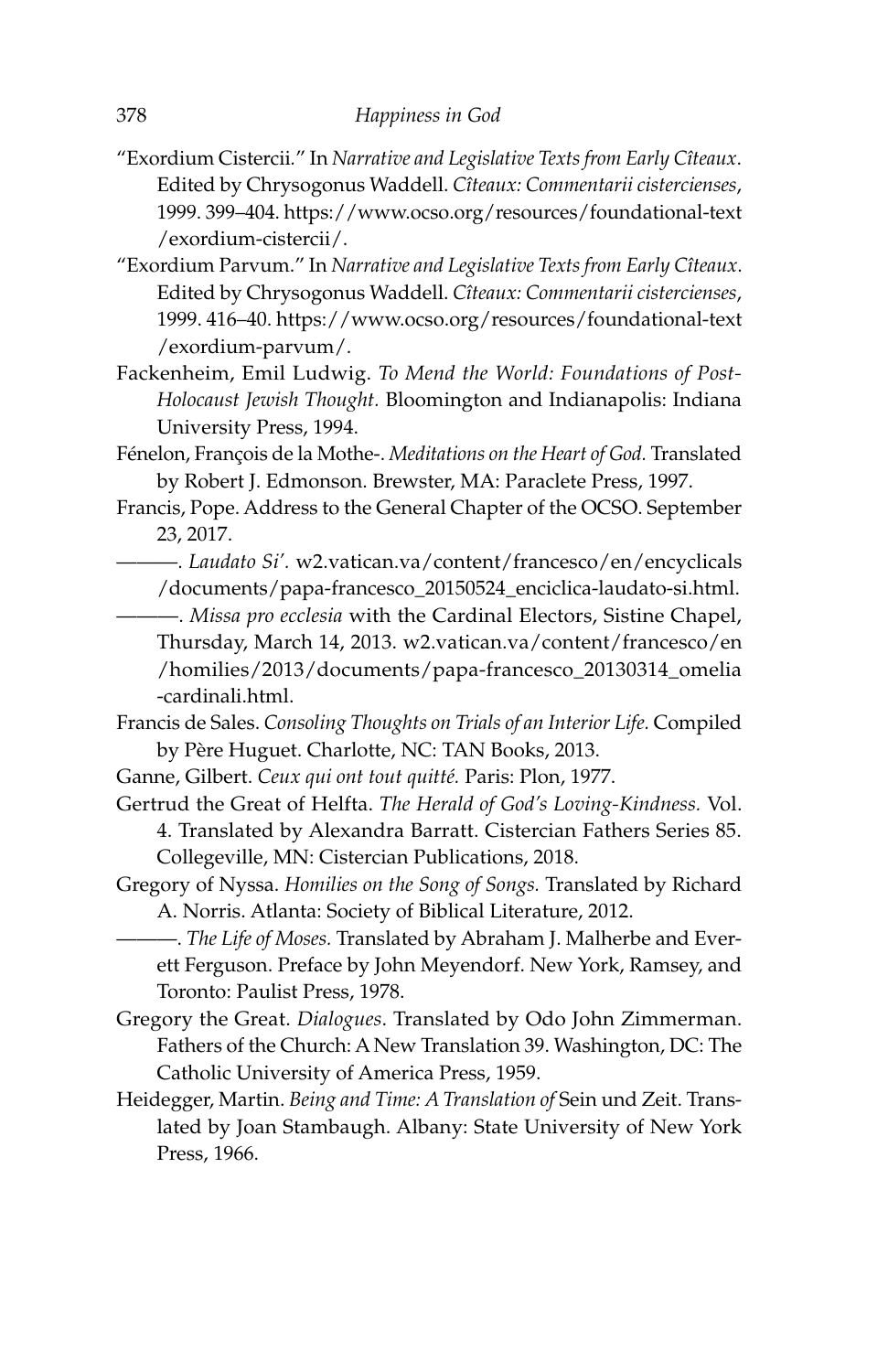- ———. *Introduction to Metaphysics.* 2nd edition. Revised and Expanded. Translated by Gregory Fried and Richard Polt. New Haven: Yale University Press, 2014.
- *Historical Memoirs of the Duc de Saint-Simon*, vol. 1, 1691–1709. Edited and translated by Lucy Norton. London: Hamish Hamilton, 1967.
- Huerre, Denis. "Moines et pauvreté aujourd'hui." *Collectanea cisterciensia* 46 (1984): 186–96.
- Hugo, Victor. "La Conscience." In *La Légende des siècles*. Paris: Éditions Garnier Frères, 1974. 1<sup>st</sup> series.
	- ———. *Les Misérables.* Translated by Julie Rose. Modern Library Edition*.* New York: Random House, 2008.
- Irenaeus of Lyons. *Against the Heresies.* Translated by Dominic J. Unger. 3 vols. New York: The Newman Press, 1992–2012.
- John Paul II, Pope. *Dialogue de Jean-Paul II avec les jeunes réunis en parc des princes.* Paris. Sunday, June 1, 1980. w2.vatican.va/content/john-paul-ii /fr/speeches/1980/june/documents/hf\_jp-ii\_spe\_19800601\_veglia -giovani.html.

———. *Evangelium Vitae*. http://w2.vatican.va/content/john-paul-ii/en /encyclicals/documents/hf\_jp-ii\_enc\_25031995\_evangelium-vitae .html.

———. *Orientale Lumen*. http://w2.vatican.va/content/john-paul-ii/en /apost\_letters/1995/documents/hf\_jp-ii\_apl\_19950502\_orientale -lumen.html.

- ———. *We Remember, a Reflection on the Shoah.* Letter dated March 12, 1998. http://www.vatican.va/roman\_curia/pontifical\_councils /chrstuni/documents/rc\_pc\_chrstuni\_doc\_16031998\_shoah\_en .html.
- Kipling, Rudyard. "If: A Father's Advice to His Son." https://www.poetry foundation.org/poems/46473/if---.
- Kittel, Gerhard, and Gerhard Friedrich. *Theological Dictionary of the New Testament.* 10 vols. Grand Rapids, MI: William B. Eerdmans Publishing Co., 1977.
- Krailsheimer, Alban J. *Abbé de Rancé: Correspondence.* Paris: Cerf-Cîteaux, 1993.

———. *Armand-Jean de Rancé: His Influence in the Cloister and in the World*. Oxford: Oxford University Press, 1974.

La Gorce, Pierre de. *Histoire religieuse de la Révolution française.* 5 vols. Paris: Plon-Nourrit et Cie, 1924–1925.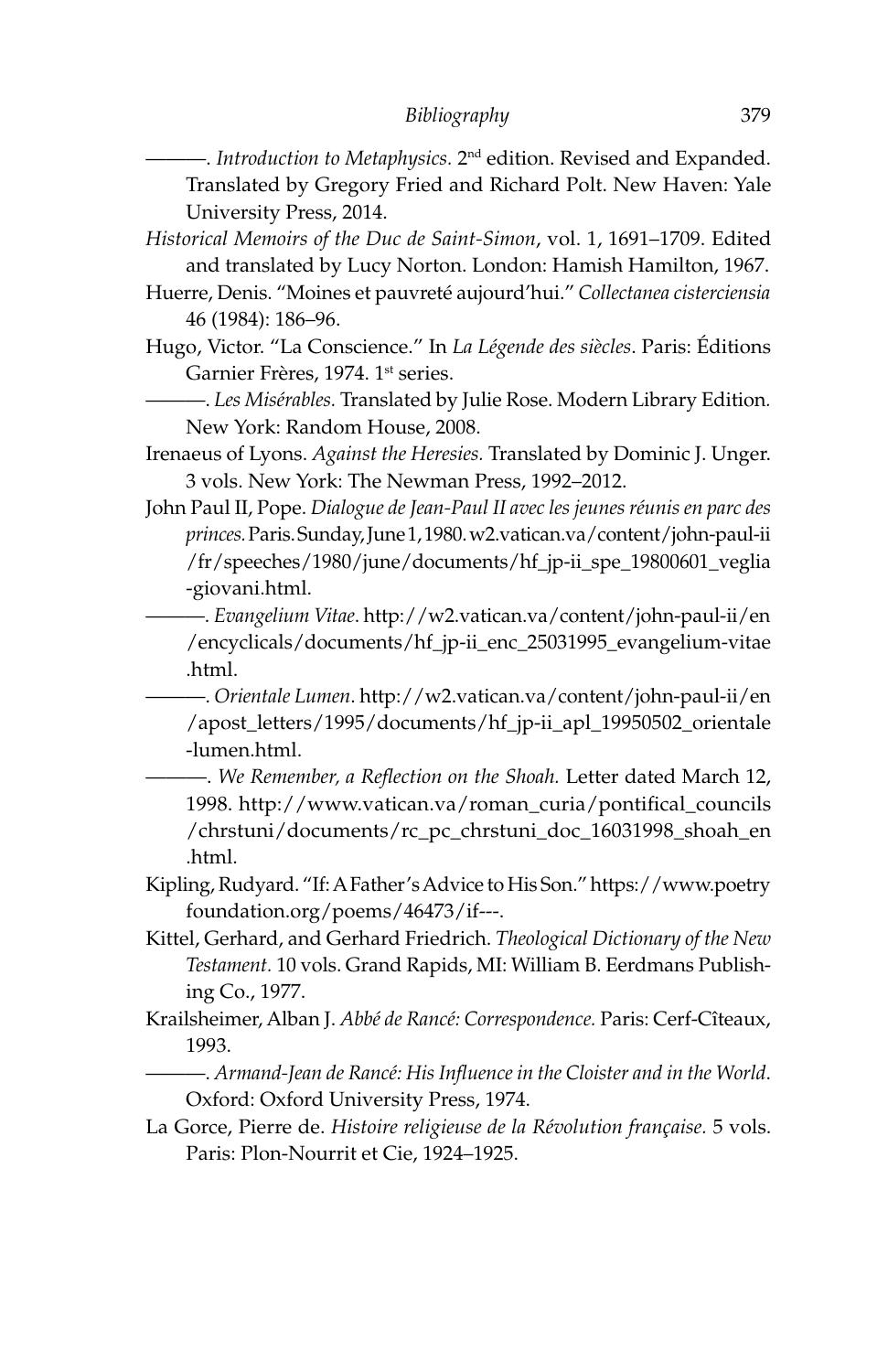- Laplace, Jean. *Le Prêtre à la recherche de lui-même*. Chire-En-Montreuil: Éditions du Chalet, 1969.
- Le Bail, Anselme. *L'Ordre de Citeaux: La Trappe*. Paris: Éditions Letouzey et Ané, 1947.
- Lekai, Louis. *The White Monks: A History of the Cistercian Order*. Okauchee, WI: Cistercian Monastery of Our Lady of Spring Bank, 1953.
- *Les Cisterciens trappistes: L'âme cistercienne. Une des conférences de D.R.A.C. donnée le 28 janvier 1931.* Dompierre-sur-Besbre: Abbaye de Sept-Fons, 1937.
- *The Life of the Jura Fathers.* Translated by Tim Vivian, Kim Vivian, and Jeffrey Burton Russell. Cistercian Studies Series 178. Kalamazoo, MI: Cistercian Publications, 1999.
- *The Lives of the Desert Fathers: The Historia Monachorum in Aegypto*. Translated by Norman Russell. Introduction by Benedicta Ward. Cistercian Studies Series 34. Kalamazoo, MI: Cistercian Publications, 1981.
- Martelet, Bernard. *La petite soeur de l'unité: bienheureuse Marie Gabriella 1914–1939*. Paris: Médiaspaul, 1984.
- Martimort, Aimé Georges. "Le rôle de Paul VI dans la réforme liturgique." In *Le rôle de G.B. Montini—Paul VI dans la réforme liturgique. Journée d'Études Louvain-la-Neuve, 17 Octobre 1984*. Brescia: Pubblicazioni dell'Istituto Paolo VI, 1987.
- Melville, Gert. *The World of Medieval Monasticism: Its History and Forms of Life*. Translated by James D. Mixson. Cistercian Studies Series 263. Collegeville, MN: Cistercian Publications, 2016.
- Merton, Thomas. *The Seven Storey Mountain.* New York: Mariner Books, 1998.
- Montcheuil, Yves de. *Problèmes de vie spirituelle*. Paris: Les Éditions L'Epi, 1947.
- Moulin, Léo. *Le Monde vivant des Religieux*. Paris: Calmann-Levy, 1964.
- O.C.S.O. *Declaration on Cistercian Life.* https://www.ocso.org/history /historical-texts/declaration-on-cistercian-life/.
- ———. *Decree of Unification.* https://www.ocso.org/resources/law /decree-on-unification/.
- ———. *Statute on Oblates.* http://users.skynet.be/scourmont/script /contemp/stat\_oblat-eng.htm.
- ———. *Statute on Unity and Pluralism.* http://www.ocso.org/resources /law/statute-on-unity-and-pluralism/.
- Pascal, Blaise. *The Provincial Letters, Pensées, and Scientific Treatises.* Translated by Thomas M'Crie, W. F. Trotter, and Richard Scofield. Great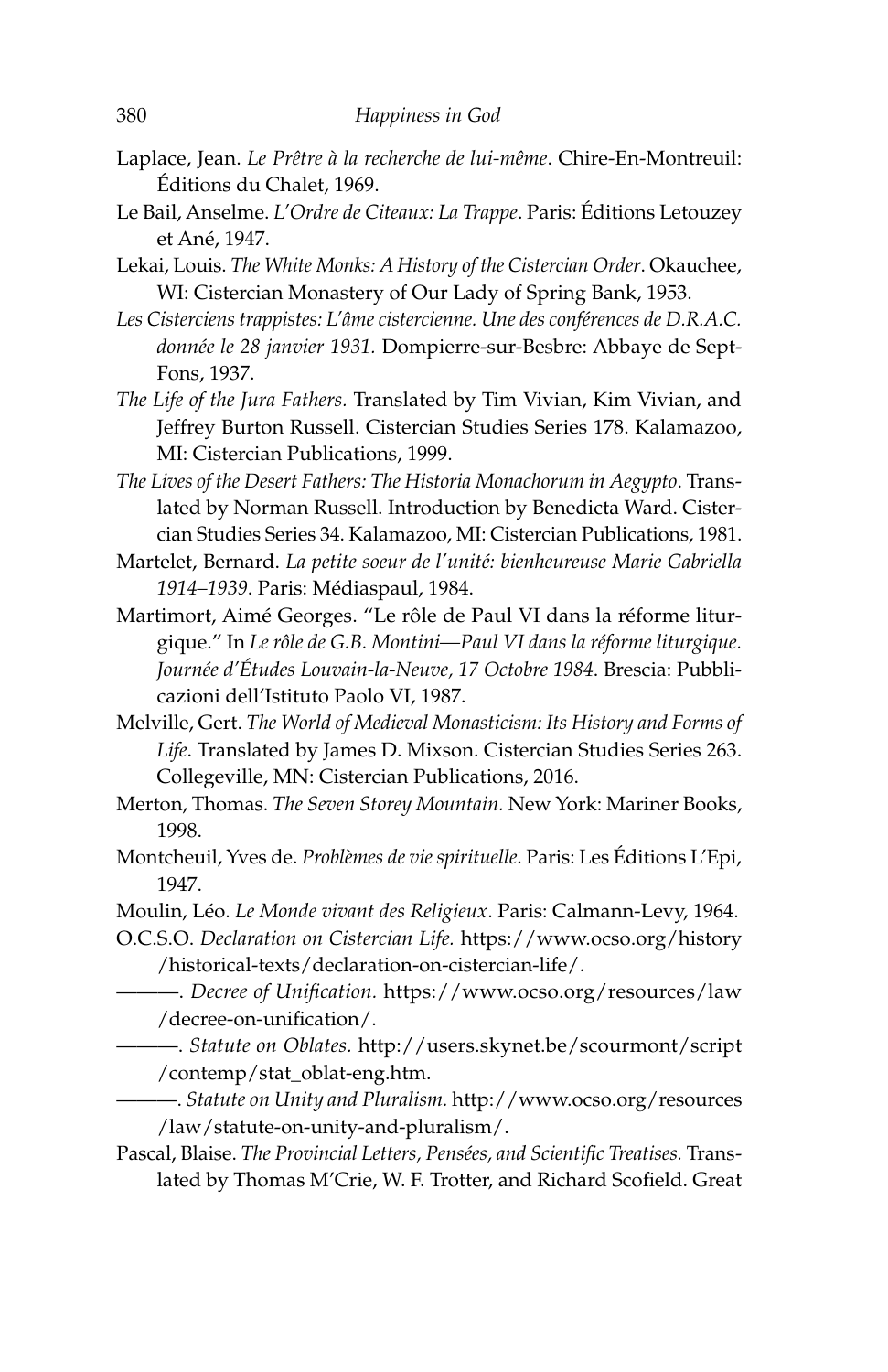Books of the Western World 33. Chicago, London, and Toronto: Encyclopaedia Britannica, Inc., 1952. 169–352.

- Paul VI, Pope. *Address to the Members of the Consilium de Laicis* [2 October 1974]. AAS 66 (1974). w2.vatican.va/content/paul-vi/fr/audiences /1974/documents/hf\_p-vi\_aud\_19741002.html.
	- ———. *Evangelii Nuntiandi*. w2.vatican.va/content/paul-vi/en/apost \_exhortations/documents/hf\_p-vi\_exh\_19751208\_evangelii -nuntiandi.html.
- Péguy, Charles. *Le Porche du mystère de la deuxième vertu*. Oeuvres poétiques complètes*.* Paris: Gallimard, 2014. 629–773.
- Pingault, Pascal. *Renouveau de l'Eglise: les communautés nouvelles*. Paris: Fayard, 1989.
- Pius X, Pope. *Gravissimo Officii Munere.* http://w2.vatican.va/content/pius -x/en/encyclicals/documents/hf\_p-x\_enc\_10081906\_gravissimo -officii-munere.html.
- Rancé, Armand-Jean Le Bouthillier de. *A Treatise on the Sanctity and on the Duties of the Monastic State.* Dublin: R. Grace, 1830.
- Rancé, Armand-Jean Le Bouthillier de, and A. J. Krailsheimer. *The Letters of Armand-Jean de Rancé, Abbot and Reformer of La Trappe: Presented by A. J. Krailsheimer.* Cistercian Studies Series 81. Kalamazoo, MI: Cistercian Publications, 1984.
- Rondet, Michel. "Dieu a-t-il sur chacun de nous une volonté particulière?" *Christus* 144 (1989): 392–99.
- Rouet, Albert. "Moins de prêtres, plus de prêtres heureux, plus de prêtres." *Prêtres diocesains* (January 1995): 8–16.
- *Sacrosanctum Concilium*. http://www.vatican.va/archive/hist\_councils /ii\_vatican\_council/documents/vat-ii\_const\_19631204\_sacrosanctum -concilium\_en.html.
- Saint-Exupéry, Antoine de. *Letter to a Hostage.* Translated by Cheryl Witchell. Babelcube, 2016.
- ———. *Lettre à un otage.* In *Oeuvres complètes.* 2 vols. Paris: Gallimard, 1994–99. 88–104.
- Strack, Hermann Leberecht, and Paul Billerbeck. *Kommentar zum Neuen Testament aus Talmud und Midrasch.* 2 vols. Munich: Beck, 1922.
- Sulivan, Jean. *Le plus petit abime*. Paris: Gallimard, 1965.
- Symeon the New Theologian. *Divine Eros: Hymns of Saint Symeon the New Theologian.* Translated by Daniel K. Griggs. Crestwood, NY: St. Vladimir's Seminary Press, 2010.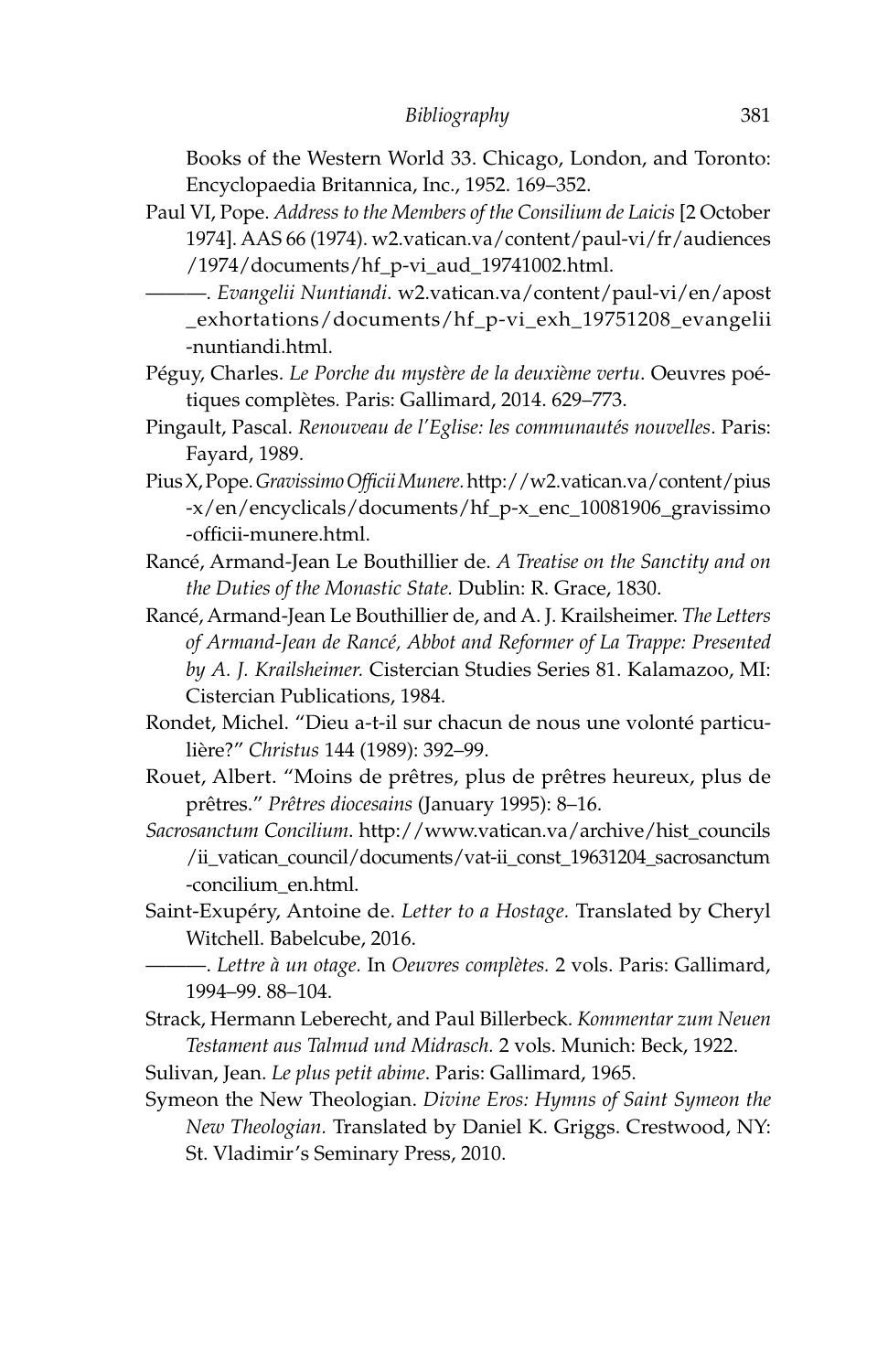- Thérèse of Lisieux. *Collected Letters of Saint Thérèse of Lisieux*. Edited by Abbé André Combes. Translated by F. J. Sheed. New York: Sheed and Ward, 1949.
	- ———. *The Prayers of Saint Thérèse of Lisieux: The Act of Oblation.* Introduction by Guy Gaucher. Translated by Aletheia Kane. Washington, DC: Institute of Carmelite Studies, 1997.
	- ———. *Story of a Soul: The Autobiography of Saint Thérèse of Lisieux*. MS B, fol. 3vo. Translated by John Clarke. 3rd ed. Washington, DC: ICS Publications, 1996.
- Vanier, Jean. "Le Mythe fondateur et l'évolution des communautés." *Vie Consacrée* (1994): 72–80.
- Vatican II. *Gaudium et Spes*. http://www.vatican.va/archive/hist\_councils /ii\_vatican\_council/documents/vat-ii\_cons\_19651207\_gaudium -et-spes\_en.html.
	- ———. *Nostra Aetate*. http://www.vatican.va/archive/hist\_councils/ii \_vatican\_council/documents/vat-ii\_decl\_19651028\_nostra-aetate \_en.html.
		- ———. *Perfectae Caritatis*. http://www.vatican.va/archive/hist\_councils /ii\_vatican\_council/documents/vat-ii\_decree\_19651028\_perfectae -caritatis\_en.html.
- Veilleux, Armand. "The Witness of the Tibhirine Martyrs." *Spiritus: A Journal of Christian Spirituality* 1, no. 2 (2001): 205–16.
- Zola, Émile. *Germinal.* Translated by Roger Pearson. London: Penguin, 2004.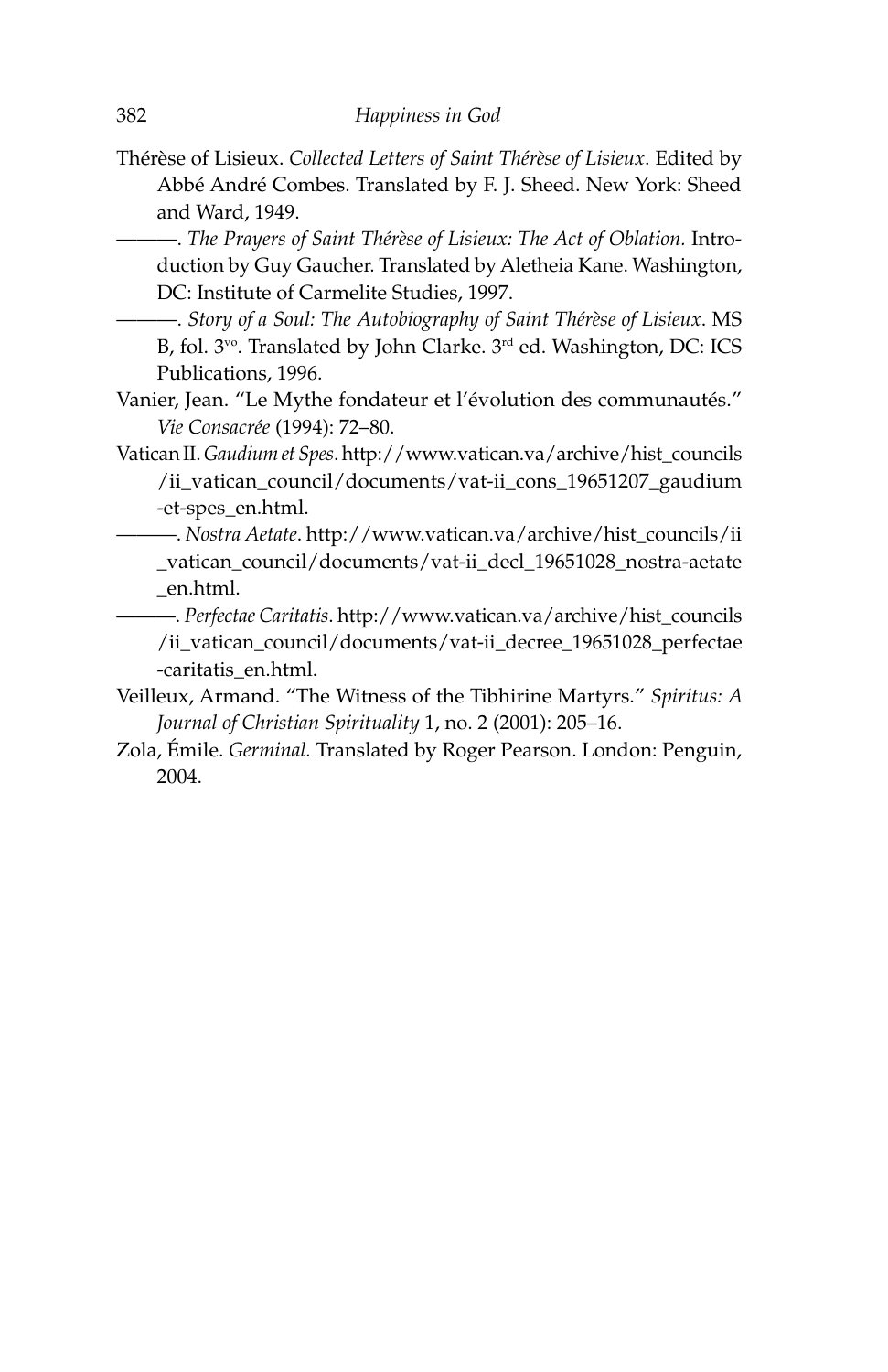### **Index**

Abbot general, 22; 88; 102; 164; 170; 171; 185; 198–200; 302; 349–53; 355; see also Nogues, Dominique; Olivera, Bernardo; Sortais, Gabriel Abbots *In commendam*, 293–95 Adam of Perseigne, 87 Aelred of Rievaulx, 87; 232; 233 and nn. 26, 27 Anacletus II, anti-pope, 289 Anschluss, 254 n. 4 Anticlericalism, 222–26 Antisemitism, 268; 269 Aquinas, Thomas, 127 n. 11; 255

- Bamberger, John Eudes, 213 n. 7 Barratt, Alexandra, 159 n. 9 Beauvoir, Simone de, 99 Bell, David N., 295 n. 22 Bellay, Jean du, Cardinal, 293 Benedict of Nursia, Saint, 72; 83; 84; 89; 217; see also *Rule of Saint Benedict*. Benedict XVI, pope, 141 n. 19 Benedictine reforms, 356
- Bernard of Clairvaux, Saint, xii; 14 and n. 5; 20; 70; 71; 80; 87; 89 nn. 12, 13; 114; 115; 173; 183; 201; 228; 232; 233; 269;

276; 289–92; 298; 341; 342; 362; 363; 367–69; 371; 374 Bernard, monk of Caux, 345; 346 Besret, Bernard, 237; 363 n. 18 Bethlehem, Brothers and Sisters of, 282 Bloy, Léon, 30 n. 7 Bossuet, Jacques Benigne, 7 n. 1; 91 n. 1; 294 and n. 19 Bourgoint, Jean, see Cîteaux, monks of, Br. Pascal Brunner, Alois, 252 n. 1; 262–68 Bugeaud, Thomas, marshal of France, 77; 78

Canonical exemption, 211; 212 Carmelites, 322; 357 Carthusians, 157; 282; 356; 357 Chabanis, Christian, 17 n. 8 Chardin, Pierre Teilhard de, 141 n. 19; 142 Charismatic Renewal Movement, 237; 282; 283 *Charter of Charity*, 165; 185 n. 15; 352 n. 2; 355 and n. 4 Chateaubriand, François-René de, 30; 297 Chautard, Jean-Baptiste, abbot of Sept-Fons, 224; 225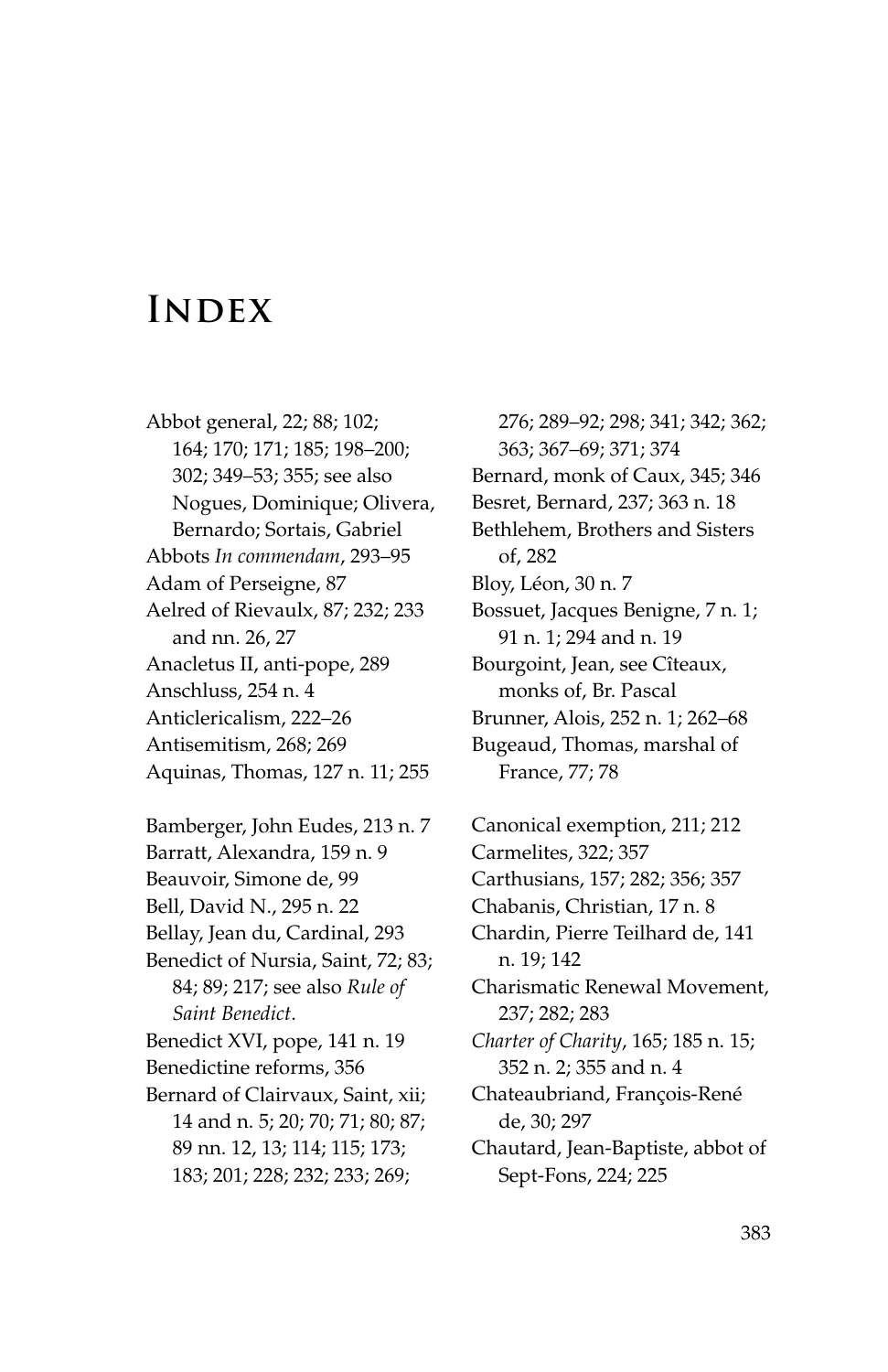Chieze, Fr. Pierre, 39; 40 Cistercian life Abbatial elections, 22; 89; 195; 210; 211; 233; 295 n. 21; 298 *Ancient Usages of the Cistercian Order (Ecclesiastica Officia*), 163 n. 13 Autonomy vs. uniformity in usages, 162–66; 351–56 *Book of Usages of the Order of Cîteaux,* 57 Chapter of faults, 75; 76; 110 Cell(s), 1; 28; 221 Compline, 50; 51; 56; 59; 93; 220 Cowl, 1; 6; 11; 61; 101 and n. 6; 163; 195 Desks, 59; 220; 221 Divine Office, 60; 61; 82; 105; 153; 154; 196; 197; 219; 220; 315 Dormitory, 74; 75; 221 *Ecclesiastica officia,* see *Ancient Usages of the Cistercian Order,* and Cistercian life, Usages Eucharist, eucharistic, 102 n. 7; 111; 156; 160; 185; 194; 208; 216; 224; 283; 361; see also Mass, masses Friday discipline, 74; 75 Friendships, 85 Funerals, 2–6; 11–16 General chapter(s), 22; 149; 151; 154 n. 4; 160–66 n. 16; 170; 186; 187; 195–97; 199; 313 n. 3; 350; 352–54; 362 n. 15; 369 n. 28; 370 n. 29 Good Friday, 78; 151 Guests, 207–10; 312–18

Haircuts, 101 Lauds, 4; 82; 161; 162; 202; 219; 220 Lay brother(s), 146; 147; 150; 153; 156; 177–202; 220; 320; see also *Decree of Unification* Little Hours, 220 Manual labor, 48; 64; 65; 77–79; 85; 93; 195–98; 202; 209; 296; 313 Mass, masses 3; 39; 82; 105; 106; 128; 132; 153; 156; 202; 207; 220; 225; 248; 324; 333; 367 n. 26 Meals, 64–67; 76; 77; 216 Observances, Common and Strict, 7 n. 2; 164 n. 14; 295 n. 21; 295 n. 21; 296; 298; 356 n. 6 Observance(s), monastic, 67; 75; 88; 114; 150; 160; 162; 165; 166; 170; 187; 197; 210; 231; 232; 295; 296; 349; 351 *Oratio* (personal prayer), 28; 66; 82; 85; 93; 200; 295; 308; 310; 316; 345; 348; 361 Prayer(s), choir/community/ liturgical, 1; 3; 4; 5; 9–13; 28; 43; 58; 60; 61; 64; 66; 70; 82; 86; 93; 96; 100; 102 n. 7; 106; 119; 129; 131; 146; 150; 151; 154; 158; 159; 161; 166; 169; 178; 181; 184; 194; 195; 196; 198; 202; 208; 209; 219; 220; 222; 228; 231; 232; 239; 240; 253; 274; 282; 289; 313; 315; 318; 320; 325; 333; 337; 357; 361–63; 367; see also *Oratio* (personal prayer); Eucharist, eucharistic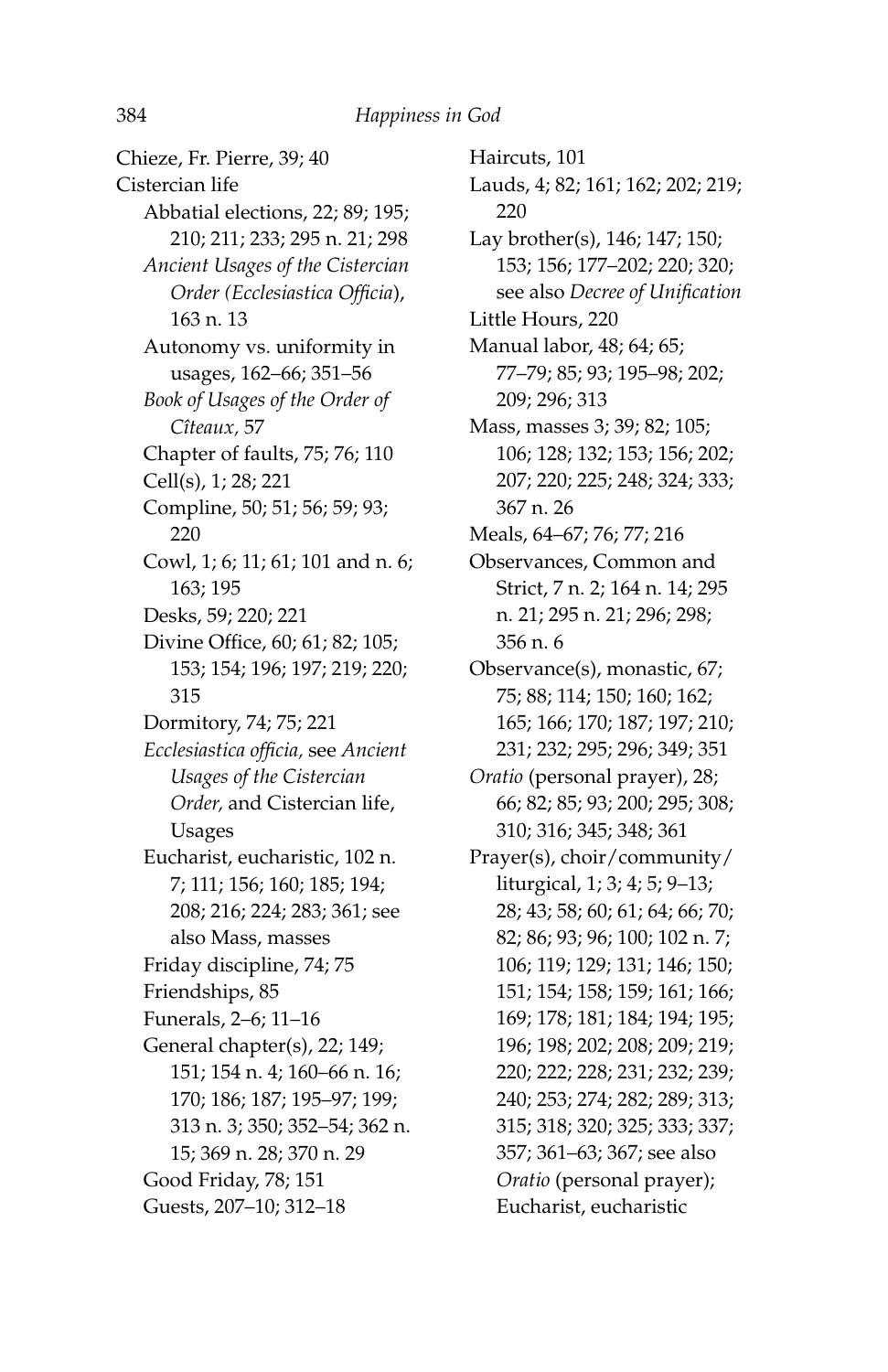Prayer books, 185 Property, 59; 63 *Salve Regina*, 50 n. 10; 86; 93 Shops, 321–23 Sign language, 58; 79; 80 Time, concept of, 91–93 Time keeping, 81 n. 10 Usage(s) (usages and customs), 66; 73; 74; 76; 87; 88; 156; 160; 162; 163; 165; 172; 212; 240; 285; 301; 352; see also *The Ancient Usages of the Cistercian Order;*  Autonomy vs. uniformity in usages; *Book of Usages of the Order of Cîteaux* Vigils; 5; 6; 74; 82; 161; 162; 219 Vows, perpetual (solemn) vows, 9–11; 72 n. 5 Vows, simple, 72 n. 5; 100; 101; 217 Cistercian(s), Cistercian monasteries, Cistercian Order, 2; 7 n. 2; 14; 20; 22; 28; 44; 62; 68; 72; 78; 87; 88; 106; 128; 153; 162; 163; 165–69 n. 21; 170; 173; 177; 183; 190; 192; 198; 212; 224; 232; 239; 269; 276; 288 n. 9; 292; 295 n. 21; 298; 301; 329; 349; 352 and n. 2; 353–56 n. 6; 368 and n. 27; 369 n. 28; 372; 374 n. 35; see also Cîteaux; La Trappe; Mont-des-Cats; Tibhirine; and Trappist(s) Cîteaux, abbots of, Alberic, 199; 288 Bélorgey, Godefroid, 129; 132; 185; 200 Chanut, Jean, 145–46; 188; 189; 193; 194

Loys, Samson; 22 Quenardel, Olivier, 22; 168 n. 19; 331–42; 346–48 Robert, 199; 287; 288 Stephen Harding, 199; 288 Cîteaux, monastery, 21; 22; 44; 87; 163–65; 173; 178; 179; 182; 183; 186; 187; 198; 199; 286–89 n. 10; 292; 295 n. 21; 301; 315; 318; 326; 352; 356; 369; 372 Cîteaux, monks of Albert, Br., 201–2 Baudouin, Fr., 25–29; 114–18; 121–32; 137 Denis, Br., 201 Guy, Br., 301–3 Henri, Fr., lay brother master, superior of Grandselve, Cameroon, 186; 188; 193–94 Marie-Joseph, Br., 138–47; 188–91; 194–95 Michel, Br., 344; 345 Pascal, Br., 178–94; 302 Thibaud, Br., 115; 118–22; 129; 130; 132–38 Waton, Pierre, 40 Clairvaux, monastery, 87; 289; 290; 292; 295 n. 21; 369; 374 Claudel, Paul, 275 and n. 15 Clemenceau, Georges, premier of France, 224–25 n. 13 Cocteau, Jean, 178–87 nn. 2, 15 Collège des Bernardins, 168 n. 19 *Commission Francophone Cistercienne* (CFC), 167–69 Common Observance (OCist), see Cistercian life, Observances, Common and Strict *Communauté du Pain de Vie*, 283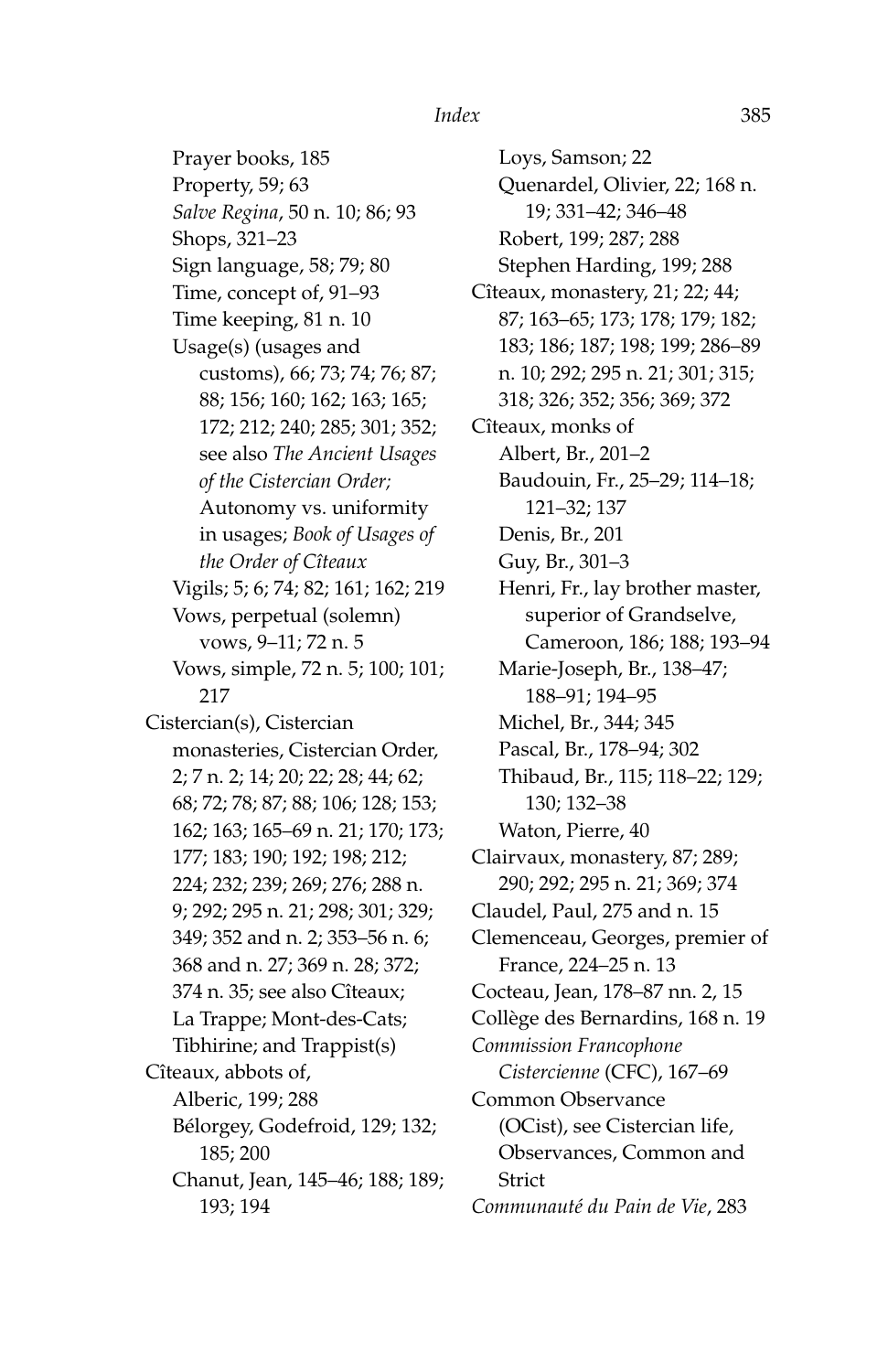Congar, Fr. Yves, 110; 111; 127; 151; 206–7 Conrad of Eberbach, 288 nn. 9, 11 *Constitutions of the Cistercian Order*, 170–72; 196–97 Cordier, Bernard, see Monks of Cîteaux, Fr. Baudouin Coste, Maurice, monk of Tamié, 40 Danielou, Fr. Jean, 111 *Decree of Unification*, 195–99; 201; see also Cistercian Life, Lay brother(s) Defaux, Jules, 40–41; 53; 81; 82 DelCogliano, Mark, 233 n. 26 Delfieux, Fr. Pierre-Marie, 280–82 D'Estaing, Valéry Giscard, 286 n. 8 Dimier, Anselm, 30 n. 8 Drancy, 252 n. 1; 259; 261–65 n. 9; 268; 269 Dubois, Marie-Gérard, abbot of La Trappe Abbot of La Trappe, 21; 203–33 Brother's death, 81–82 Cantor, 106–8 Decision to write *Happiness in God*, 22–24; 29 Discerning vocation, 39; 40; 43–53 Experiences during WW II, 34–38; 40; 41 Family and youth, 33–53 Liturgical reform, 149–77 Meets Pope John Paul II, 286 Military service, 93–96 Novice at Mont-des-Cats, 70–83

Ordained priest, 101–2 Perpetual vows, 100 Postulant at Mont-des-Cats, 55–70 President of *Commission Francophone Cistercienne*  (CFC), 167–69 Reading the Cistercian fathers, 87; 88 Scout, 41; 42 Studies in Rome, 102–6 Sub-novice master, 108–11 Superior *ad nutum* of Cîteaux, 21; 22 Temporary profession, 88; 89 Dutton, Marsha L., 233 n. 26 Echourgnac, abbess of, 355 Economy, changes to, 318–24 Elder, E. Rozanne, 286 n. 9; 288 n. 8 Escot, Jean-Marie, prior of Tamié, 40 Eucharist, eucharistic, see Cistercian life, Eucharist, eucharistic Eugenius III, Pope, 290 Fackenheim, Emil Ludwig, 277; 278 Father immediate, 89; 170; 206; 211; 215 n. 8; 331; 354; 355 Fénelon, François, 91; 92 Foucauld, Charles, 280; 325 Francis, Pope, 30 n. 7; 141 n. 19; 362 n. 15 Francis de Sales, Saint, 229 n. 23 Freeman, Dom Brendan, 368 n. 27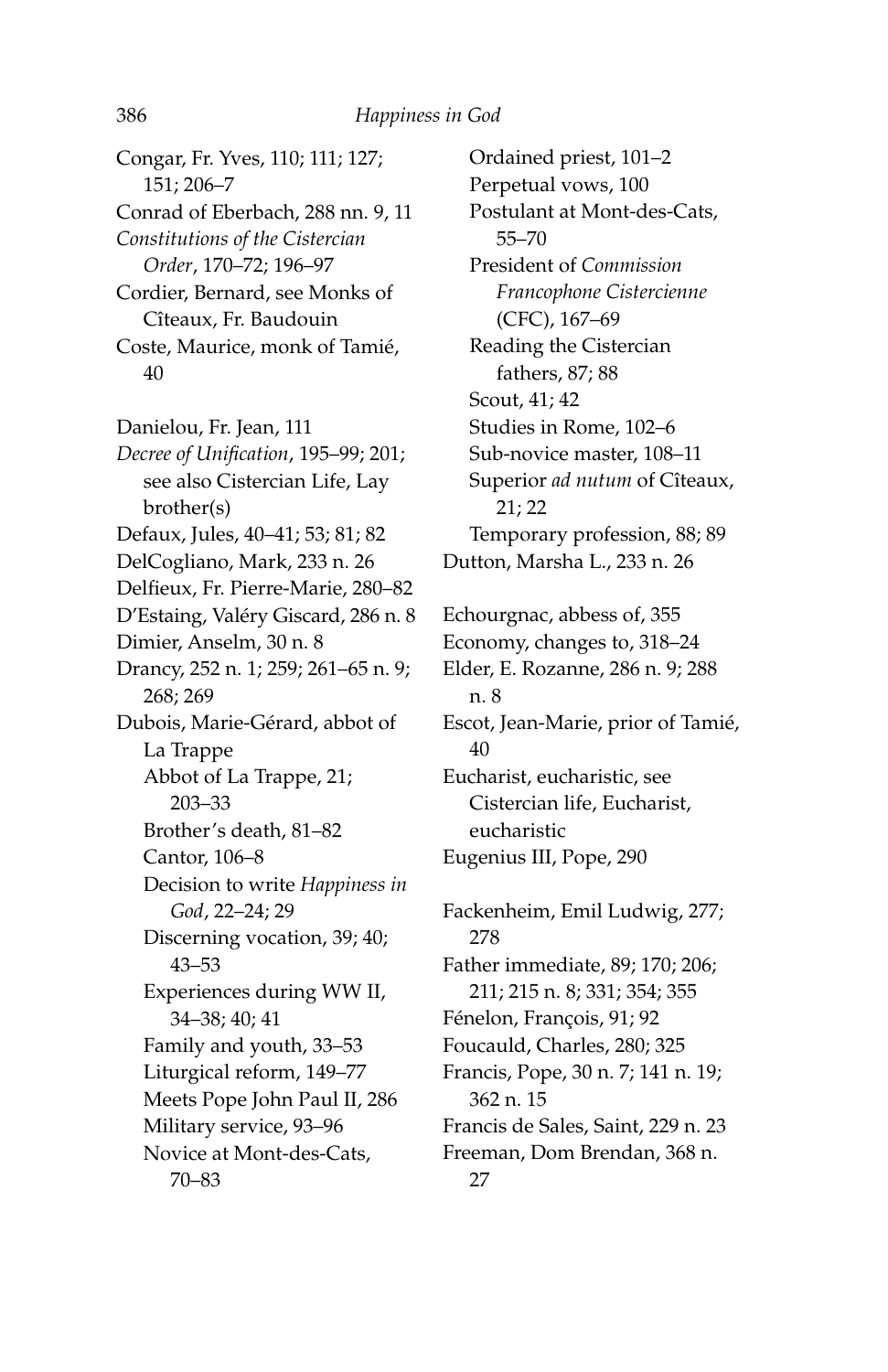Fried, Gregory, 16 n. 7 Gabriella, Bl., nun of Grottaferrata, 19–21 Galli, Marcel; 252; 258; 259 Generalate, OCSO, 102; 103 n. 8; 113 Gertrude of Helfta, Saint, 159 n. 9; 338; 348 Gervaise, abbot of La Trappe (1696–1698), 218 Gide, André, 63; 180 Gilbert of Hoyland, 87 Gregory the Great, 205 n. 2 Gregory of Nyssa, 80 n. 9; 374 Guerric of Igny, 87 Heidegger, Martin, 16 n. 7 Hugo, Jean, 181 n. 10; 186 n. 15 Hugo, Victor, 30 n. 7; 182; 185 n. 15; 223; 246 Huysmans, J. K., 183 Innocent II, Pope, 289–90 Irenaeus of Lyons, Saint, 210 n. 5 Isaac of Stella, 87

Isaiah of Scetis, 215 n. 9

Jerusalem, Monastic Fraternities of (Community of Jerusalem), 280–82 John XXIII, Pope, 107; 110 nn. 10, 11; 149; 172 John Paul I, Pope, 21 John Paul II, Pope, 19; 110 nn. 10, 11; 175 n. 26; 244; 245; 269 n. 11; 285; 286; 300; 315 n. 4; 327 n. 9; 357; 358; 361; 365–66; 370; 371

Kipling, Rudyard, 230 n. 24 Krailsheimer, Alban John, 297; 298 Kristallnacht, 118; 254 n. 4 La Ferté, monastery, 289 La Trappe, abbots of, see Rancé, Armand le Bouthillier de; Gervaise; Dubois, Marie-Gérard La Trappe, monastery, 207–10; 216–19; 221; 222; 226; 292–301 La Trappe, monks of Aelred, Br., 2–10; 16; 342–44 Augustin de Lestrange, Fr. (novice master), 299–301 Emmanuel, Fr. (novice master), 275; 276 François, Br., 305–12 Hugues, Br., 16; 17 Jean-Baptiste, Br., 1–6 Placide, Fr., 315; 316 Lay Associates, 368 n. 27; 369 n. 28 Lay Brother(s), 146; 147; 150; 153; 156; 177–202; 220; 320; see also *Decree of Unification* Le Bail, Anselme, prior of Scourmont, 86 n. 11 *Lectio divina*, viii; 28; 64; 93; 147; 197; 219; 276; 320; 372 Lefebvre, Marcel, 175 n. 26 Lekai, Louis, 295 n. 21 Liturgical reform, 149–76 *Lives of the Desert Fathers,* 12 n. 4 Louf, André, abbot of Mont-des-Cats, 88; 358 Louis, Fr., 235; 236; 239–41; 243; 247–49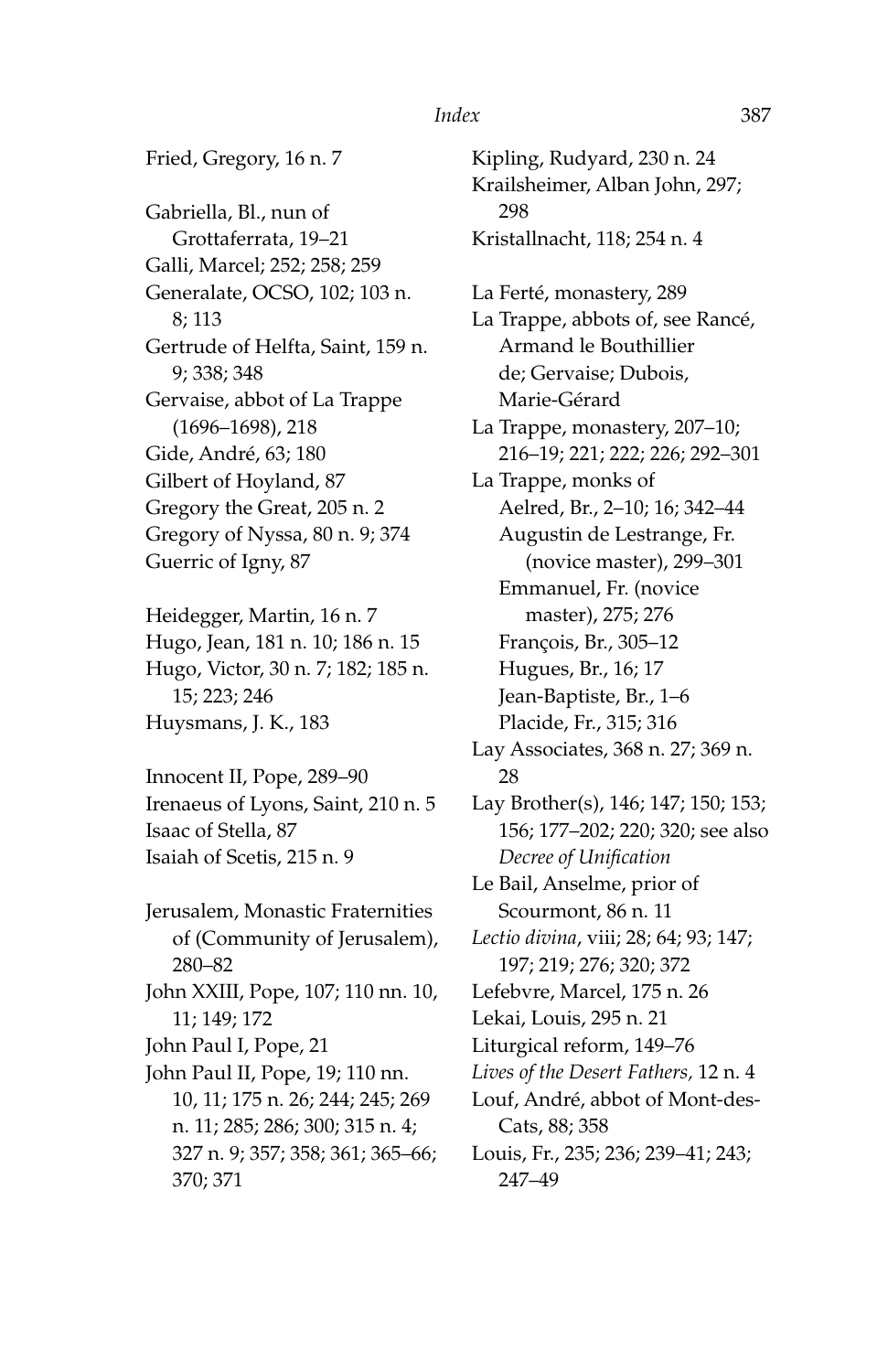Lubac, Fr. Henry de, 110 n. 11 Luc, monk of Tibhirine, 95 n. 3 Lustiger, Aaron Jean-Marie, cardinal and archbishop of Paris (1926–2007), 8; 279; 281 Malraux, André, 365 n. 21 Marist Fathers (Society of Mary), 38–40 Maritain, Jacques, 127; 179 n. 3; 180; 185; 189; 192; 193 Maritain, Raïssa, 127 n. 11 Martelet, Bernard, 19 n. 1 Matarasso, Pauline, 289 n. 12 Melville, Gert, 352 n. 2 Mermoz, Jean, 24 Merton, Thomas, 28; 128; 157 Michelina, nun of Grottaferrata, 19; 21 Mitterand, François, 36 n. 1 Monasticism, Eastern, 357; 358; 361 Monastic mission, 96–100; 358–74 Mont-des-Cats, monks of Francis Decroix, Fr. Francis (novice master at Montdes-Cats, abbot of Frattocchie), 49; 55; 56; 62–64; 68–70; 73; 87; 88; 157; 232 Lambert, Fr., 19–21 Sébastien, Br. (sub-novice master), 58–61 Yves, Fr., 47; 48; 89 Morimond, monastery, 289 MRP (Popular Republican Movement), 41 Munster, Frosca, 181; 183

Naël, André, see Cîteaux, monks of, Marie-Joseph, Br. Newman, Martha G., 289 n. 12 Nogues, Fr. Dominique, abbot general, 185 Nuns, status in the Order, 349– 51; 354; 355 Observance, Strict, see Cistercian

Life, Observances (Common and Strict) Olivera, Bernardo, Fr., abbot

general, 198–200; 353; 354

Pascal, Blaise, 56 n. 1 Paul VI, Pope, 127 n. 11; 153–57; 161; 167; 175; 222; 236; 241; 242; 313; 364; 366 PDP (Popular Democratic Party), 41 Perseigne, monastery, 295 Pétain, Philippe, marshal of France, 37–38 n. 2; 40 n. 5; 122 n. 6; 123 n. 8; 124; 134; 226 Peter Damian, Saint, 75 Picasso, Pablo, 178 n. 2; 185 n. 15 Pius VII, Pope, 300 Pius X, Pope, 223; 224; 239; 285 n. 6 Pius XI, Pope, 362 Pius XII, Pope, 95; 103; 104; 106; 256 Plessis, Armand Jean du (duke

of Richelieu), see Richelieu, Cardinal

- Polt, Richard, 16 n. 7
- Popes, see Urban II, Innocent II, Eugenius III, Pius VII, Pius X, Pius XI, Pius XII, John XXIII,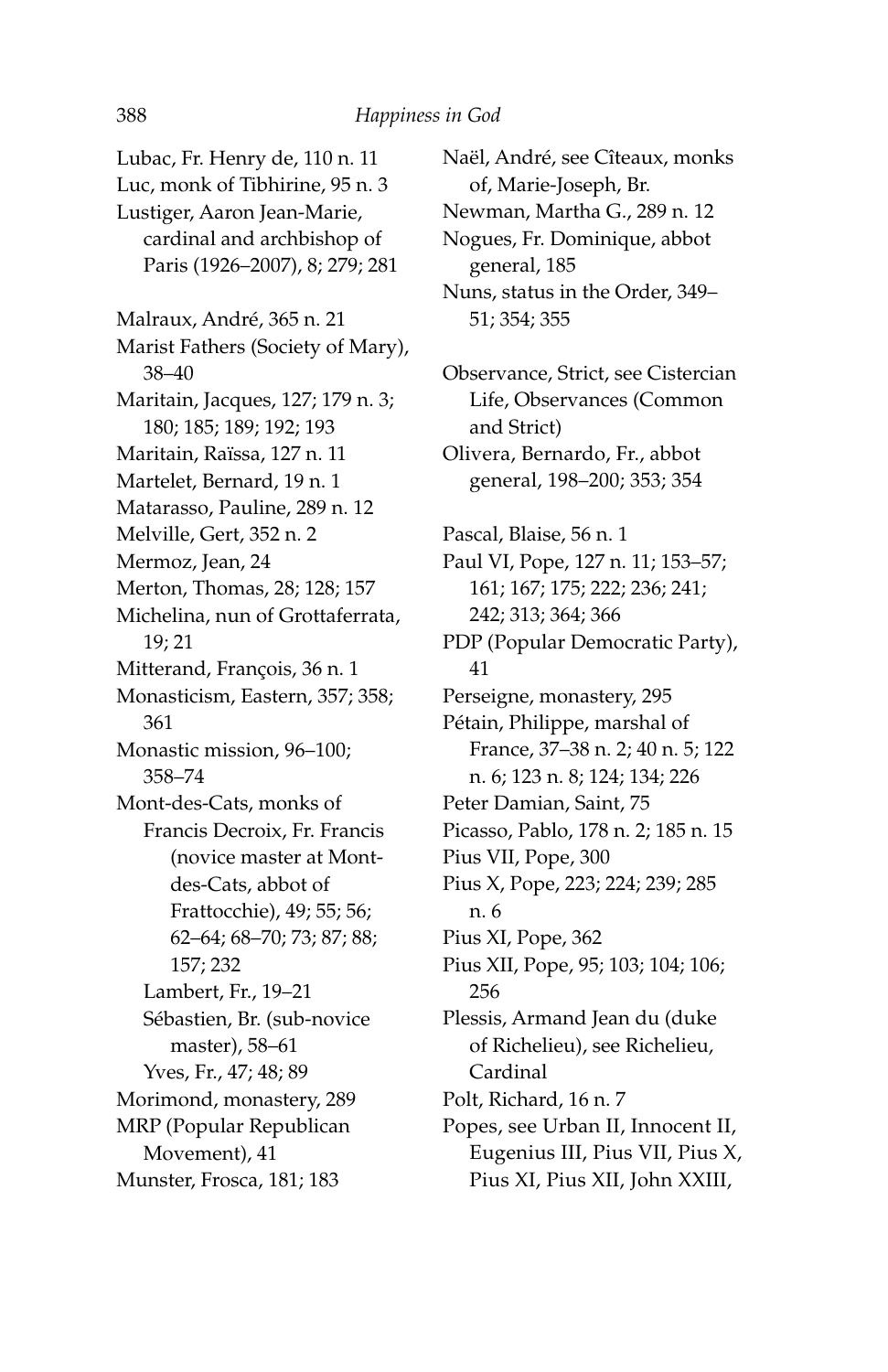Paul VI, John Paul I, John Paul II, Benedict XVI, Francis Poverty, 324–28 Prayer, see *Oratio* (personal

prayer), and Prayer(s), choir/ community/liturgical

Proust, Marcel, 185 n. 14

Rancé, Armand le Bouthillier de, abbot of La Trappe (1626– 1700), 7–8 n. 2; 163 n. 12; 217–19; 293–301; 356 n. 6

Religious life, leaving, 235–50

- Richelieu, Cardinal (Armand Jean du Plessis, duke of Richelieu [1585–1642]), 293 n. 18
- Rigaud, Hyacinthe, 217; 218
- Rommel, Erwin, 120 n. 4
- Rotrou III, count of Perche, 292; 293
- Rouvroy, Louis de, duke of Saint-Simon, 217, 218
- Rule of Saint Benedict, vii; xi; 26; 44; 56; 60; 62; 68; 70; 71; 79; 81 n. 10; 82–84; 88; 113; 131; 133; 147; 162; 163; 165; 172; 173; 197; 205; 213; 216; 219; 231; 245; 287; 296; 299; 301; 326; 329; 351; 357; 368
- Russell, Norman, 12 n. 4
- Rzewuski, Ceslas, O.P., 182; 188
- Saint-Exupéry, Antoine de, 24; 115; 216 Savage, Paul, 288 n. 9 Séjotte, Br. Guerric Reitz, viii Sheepfold, 305–9 *Sillon de Marc Sangnier,* 41

Sortais, Gabriel, abbot general, 164; 350 Spahis, 122 n. 5; 133

Stiegman, Emero, 291 n. 16

- Talleyrand-Périgord, Maurice de, Bishop, 298 and n. 25
- Thérèse of Lisieux, Saint, 69; 70; 286; 340; 357; 362; 368
- Tibhirine, Monastery of Our Lady of the Atlas, 94–96; 374 n. 36
- Trappist(s), Trappistine, Trappist monasteries, vii–x; xii; 1–3; 6; 7 n. 2; 8; 10; 11; 19–21; 23; 29; 40; 43; 44–47; 49; 51; 52; 55; 61; 63; 65; 80–82; 92–94; 95 n. 3; 96; 98; 102; 103; 156; 157; 165; 178; 179; 182; 183 n. 12; 193; 217; 220; 224; 229; 235; 239; 274; 300–302; 307; 319; 345; 349; 354; 356 n. 6; 368 Truax, Jean, 232 n. 25

Urban II, Pope 288

Vatican Council II, x–xi; 75–77; 110 nn. 10, 11; 149; 150; 153; 155; 156; 169; 170; 175 n. 26; 189; 197; 210; 240; 268; 269; 316; 325 n. 7; 361; 364; 373 Veilleux, Armand, 95 n. 3; 369 n. 28 Vichy, 37–38 n. 2; 122–24 nn. 6, 9; 134 nn. 14, 15; 253 Vincent de Paul, Saint, 359 Vivian, Tim, 205 n. 1 Vocations, 21; 25; 30 n. 7; 40; 47; 48; 52; 53; 63; 70; 71; 76; 86; 87; 97–99; 102 n. 7; 129; 130; 133;